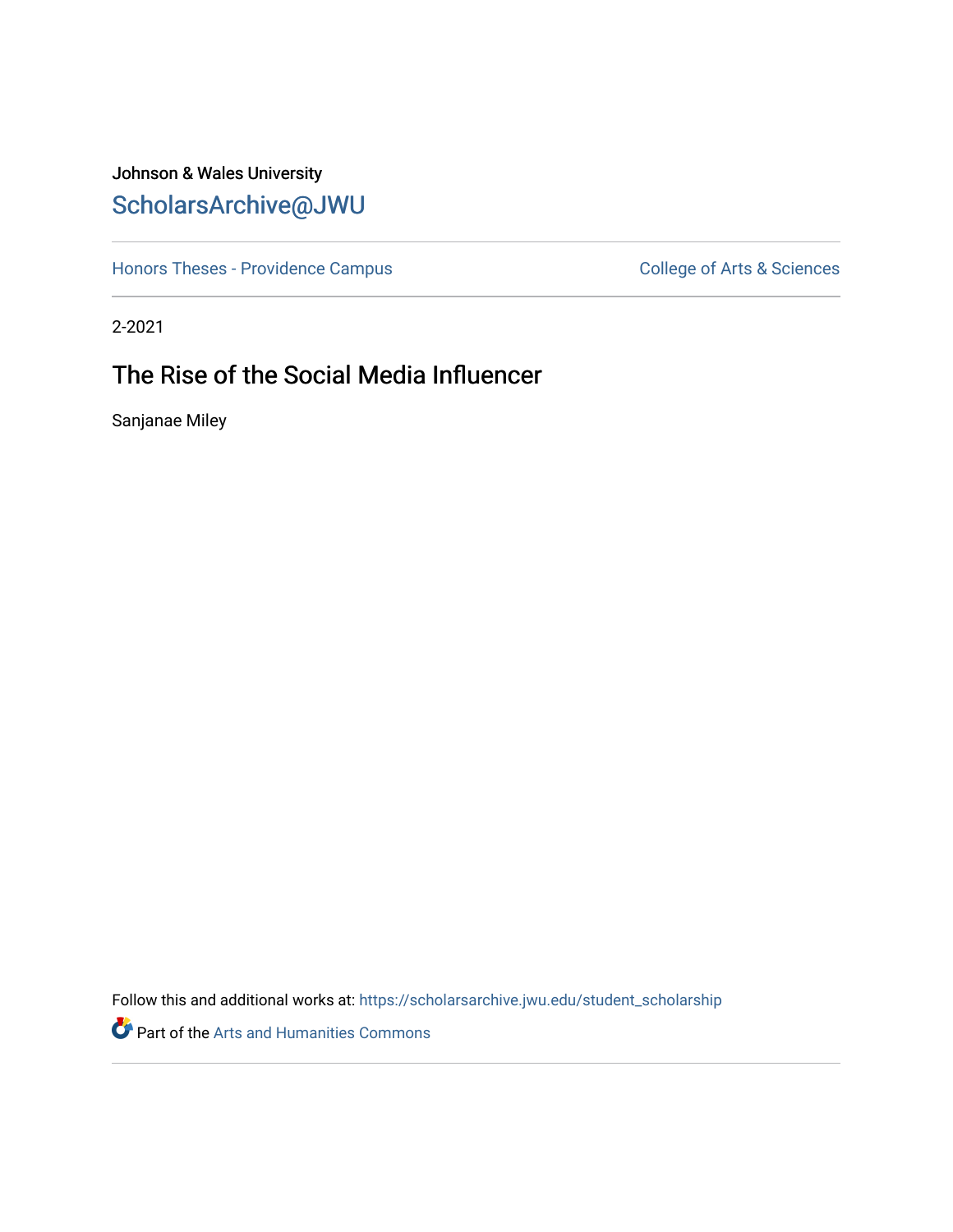# The Rise of the Social Media Influencer

By: Sanjanae Miley

Advisor: Johanna Church Date: February 2, 2021

Submitted in partial fulfillment of the requirements for the University Honors Scholar designation at Johnson & Wales University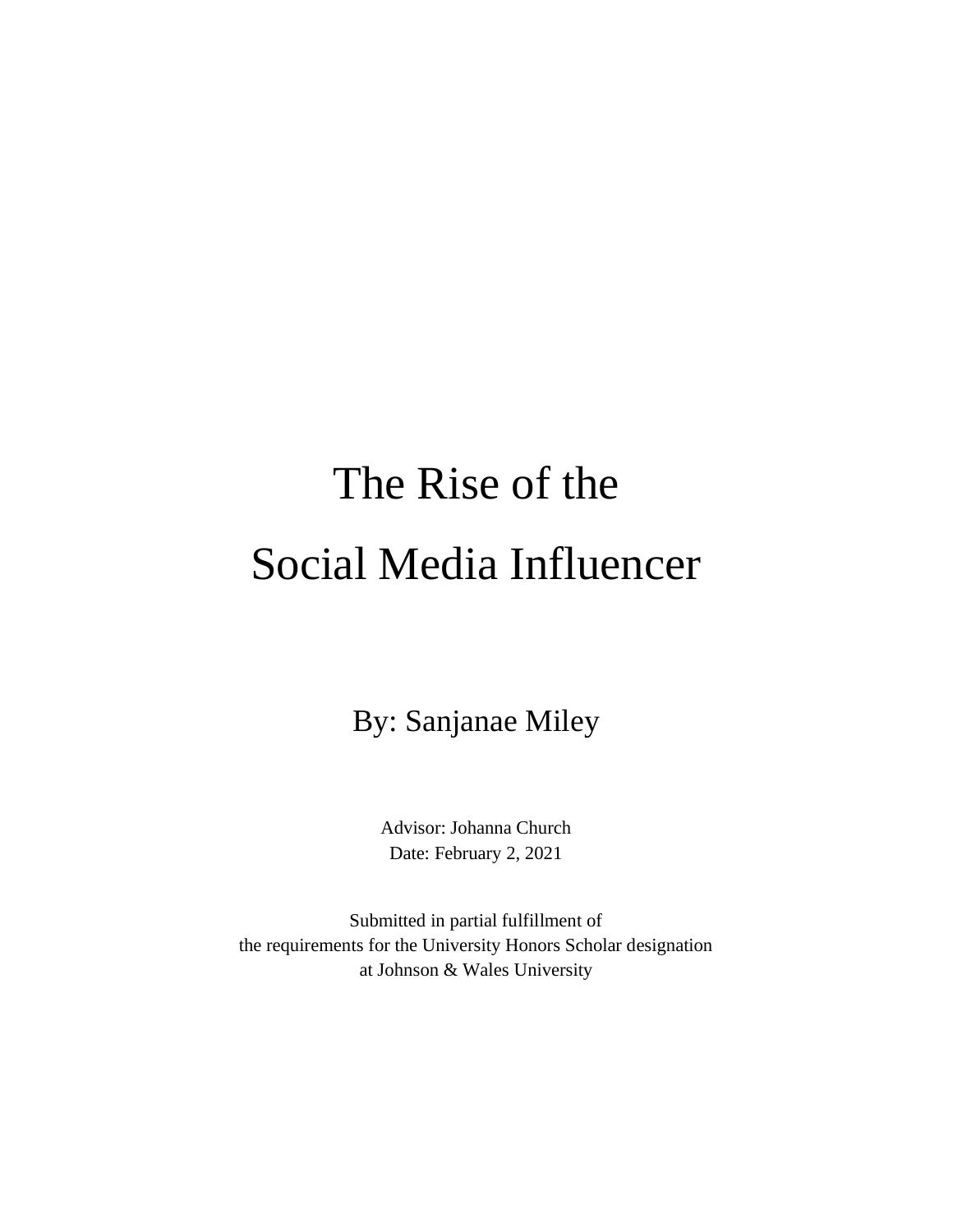#### **Abstract**

Being a social media influencer isn't something you can just audition or interview for, which leaves many people confused on how to become one. According to MediaKix, being an influencer on YouTube is becoming a popular career goal for younger kids ("Why 75%"). It seems that many people today look to YouTube for entertainment and to help them escape the reality of life. It gives people the chance to find someone, an influencer that they can relate to or feel like they are friends with. The history of social influencers and how they are useful to brands when advertising their products to consumers is important in grasping the meaning of influencers today. To comprehend how influencers on YouTube make money, it begins with understanding the features on the platform like AdSense and video monetization. To better understand how people become influencers, I conducted a case study looking into the lives of four popular YouTube creators. It seems that many of the biggest creators on the platform had no media presence beforehand and essentially built their fanbase from the ground up. This study also showcases their growth as they branch into other projects outside of social media. The focus of this thesis will be to explain how creators on YouTube have become influencers and how this has become a financially successful career path.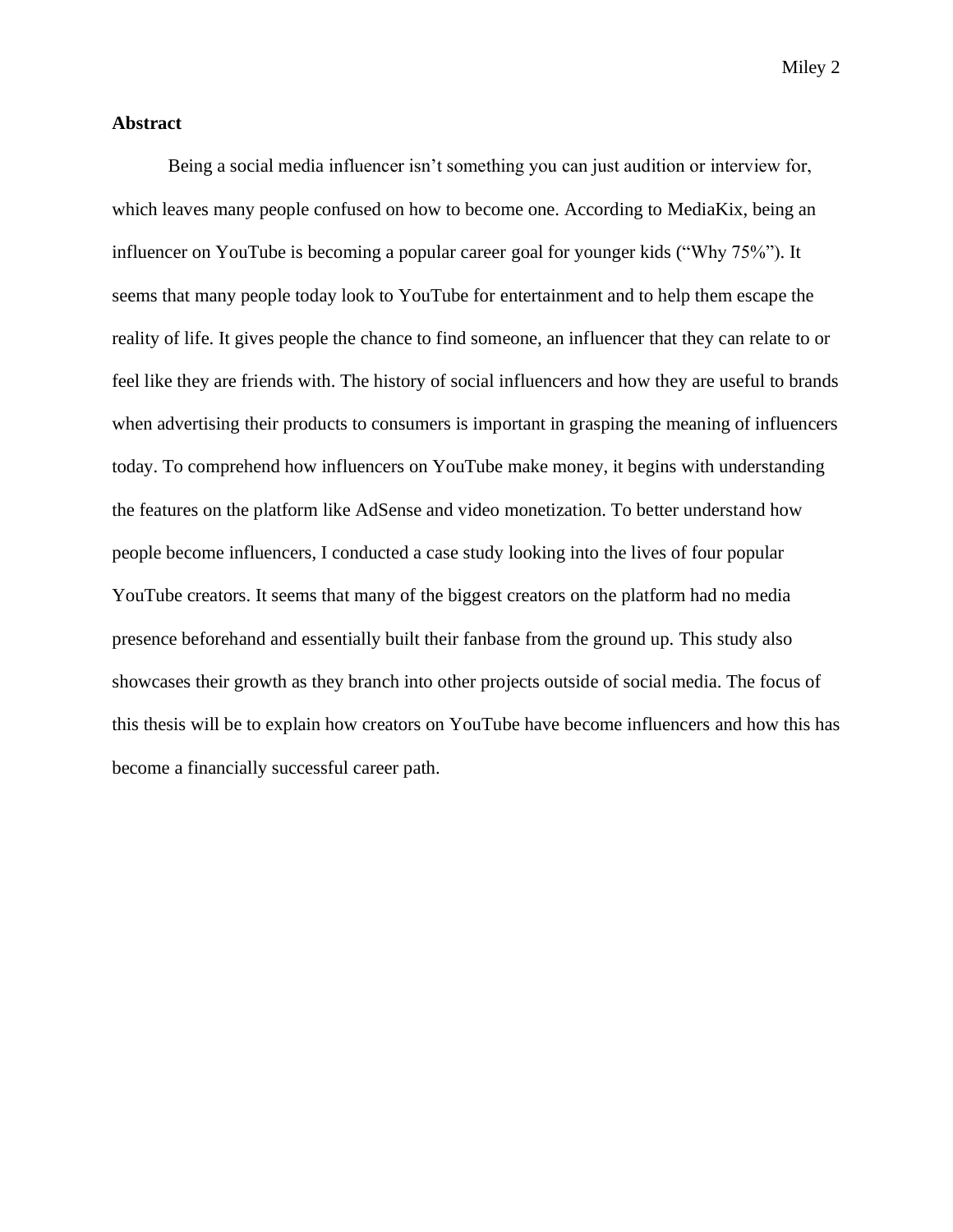#### **Acknowledgements**

First, I would like to show my appreciation for Professor Eileen Medeiros who helped guide me to find the topic for my paper. She helped me to find one that I was passionate about and had never been done before. I also want to thank her for helping me to find a method that was best fit for the topic.

I would also like to thank Professor Johanna Church, who has been my advisor through the development of this paper. Even with everything that was going on this year, I could depend on her feedback and quick responses to guide me in the right direction. I'm happy to have had her on my team, even though the production of this paper took longer than I hoped.

Lastly, I'd like to say how grateful I am to Dr. Wendy Wagner, who has taken time aside to give me detailed feedback and suggestions on how to make the paper the best it can be. I truly thank you for your help and your patience through this process.

For the reader, I want you to know that the efforts in this paper wouldn't have been possible without this team of people helping me through it all.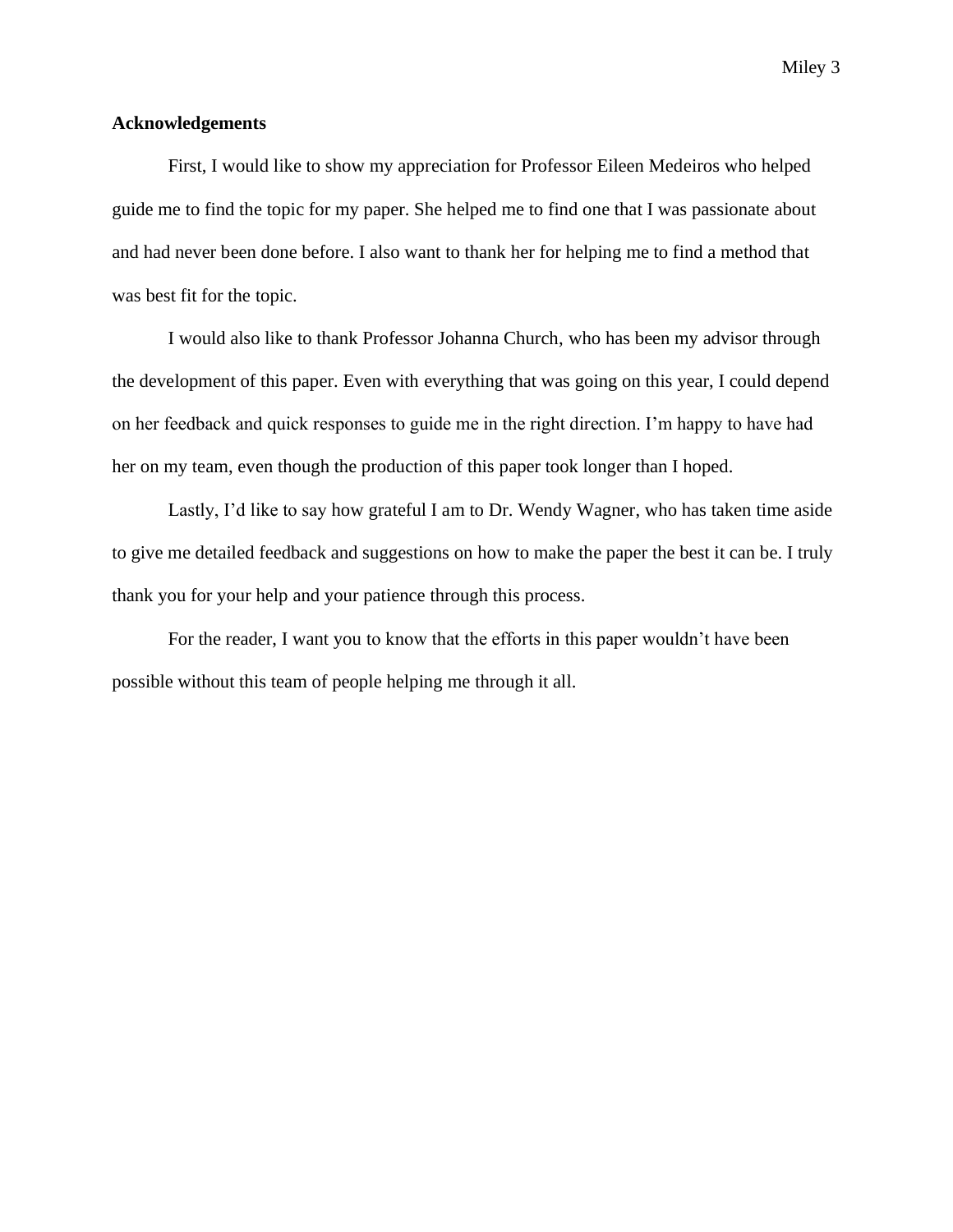### **Table of Contents**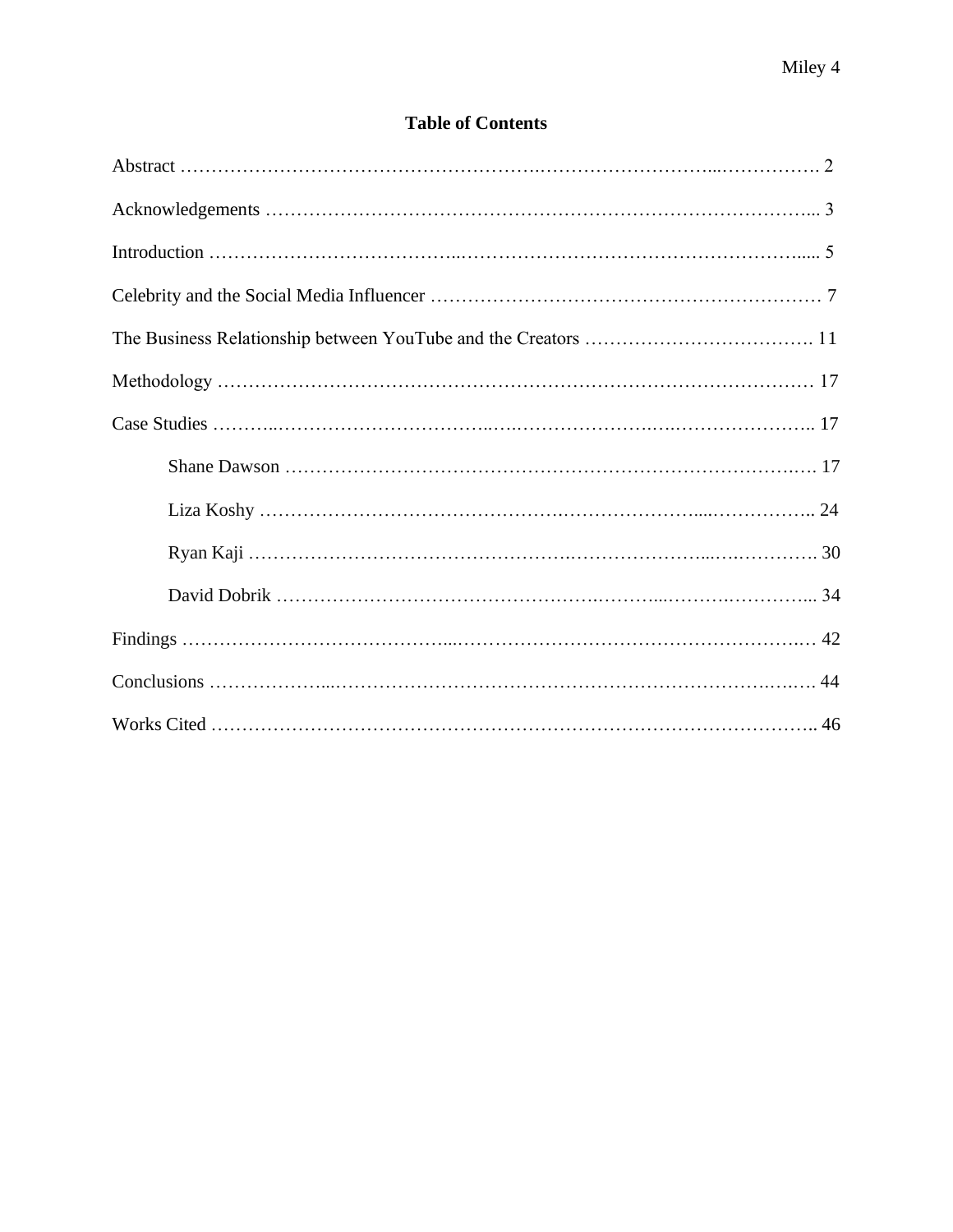#### **Introduction**

The internet has accelerated the spread of vast amounts of information and content due to its ease of access. For many years, broadcast network and cable television were extremely popular, but now, in the 2010s, a lot of people have migrated to streaming services like Hulu, Netflix, Amazon Prime, and Disney Plus. The stars in these shows are really established actors and actresses who have developed a name for themselves over the years through their talent. Despite the popularity of these platforms and their content, younger generations seem to be more drawn to YouTube. YouTube, which launched in February of 2005, started as a place to share media clips or funny viral videos but has now grown to be so much more. Many people would say one of the first viral videos they've ever watched was "Charlie Bit My Finger" because according to StyleCaster, it is the number one most viewed viral video on the platform (Garnsworthy). After being on YouTube for over a decade, the 56-seconds-long video has amassed over 875 million views. However, over the years, YouTube has expanded beyond just sharing viral videos. Today, it is a platform for those who want to create a steady stream of content on a scheduled basis operating along the lines of a "work from home" situation. Just like TV networks, there are different types of YouTube channels offering entertainment based on the various categories that have developed over the years. For example, beauty is a popular category where influencers create content by showcasing their incredible makeup skills in a variety of different ways. There is content for everyone due to the rise in influencers as more people turn this into their career. It would be helpful to understand how these ordinary people rose to become influencers and esteemed members of the social media community.

A huge part of the success of social media influencers are the viewers, or fans. According to a study done by Hootsuite, people between the age of 18 and 34 prefer to watch videos on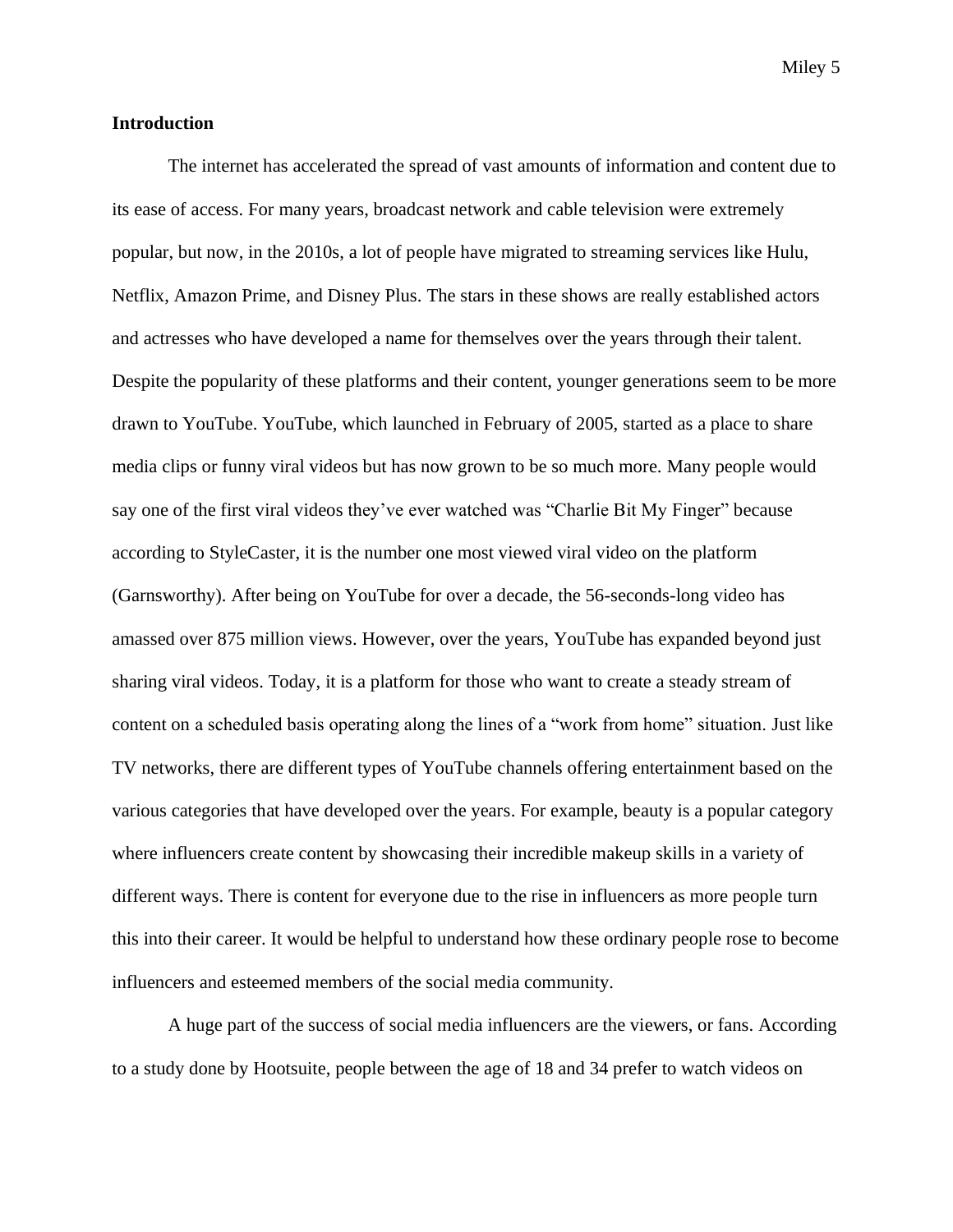YouTube over any other platform that has ads (Cooper). Younger generations' attachment to YouTube seems to be a direct way for some of them to relieve stress. As stated in a publication on Medium, watching YouTube videos allows for them to decompress and help them to escape from reality (Manifest). The fact that influencers are being watched by people so close to their own age may be the reason why they seem to resonate well with their audience. YouTubers come across as open and friendly, which is why some viewers feel as if they are friends with them. Since most influencers started off as regular people having no connection to the media, they tend to be really grateful to their fans for getting them to where they are. In appreciation, influencers may plan to go on tour where they can do meet and greets to get the chance to see their fans in person. Even though the influencers don't bring traditional talent to the stage, fans still buy out some of the biggest venues just to get a chance to see or take pictures with them. YouTube influencers have become a big part of the lives of their fans and these events give them a chance. Events like Vidcon and Playlist Live offer the chance for fans to meet their favorite influencers all gathered in one place, where fans pay to sit at panels, go to concerts, and roam around the venue taking pictures with any influencer they run into.

The large following that some influencers have accumulated has led to many opportunities for them outside of YouTube. Even with opportunities like working for a big company like Vogue, influencers are still working toward building a name for themselves outside of their YouTube channel. Influencers have the relatability of a friend with the following of a well-established celebrity. This might be why it has turned into a dream job for this new generation of kids. According to MediaKix, 1 in 3 kids in Generation Z aim to be a YouTube influencer**,** while only 1 in 6 want to be a movie star ("Why 75%"). However, being an influencer isn't exactly something that can be studied in school, so aspiring influencers have no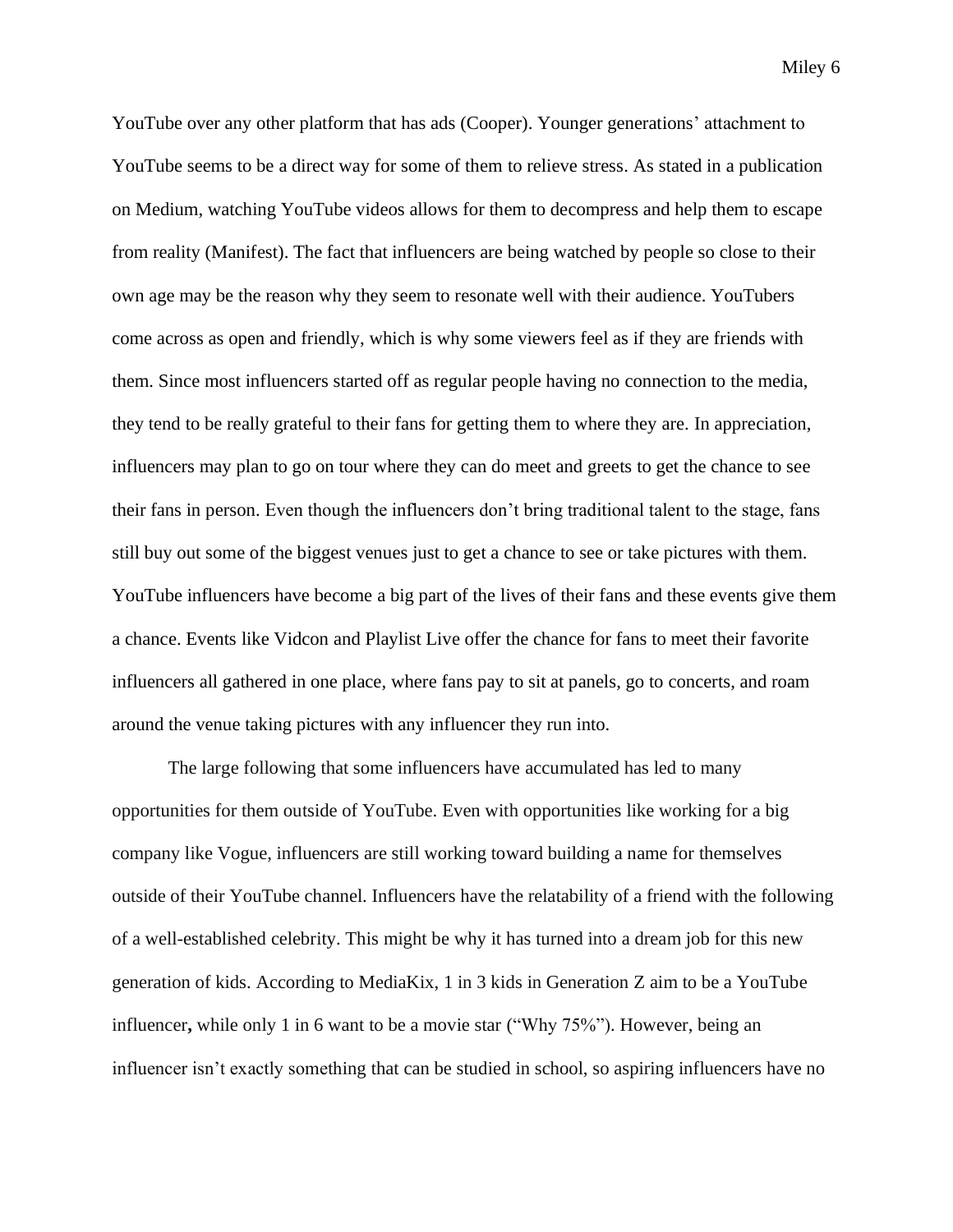idea where to start. The purpose of this thesis is to seek the answers to the following questions: How are everyday people in society becoming influencers on social media platforms, starting with YouTube, without any previous media exposure? How has becoming famous changed due to the easy access of social media? This thesis will also examine how becoming an influencer has

## **Celebrity and the Social Media Influencer**

become a financially successful career path for many influencers.

Becoming a social media influencer has become increasingly popular in the last few years. An influencer is a person who has developed a large fanbase on social media through their content, and they seem to hold a significant impact over the purchasing decisions of their audience.

The concept of an influencer is still fairly new and not well understood by the public, so the best way to understand it is through the history of influencers. Before influencers were around, it was celebrities who were adored and beloved by the public. A celebrity was a complete stranger that people seemed to idolize for no reason other than their ability to take on a different persona. According to Turner, celebrities aren't known for achieving great things, but for having a personality that is much different than others. It seems that this all started when the motion picture industry began to market the "picture personality," which later became "the star." Back then, there weren't cast lists available for films, so actors were known as the character they played rather than for their own personal identity. Let's say some people have a favorite character from a popular movie, they have now become a fan of this person. People have pushed them to a celebrity status through the admiration of the character or role they played. It's as Daniel Boorstin says, "the celebrity is a person who is well-known for their well-knownness."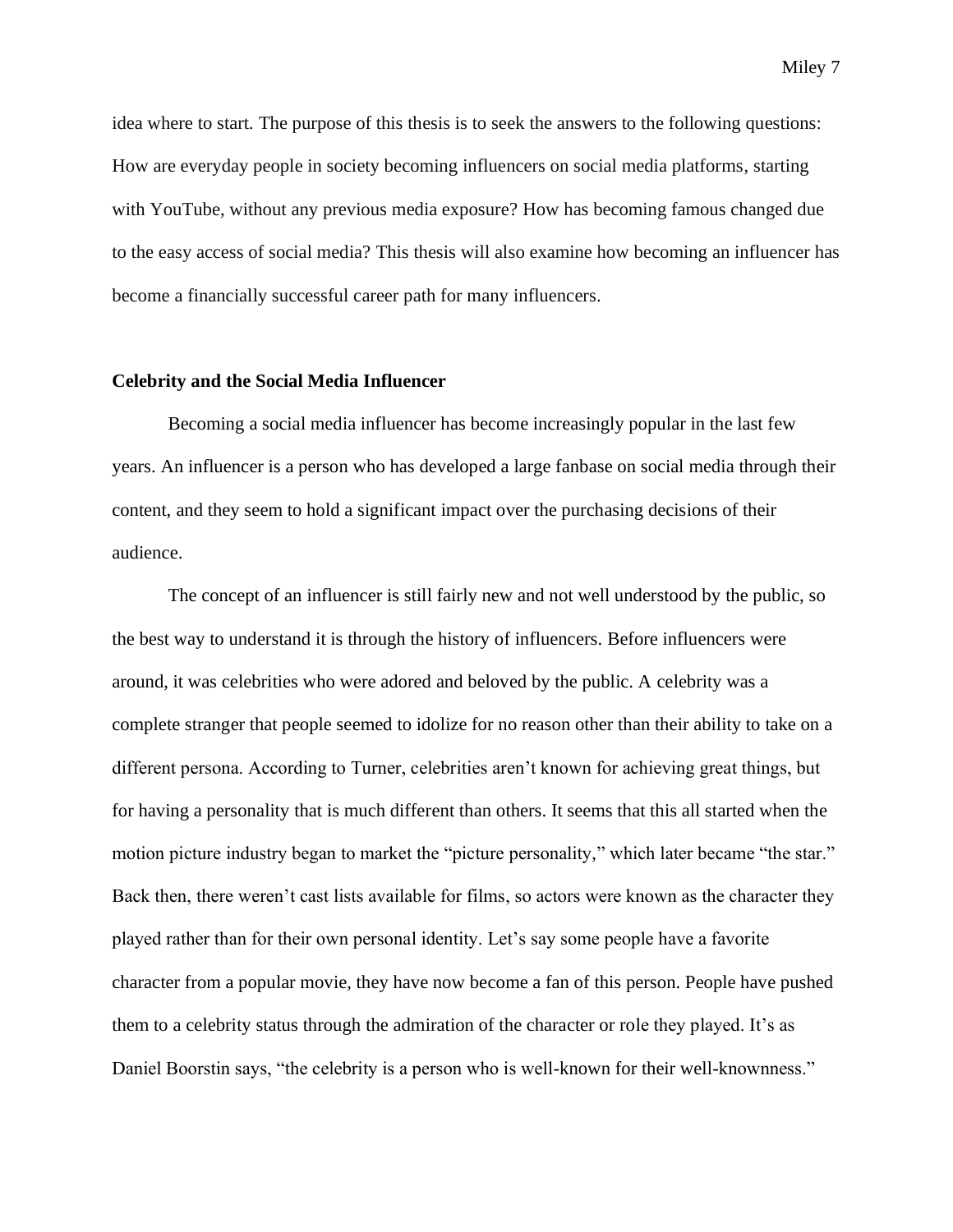Scholars who research celebrity say that it began with people in the film industry, but it doesn't really address the question of how celebrities are made in other industries.

Through the fame that celebrities hold, they have been given a platform which allows them the power to influence their audience. Adil Adnan, from Iqra National University, and Farzand Ali Jan, a doctor and professor at CECOS University, would research how celebrities play a role in business in "Relationship between Celebrity Endorsements & Consumer Purchase Intention." According to their methodology, they decided to take a deductive approach that would allow them to make conclusions based off statistics. Adnan and Jan have created several models testing their hypothesis, which is that there is a positive relationship between celebrity endorsements and consumers. Through this research, Adnan and Jan administered a study that revealed that film stars, drama actors, and athletes have a more appealing instinct than endorsers who aren't celebrities. It seems that this stems from celebrities being able to attract and retain the attention of the consumer, which could potentially have a positive impact on their purchase intention. It may be more expensive for brands to advertise using celebrities, but the payoff is well worth it for the business.

With the multiple media outlets available today, a person can become famous just by going viral on the internet. This sort of overnight fame can be due to the exceptionalism that the individual possesses. Their amazing level of skill and talent is widely recognized and amasses them a large fandom in no time. The chance of this happening is even more possible today due to social media being such a fast way of spreading information and content. For example, Shawn Mendes went viral after he posted a singing cover on Vine, and now he is playing sold out concerts at some of the biggest venues in the world. Becoming social media famous isn't as easy as it seems though, especially since it is out of one's control. In most cases people go viral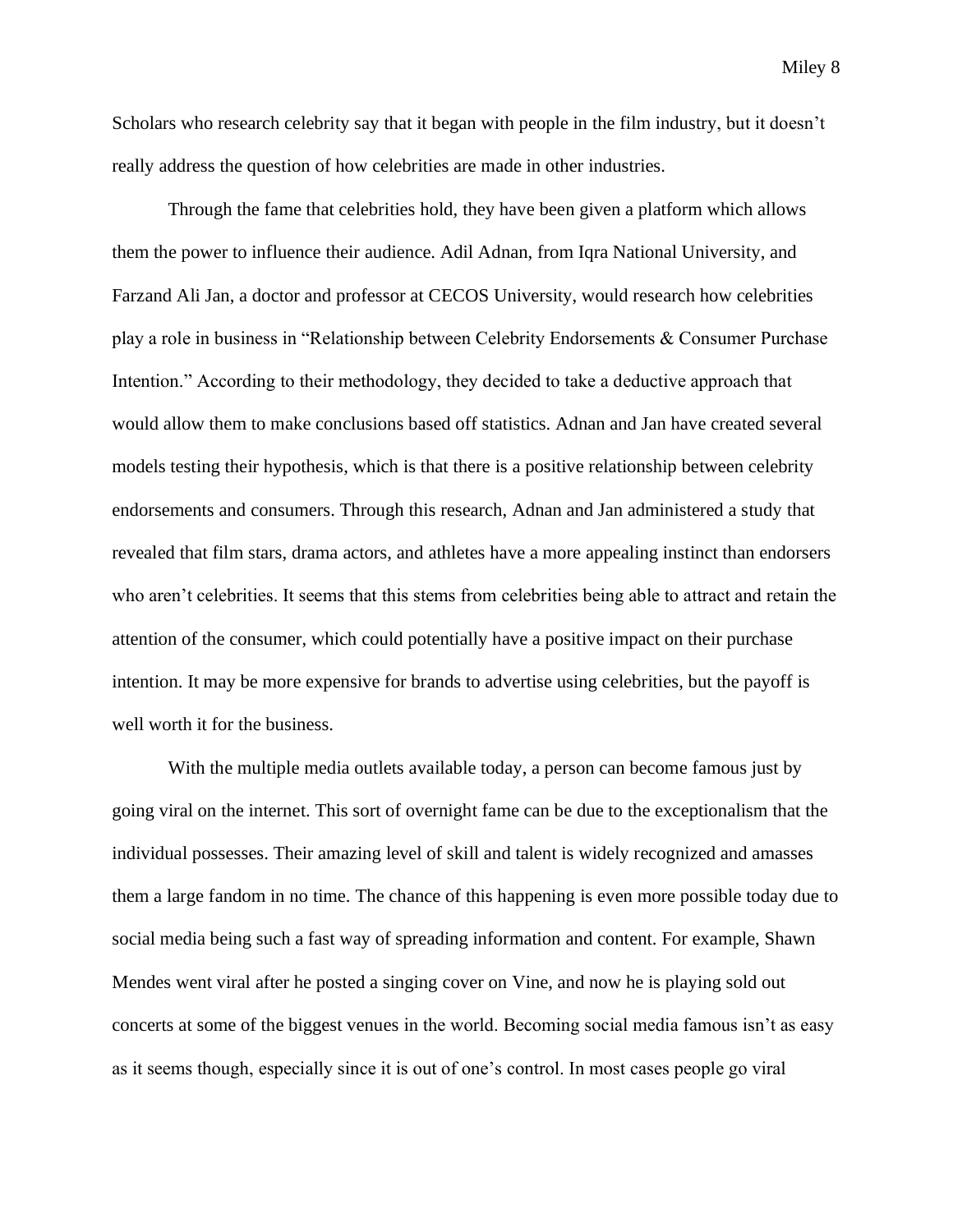unexpectedly at the hands of people recognizing their talent and sharing it with others. Iris Mohr from St. John's University dives into how a person can acquire fame by going viral in "Going Viral: An Analysis of YouTube Videos." In this research, Mohr discusses the case of Susan Boyle, a woman in the UK who went viral after her audition on *Britain's Got Talent*. There were several videos posted of her and all of them were accumulating millions of views. This is important in recognizing that being a viral sensation can instantaneously make someone wellknown or famous. However, building a fanbase is only the first step, now the person can either try to retain that audience or simply be a "one-hit wonder". The fact of the matter is that there is no direct path to creating a viral video or becoming famous overnight, it's just something that happens.

Similar to celebrities, influencers hold a great power of persuasion over their audience and their decisions. However, the two differ in that influencers have a connection with their audience that they've formed through their personality and/or skillset. Imagine having the power to influence a large group of people with just one post. Marcin Szczurski begins a discussion on how being an influencer has become a successful career in "Social Media Influencer: A Lifestyle or a Profession of the XXIst Century." In the article, Szczurski mentions that the relatability of influencers helps them to build a strong and long-term relationship with their audience. The opinions of an influencer are considered trustworthy, which is why businesses use them as a way of marketing. It may have started off as a lifestyle, but most influencers have moved over into treating it like a job. In summation, the research shows that influencers have developed a real fanbase with like-minded people, and this is why their thoughts and opinions are valued so highly.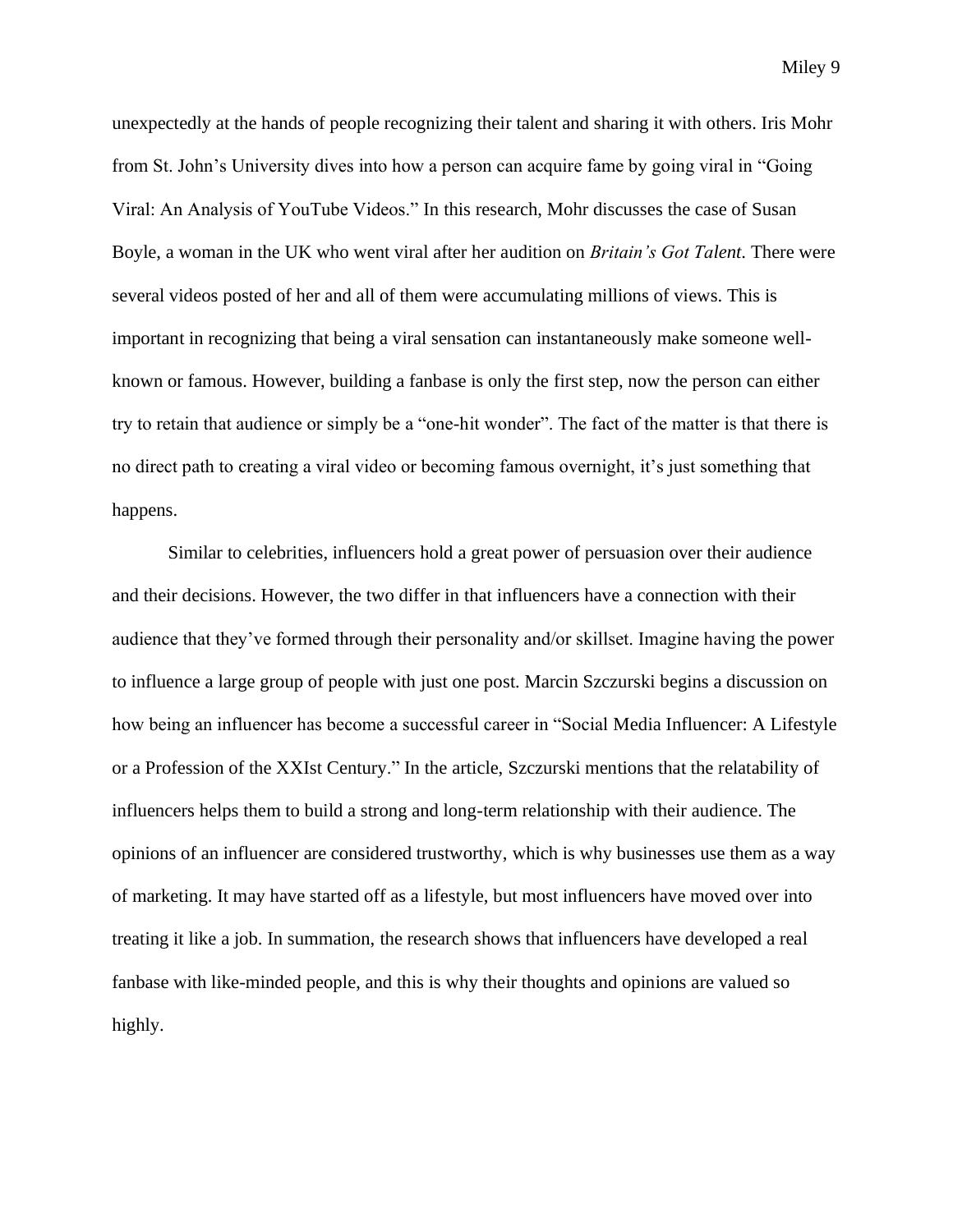It is important to know that people will only listen to influencers as long as they are regarded as authentic and honest. This is especially true for the beauty community since their audience looks to them for opinions on certain products and brands. It seems that "within the beauty community, pursuing fame, success and economic benefits for its own sake renders content creators as untrustworthy, and not transparent enough to 'deserve' fame" (García-Rapp). Some influencers are willing to compromise their authenticity by rating a product positively in return for money. For the beauty community, it is important for them to state that they are being paid to review an item, whether they end up liking it or not. A beauty guru named Bubz decided to turn down all offers from companies asking to endorse their products to make her channel as honest as possible. Even though, from a commercial standpoint, the influencers are losing out on a lot of money, it is worth it for them to maintain their integrity and audience.

Much of the research shows that the reason behind them being called social media influencers is due to the influential power they hold over their audience. To put it simply, people listen to them and businesses are willing to pay to use their voice. This can turn their active content on social media from just a lifestyle to a profession. Posts that were previously uploaded for their pleasure are now mixed with branded posts that are paid for by any company they choose to partner with. It supports the idea that social media has become more popular than most other outlets for entertainment. Due to this, the voices of influencers are just as powerful, if not more, than traditional celebrities. There is a lot information about how influencers can be paid to use their platform, but there isn't any regarding how influencers rise to fame, which is what will be shown in this paper.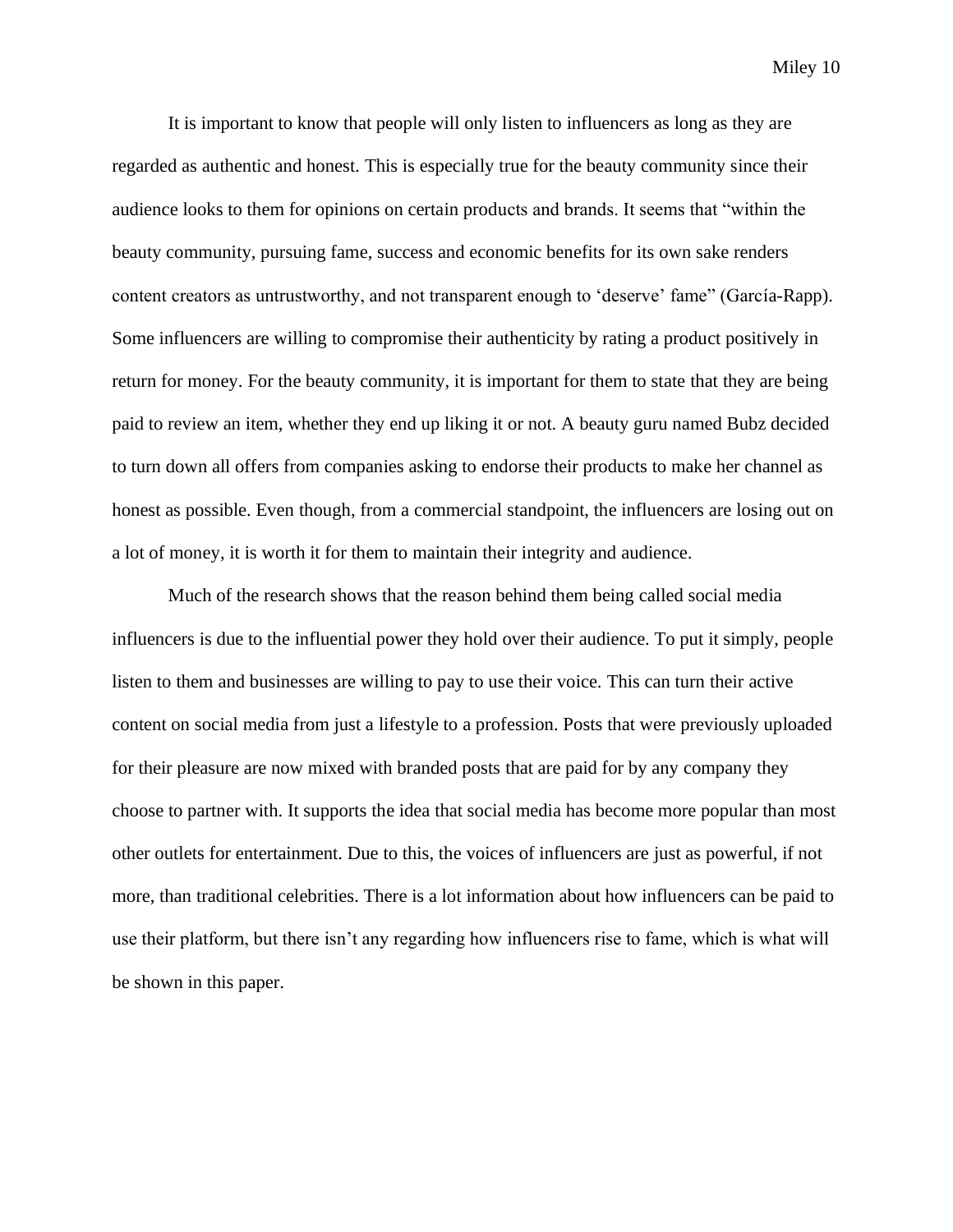#### **The Business Relationship between YouTube and Creators**

YouTube has played a major role in creating social media influencers, possibly due to the fact that it was one of the first social platforms. With YouTube, any person who creates content has the chance to become an influencer if they can build up a fanbase. These YouTube videos can be watched from anywhere in the world, so some have an audience similar to that of a celebrity.

YouTube has slowly grown into a big-time platform that started receiving an average of a billion views per day in 2009. In that same year, the company also partnered with Channel 4, which means that people could now find the video clips of the news on YouTube if they missed it live on television (Exford). Lastly, this was also the year when people began to use YouTube as a hobby in which they uploaded videos of them gaming or vlogging. YouTube has continued to expand and find new ways to broaden its platform. One of the things YouTube has added to their platform is a subscription service called YouTube Red, which is now known as YouTube Premium. YouTube Premium is a paid service that offers ad-free videos and music, downloadable content, and access to shows/movies created by YouTube called Originals. The service also offers the option to download videos of choice from the billions of hours of video content that have been uploaded to the platform. Another addition to the many things that are already offered is called YouTube TV. This service was launched in 2017 and allowed people to stream movies and shows, with the number of channels provided depending upon what region the account was registered in. The original shows created by YouTube would also be included in this subscription package. It offers networks like ABC, CBS, FOX, NBC, and the list goes on. Lastly, YouTube can grant monetization to certain channels on the platform to be paid for uploading content. YouTube can be viewed on almost any platform: androids, iPhones, tablets,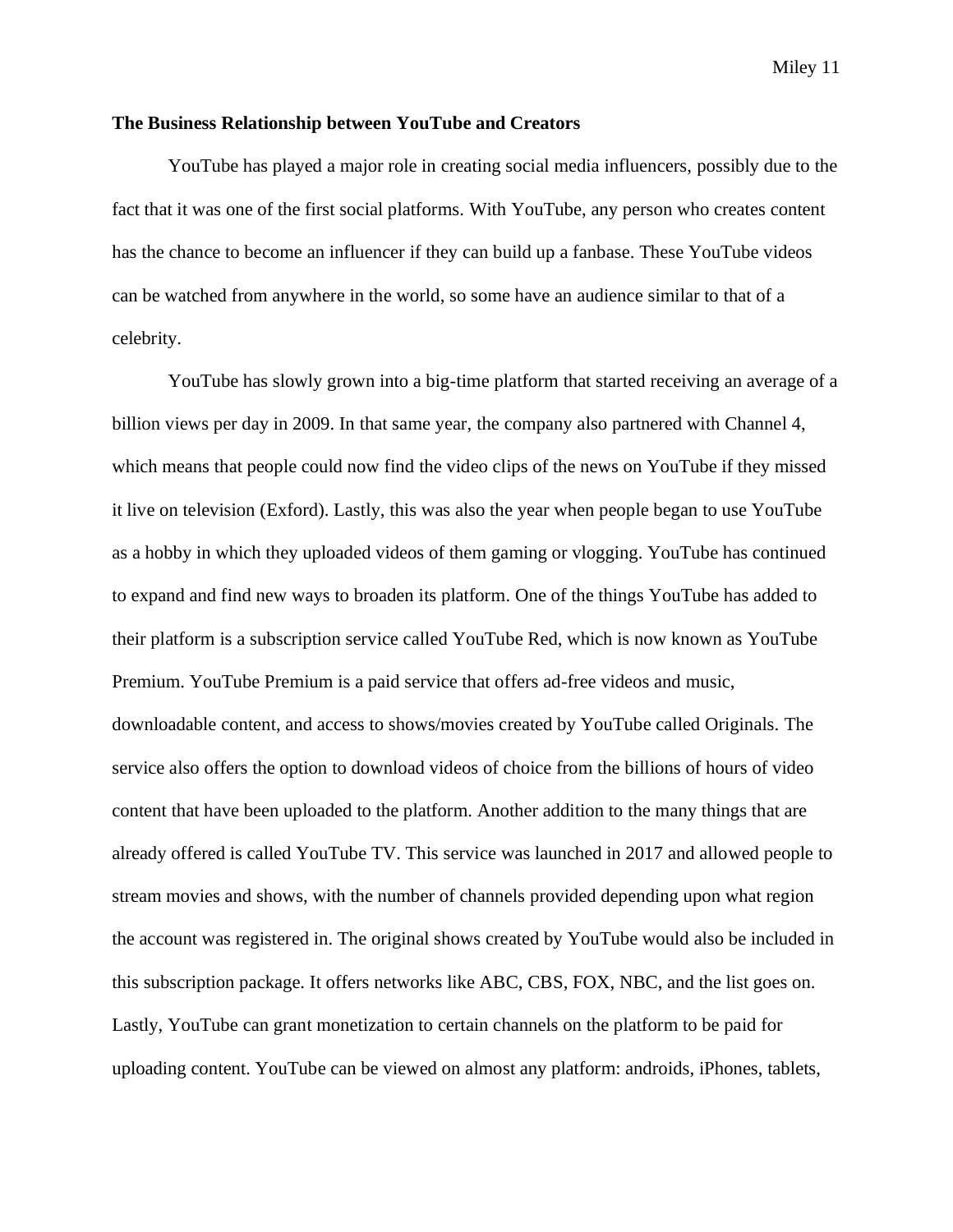Google Chromecast, Amazon Fire TV, Roku, Apple TV, and computers. This may be the reason why their views have grown so significantly.

On top of all the subscription programs that they offer, the platform can be easily accessible to people who want to create their own content. Some of the most popular people on the platform are content creators. These YouTube creators are essentially tasked with creating a steady stream of content on the platform for their viewers. To put it simply, YouTube Creators have become influencers. These creators are known as social media influencers because of their ability to build relationships with their audience. They are able to form connections with people through a screen, which may sound easy, but it takes an entertaining and friendly person to resonate with viewers at home. Since this is their full-time job, some make it their business to set a scheduled posting day or days where they will upload. There are many different types of YouTube creators, just like there are many different types of television shows. Almost every creator on the platform specializes in something, which pushes them into a certain category. These categories consist of fitness, beauty, comedy, gaming, ASMR, and many more. Some videos are for entertainment, while others are aimed at being informative. For example, creators who make content in relation to beauty can do makeup tutorials that can help people who are beginners. On the other hand, some creators make skits with the simple goal of making their viewers laugh.

It began with everyday people with exuberant personalities making videos using low budget production. It has now evolved to where the content put out by the creators have a full production team behind them. They hire videographers, use high-quality cameras, and some even splurge to pay for an editor. Throughout the years, they have gained admiration and respect, to which now they are viewed on the same level as celebrities to both brands and the consumers of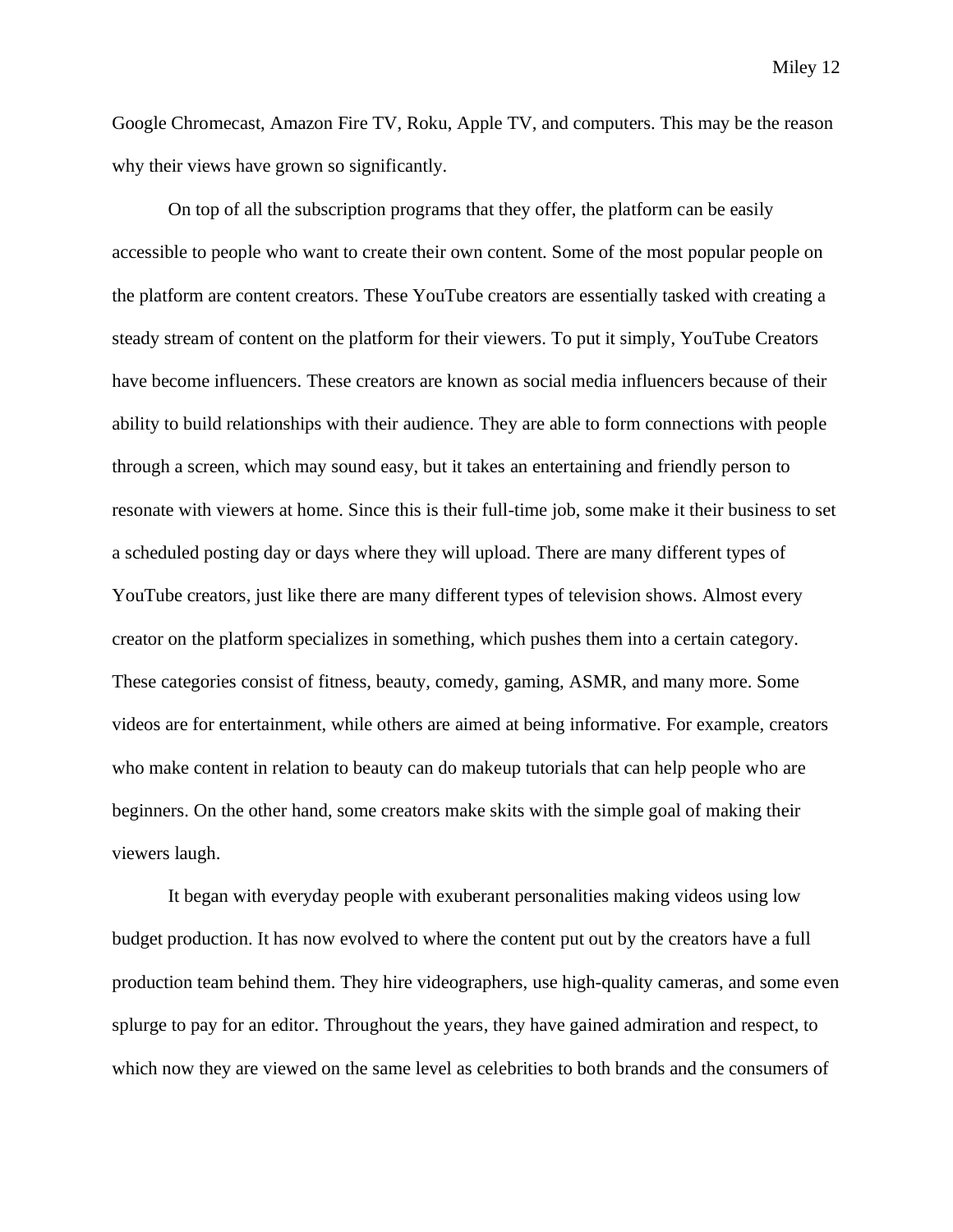their content. Due to the massive fanbase that some influencers have obtained, they have been able to go on tour and get invited to influencer related conventions. The major conventions are Vidcon and Playlist Live, which allow a multitude of influencers to meet in one location to interact with fans. The idea of Vidcon was envisioned by two YouTube influencers themselves, known as the Vlogbrothers. Each year a select group of YouTube creators are invited to attend the event, and some are asked to speak on panels or even perform live. This convention that started in California has now expanded internationally to continents like Europe and Australia. Vidcon has become so popular that companies want to sponsor the event, especially ones that are centered around influencers like YouTube, Instagram, and Snapchat. YouTube didn't sponsor Vidcon until its second year, and now they have remained a sponsor ever since. These big companies set up booths with activities for both fans and creators. The booths also allow for photo opportunities that people will post on their social media accounts, giving these companies free advertising. This is great because thousands of people attend Vidcon every year. As written by the *Los Angeles Times*, the event only had 1,400 attendees in 2010, and this rose to about 25,000 guests in 2016. These numbers show that more and more people are looking to online video platforms as a form of entertainment.

YouTube began monetizing content in 2008, which was after it had accumulated a large number of users and expanded its reach to be used globally. Everyday people who brand themselves as influencers have to become a part of the YouTube Partner Program in order to make money from their videos. Through the program, creators are offered a variety of ways to earn money. The most common way for creators, or YouTube channel producers, to make money is through viewer engagement. According to TheStreet, creators earn about \$3 to \$10 for every 1000 views that their channel receives (O'Connell). The creator also receives 55% of the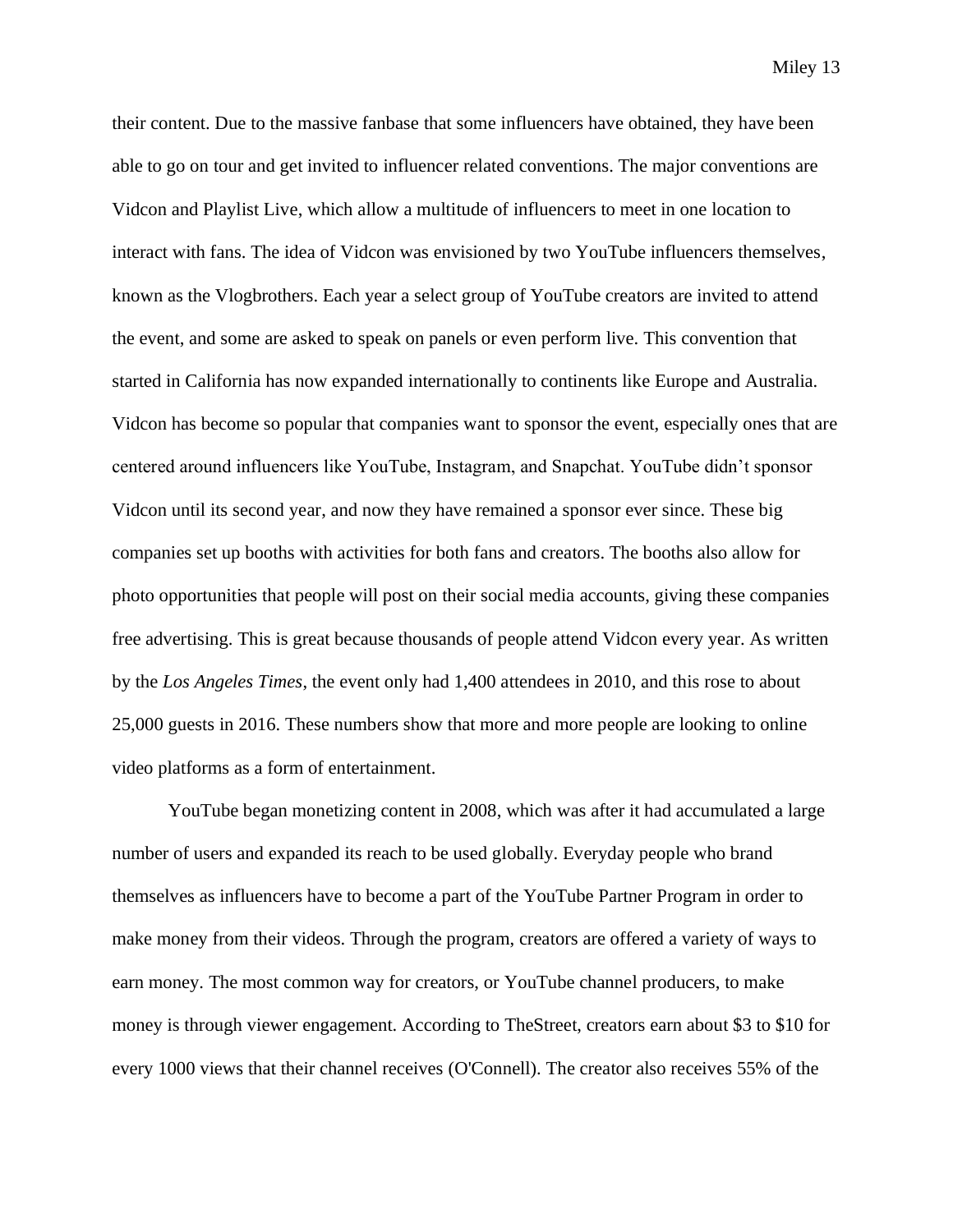ad revenue that was generated from that page. In June of 2018, YouTube decided to introduce channel memberships as a replacement name for sponsorships. This feature allows fans the chance to make monthly payments in return for special bonuses and exclusive content chosen by the influencer. YouTube also gives creators the option to go live on their channel, and there are features that allow fans to send them money with a message attached. These paid messages are known as Super Chats and fans are also capable of sending Super Stickers as well. Super Chats allow a comment to be pinned at the top for a certain amount of time depending on how much was paid. The higher the amount, the longer the comment stays at the top. Since the influencers are using this platform for their content, a percentage of the money they make goes to YouTube. For example, YouTube takes 30% of the money made from a livestream on their platform. In order to access all of these additional features, certain requirements need to be met before the influencer can make money from it (Richards).

As a creator grows and achieves an even bigger fanbase on their platform, YouTube gives them a reward. These rewards are known as plaques, which is YouTube's way of recognizing that a creator has reached a new milestone in the number of subscribers that they have accumulated on their channel. These milestones reward the creator when they have passed either a hundred thousand, a million, or ten million subscribers. Although, there is a rare case where a creator known as Pewdiepie passed 100 million subscribers and was rewarded a special plaque that no other person on the platform has. This is a nice gesture from YouTube to the influencers who help make the platform what it is. However, creators can only receive these plaques if they have been abiding by the community guidelines and aren't guilty of copyright infringement or buying their subscribers. YouTube has celebrated their creators in other ways by hosting an event called The YouTube Creator Summit. This was an event where only a select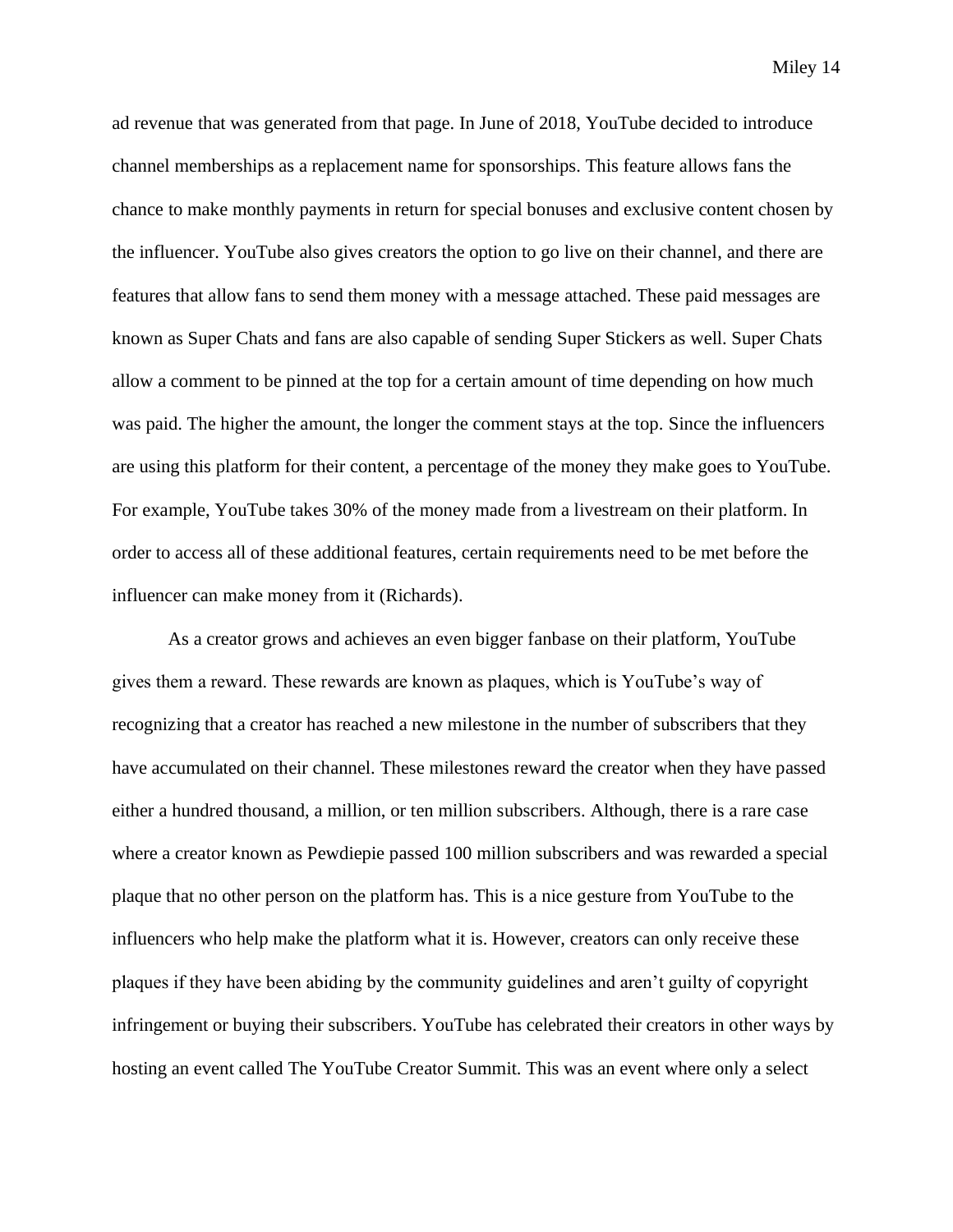few content creators were invited to attend. It is a way for creators to come together for a week to attend panels with speakers, expand their network, and have fun doing a variety of activities. The influencers also got some free YouTube swag with branded items like a water bottle, slippers, pins, and a denim jacket. Lastly, YouTube creates a video every year called YouTube Rewind that shows the highlights of what trends and influencers were popular that year.

The growth of a YouTube content creator has negative consequences, but it also has many positive ones like how their following extends to other platforms. When a creator gathers a large following on YouTube, their other social media platforms like Instagram, Twitter, and TikTok does as well. Due to creators having a significant amount of influential power over their audience, they are sometimes paid to do sponsored posts or stories on social media platforms like Instagram. As reported by *Vox,* a platform called Traackr discovered that 72 percent of brands are allocating their expenses to influencer marketing (Lieber). Influencers have built a relationship with their fans through their content which makes them feel more trustworthy as an endorser. Brands have decided to use this to their advantage, but this still comes at a cost. The number of followers an influencer has is what determines how much money they get paid for a post. Most of the mainstream YouTube creators tend to have at least a million followers, so they usually partner with big companies. An example of a big influencer marketing would be David Dobrik's partnership with SeatGeek. David is a YouTube creator with about 18 million subscribers, over 7 billion channel views, and 13 million Instagram followers. SeatGeek has sponsored many of David's videos, paying him thousands of dollars that has allowed him to give away cars to his friends. The brand deal soon extended to his Instagram, in which SeatGeek partnered with him to giveaway a Tesla Model 3 to one of his fans. This a mutual transaction in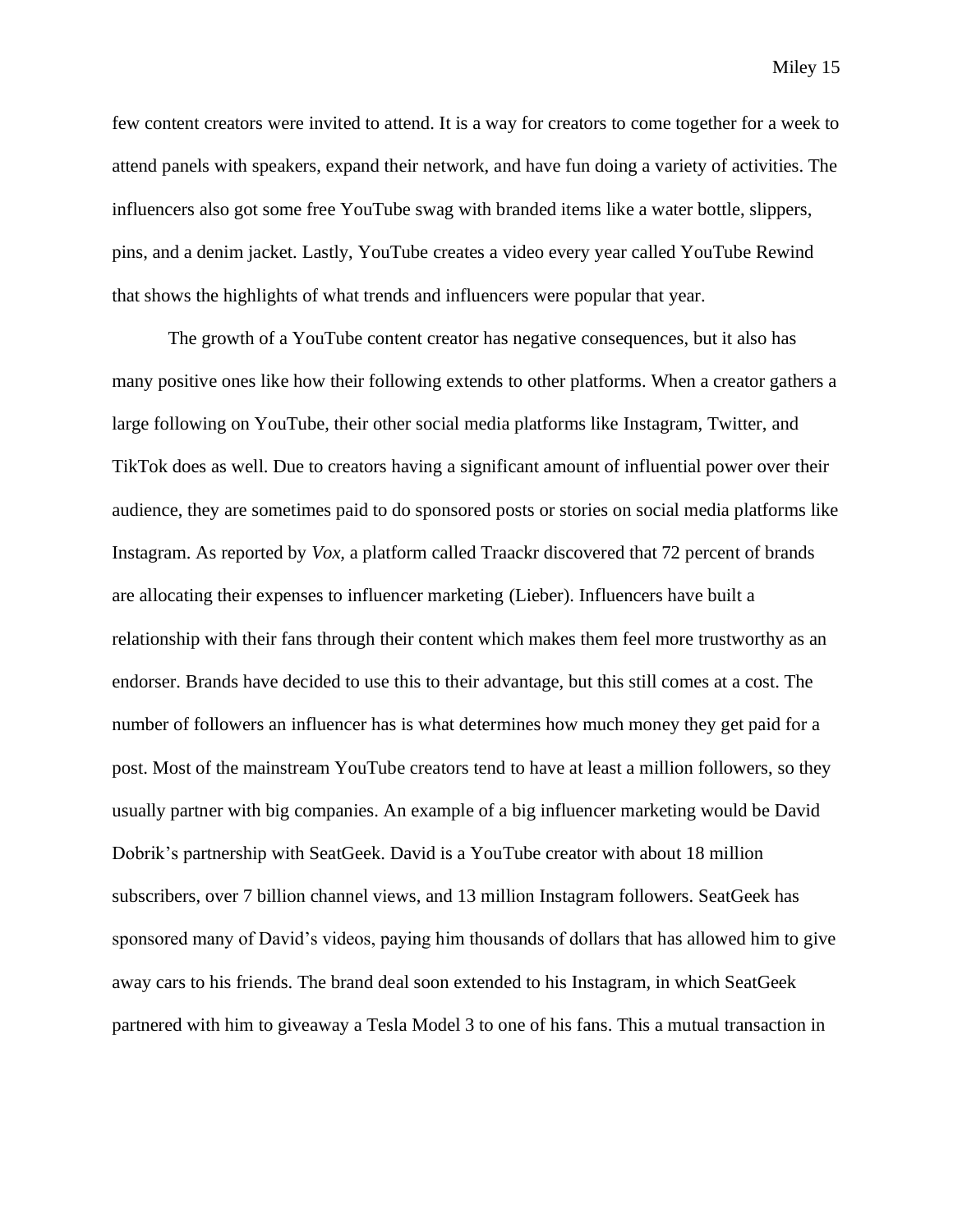which a brand gets to be marketed in front of a large audience and the influencer gets paid a large lump sum of money to do so.

The word "influencer" has become more prevalent during recent years due to social media being so easily accessible. Many of the recent influencers have come from apps like Vine, Musical.ly/TikTok, and YouTube. Musical.ly was an app that allowed people to create short videos of themselves lip-syncing to a song. These videos usually consisted of zoom-ins, transitions, and new trends; however, the app was later bought by a Chinese company who turned it into TikTok. The app has grown exponentially in the first quarter of 2020, and so many new influencers have been discovered since. It is a platform that gives a chance for any person to go viral with the "for you" page showing a variety of different videos. The "for you" page is the landing spot for the app and an account isn't needed to scroll through it, only to interact with it. Due to this, many people have become popular just by simply posting short videos that have an opportunity to go viral. By posting a lot, a person has a higher chance of their video going viral. "How do these videos go viral?" you may ask, it's due to how much engagement a post is getting. Even if a person has little to no following, as long as their post has been liked, shared or commented on plenty of times, it will keep appearing in the "for you" page for many others to see. Also, phones make it easy for people to record and post these videos on various social platforms. As reported by Statista, by the end of 2020 there will be roughly 3.5 billion people using smartphones. Given that smartphones are so easily accessible, almost anyone can become an influencer no matter their age, location, or social class.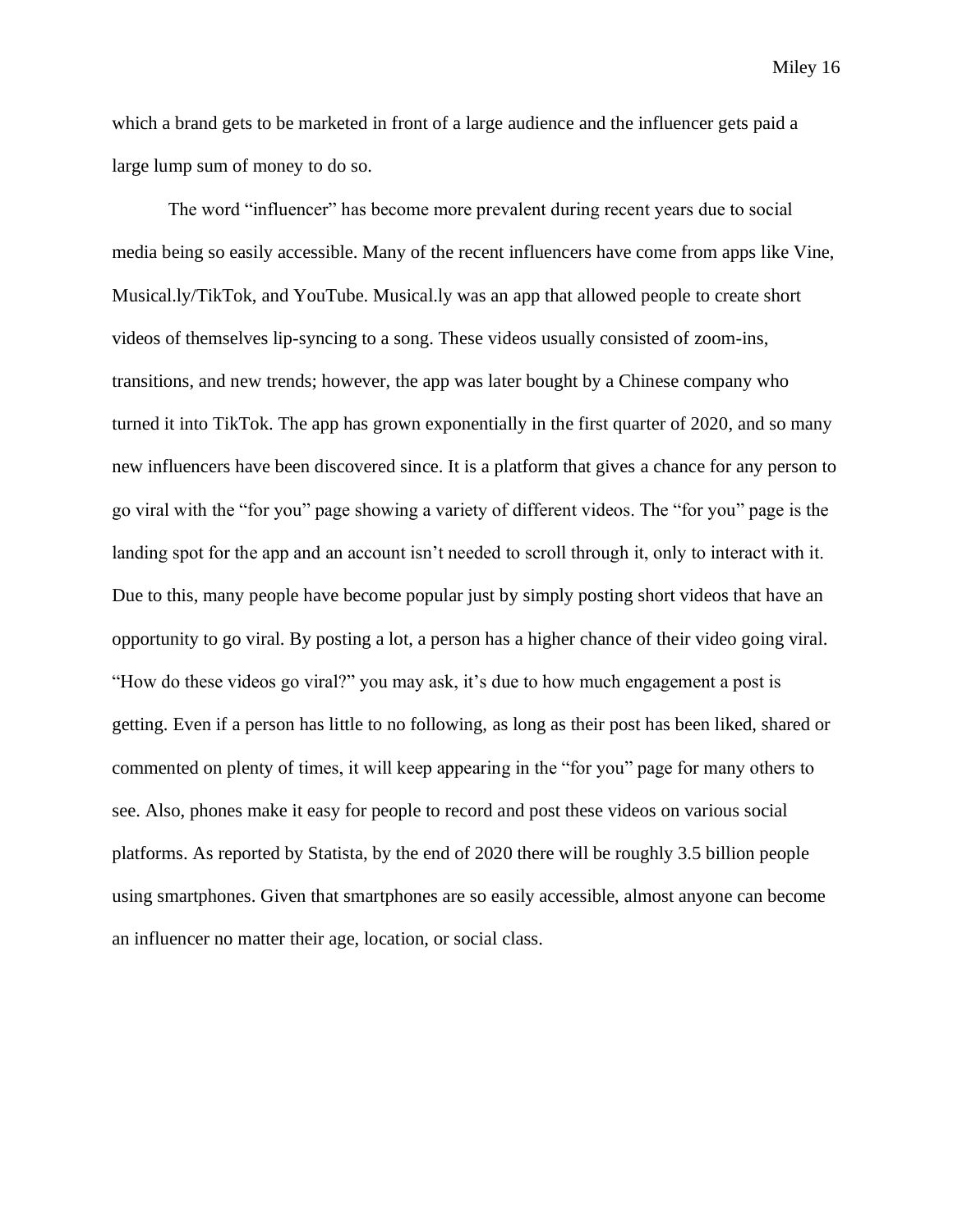#### **Methodology**

This research study is a case study using both quantitative and qualitative information. Four influencers who started out on YouTube and have been growing their platform ever since are analyzed. This analysis involves the examination of the influencers' YouTube videos, social media, and engagement on their platforms. The engagement is studied quantitatively by using SocialBlade, which is a website that tracks the views and trends to different social platforms. I have analyzed this data to understand their growth in views over the years and how that played into their overall success. I use the data presented in SocialBlade to choose moments in time that had the most significant growth and watched their YouTube videos from that time period. More information can be uncovered by looking at their other social media platforms to find out how people may truly feel about the influencer.

#### **Case Studies**

#### *Shane Dawson*

Shane Lee Yaw, or Shane Dawson, was born on July 19, 1988 in Long Beach, California. Before he began his YouTube career, he did try to become an actor by going to auditions since he was very close to Hollywood. When this didn't work out, he decided to create content on YouTube. In the beginning of his YouTube career, back in 2008, his videos consisted of brightly colored thumbnails with celebrities occasionally edited into them. Shane would also add titles that would be considered clickbait in order to get people to click on the videos. As a normal kid who doesn't come from a well-known family, he resorted to these methods in order to get people to view his videos. Shane would occasionally include his friends and family in the videos he filmed, which led to some issues. He was still working a day job in the earlier days of his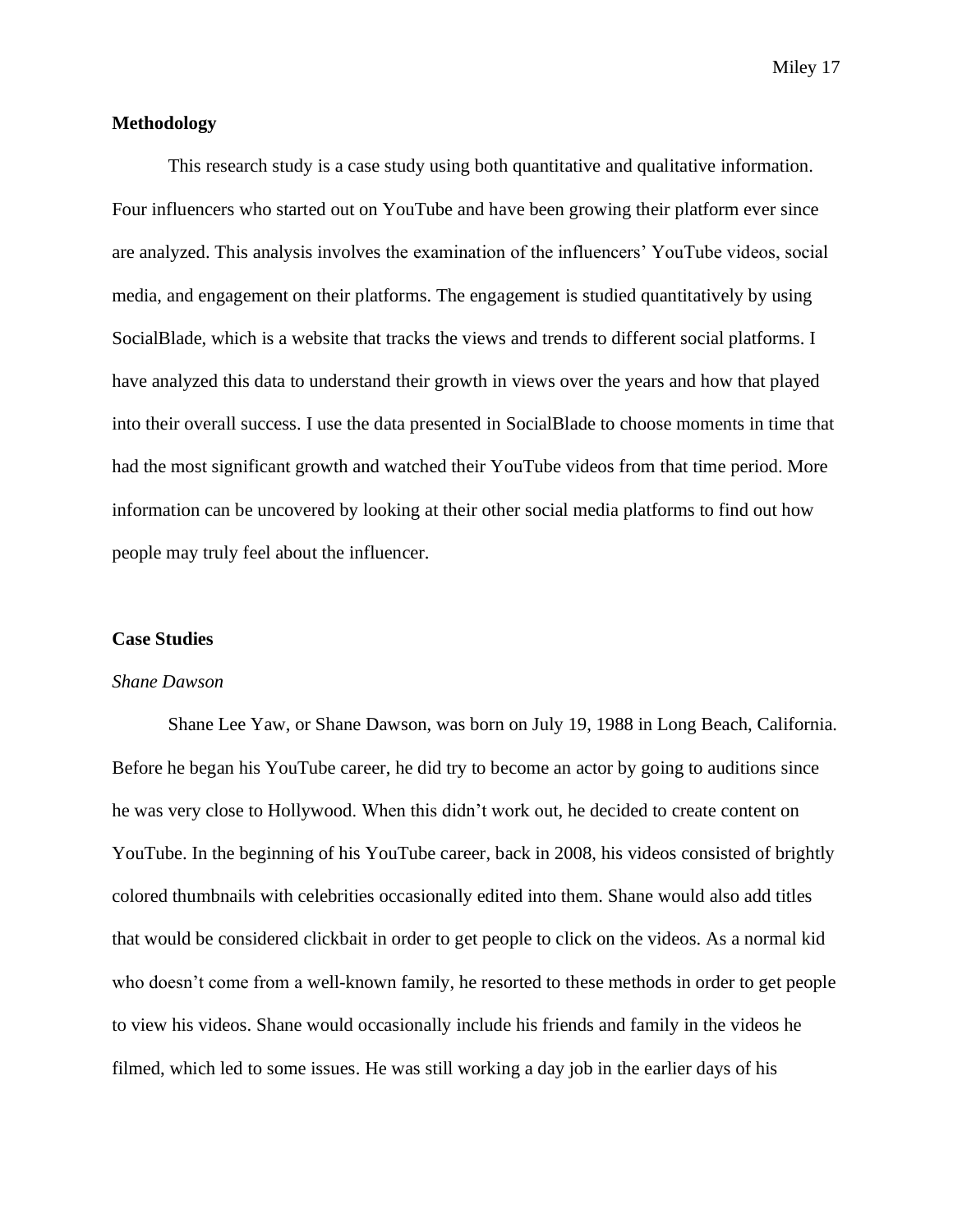YouTube career, and this eventually led to some trouble for him. Shane posted a video to his channel of him pole dancing in his workplace and soon after he got fired. Even though his family members worked at different places, they were all fired from their jobs too. Some might say Shane had a rough start to YouTube since his content caused him, his brothers, and his mother to lose their jobs. However, this didn't stop him from continuing to make content and growing to attain the massive following that he has today.

Shane has been an influencer for so long that he was invited to attend the very first Vidcon back in 2010. There are a few other influencers who were invited who are still creating content till this day as well. The success of his channel allowed Shane to be invited to award shows that celebrate social media stars and web creators. The award ceremonies are called The Shorty Awards and The Streamys, both of which have nominated him at some point. Shane has chosen not to attend many of these award shows just like has chosen to stop attending events like Vidcon. The reason for this is because he just doesn't like conventions and anything of the sort. Just as Shane changed his mind on his feelings towards influencer related events, he also changed his mind plenty times on what category of videos he should do. In the earlier days of him filming, his content was mainly sit-down videos and vlogs. Shane really enjoys filmmaking so his vlogs would sometimes show the behind the scenes on whatever project he was working on. His sit-down videos would consist of him collaborating with other famous YouTube creators and even his girlfriend at the time. His girlfriend Lisa Schwartz is also a YouTube creator and her channel is called Lisbug. The two of them broke up back in 2015, but they are now on good terms with one another.

In November of 2014, Shane was announced the winner of a filmmaking competition set up by Starz. It was for a series called "The Chair" that was going to document the production of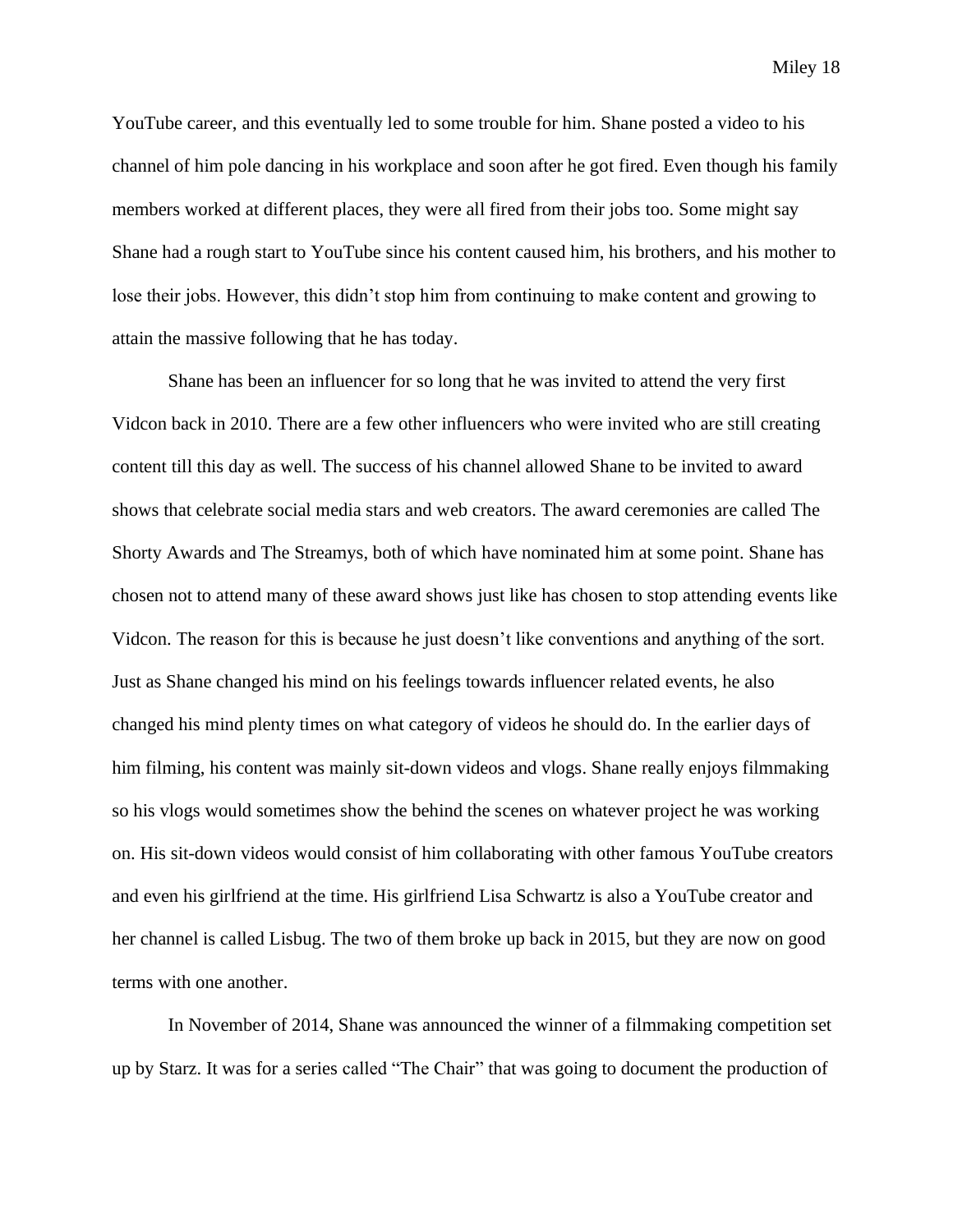two films both consisting of the same script. The goal of this show was to see who create a better film using the scripts that were given to them. Shane has always had the goal of becoming a producer or director, and this gave him the chance to test his filmmaking skills. He was set to compete against another filmmaker named Anna Martemucci for \$250,000. Shane named his film "Not Cool," while Martemucci's was named "Hollidaysburg." The two apparently took different approaches in the filming of their movies. According to an executive producer by the name of Chris Moore, one was more artistic while the other was more mainstream. Shane brought his knowledge of mainstream media to the big screen and even though he won, not everyone enjoyed felt it was the better if the two. The producer of "The Chair" felt Martemucci's was better and considered Shane's to have been a waste of time. However, Shane took this as validation for understanding younger audiences unlike older filmmakers who aren't aware of what current teenagers want to watch. His mainstream ideas probably came from his years of being a YouTube creator, which apparently worked in his benefit.

Another accomplishment made by Shane was the publications of two memoirs released in both 2015 and 2016. The first one was called "I Hate Myselfie: A Collection of Essays," which did really well. It was the bestselling paperback being sold at Barnes & Noble along with having great sales in the first week. Even though his book did well, Shane was hoping to reach an older audience even though they don't seem to be big fans of his work. His second memoir, "It Gets Worse: A Collection of Essays," became a #1 *New York Times* bestseller. These collections discuss everything from his childhood to accepting his bisexuality. There hasn't been a report of how much Shane made from these two memoirs, but it seems they are still being sold on websites like Barnes & Noble and Amazon.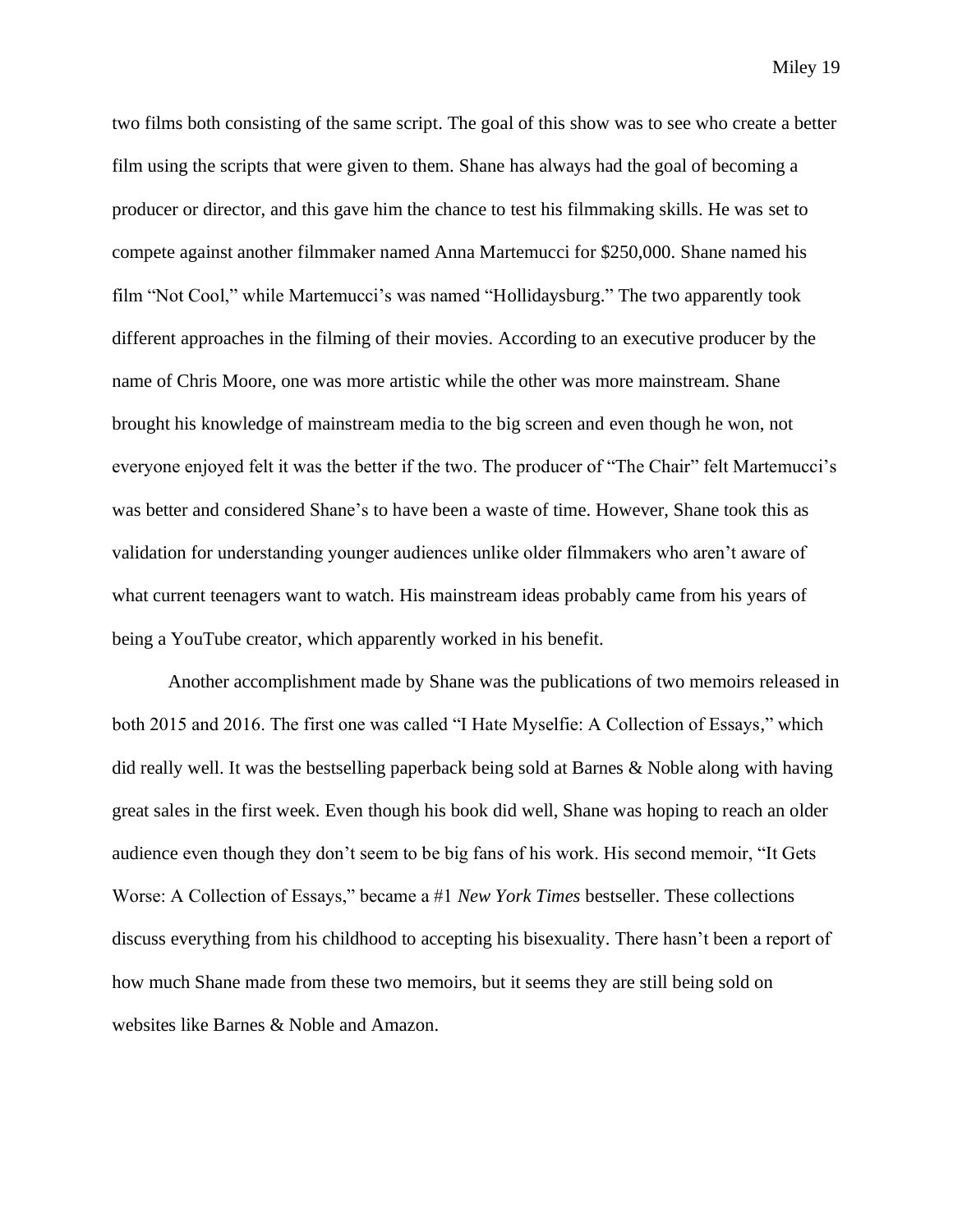Not all YouTube creators write a memoir or any form of book, but most of them do begin selling merch (short for merchandise, refers to products created by the influencer). However, unlike using the outlets dedicated to influencers, Shane chose Amazon to sell his merch and this service provided customers with faster shipping. Shane has stated that he didn't make as much from earlier merch drops due to issues negotiating for a fair percentage. This is actually common within creators and influencers not knowing their worth and taking unfair percentages from big corporations. Over time, he has learned and is doing much better in recent years.

The reason Shane's name has become so well-known on the platform is because he has managed to increase his following as the years go by. His content has evolved to very high production quality content where he takes months at a time to develop video concepts and record them. Shane has decided to expand his team and added a videographer by the name of Andrew Siwicki who also doubles as his editor. Shane partakes in the editing of his videos as well since he has a lot of experience with it from being a content creator for over 10 years. Throughout those years, his content vastly changed into what he now calls docuseries. These are a series of videos that are directed and edited in a documentary-like manner. In earlier videos, the goal of his content was to make people laugh, but with this new content, he is touching on heavier topics with a means to inform viewers. His first docuseries was released in late 2017 and it is considered short compared to his newer ones. He began his sequence of docuseries by recording a rather personal journey of him reconnecting with his father. This was a 3-part docuseries that gave viewers a look into the truth about Shane's past and how life was for him growing up. This consisted of a video of him explaining his past and the other two were conversations he had with each of his parents.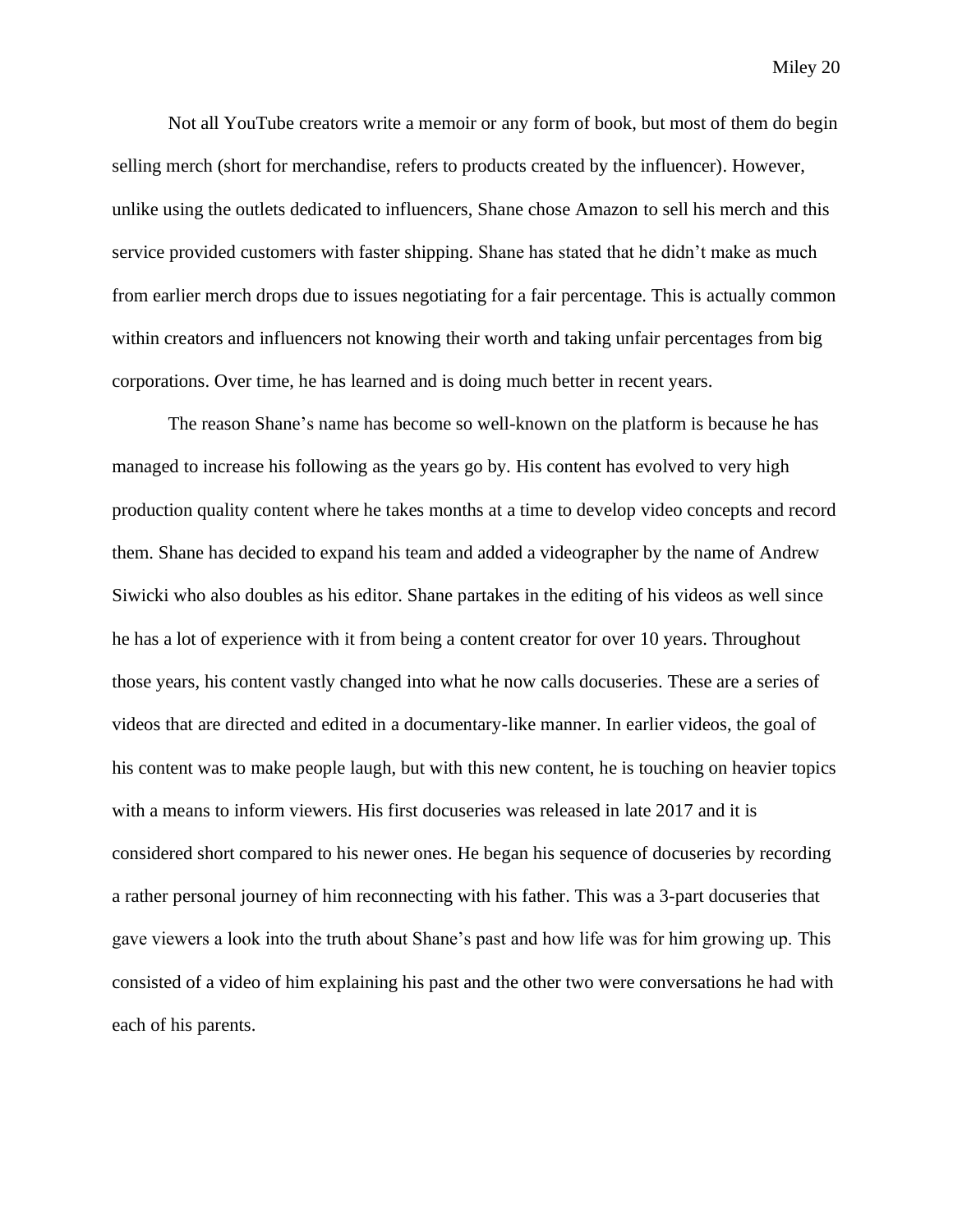As he became more accustomed to shooting videos in this style that was new to him, he began to show not only his life, but the life of others. His first really big series that pulled in a lot of views was Shane switching lives with one of his good friends, Trisha Paytas. This was another 3-part series and each video averaged out to be about 30 minutes each. The first video alone amassed over 25 million views since it's been posted. The reason this video made for great content is because Trisha is known for leading a very different lifestyle than other creators and influencers. This kind of content attracted a lot of new viewers when led to more subscribers and overall more money from the monetization of these videos. In late 2018, Shane decided to upgrade his living situation and move from a \$1.7 million-dollar home in Studio City to a \$3 million-dollar house in Calabasas. Many of the videos he posted in 2018 acquired millions of views and were considerably long in comparison to other creators. As reported by SocialBlade, his channel was getting over 100 million views each month from March 2018 to October 2018. Within that same time frame, Shane was gaining an average of half a million views a month. Many influencers have lost their fanbase after doing video for years, but Shane has somehow found a way to grow with his audience. However, as of recent months, it seems that he is losing subscribers and had a significant drop in video views since he deleted many of his videos.

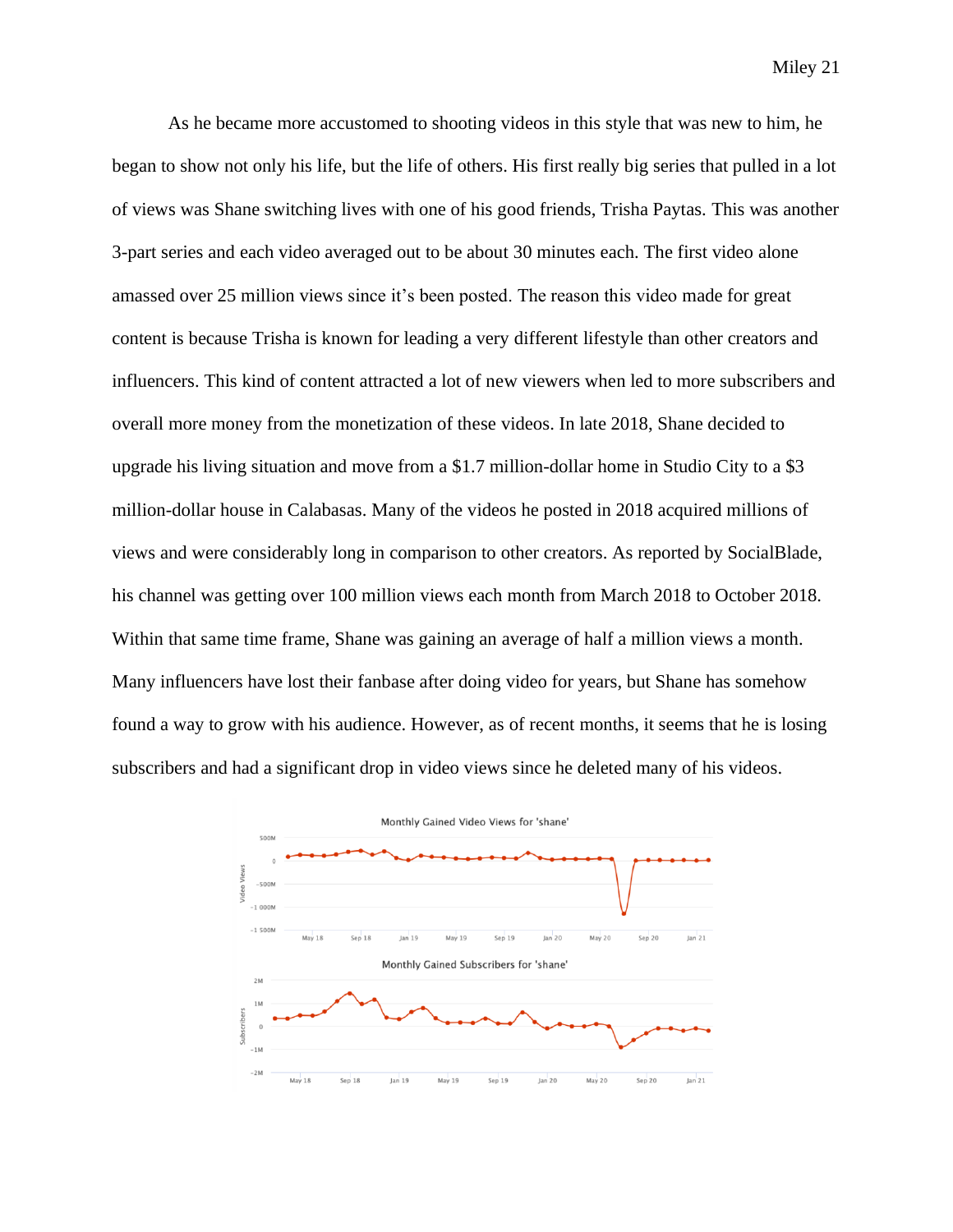

At the beginning of 2019, Shane began filming the journey of him making his first ever makeup palette. The idea came about in Shane's first docuseries with Jeffree Star, a popular YouTube creator in the beauty community. The first docuseries started with Shane switching lives with Jeffree but as the series went on, it became much deeper than that. Shane asked many questions that helped to reveal Jeffree's childhood and his struggles of being openly gay during a time where it wasn't accepted as much. Jeffree talks about growing up with nothing, and now with all his sources of income he makes around \$150 million dollars a year. Most of the income comes from his makeup company called Jeffree Star Cosmetics, his makeup line in which he sells a variety of products. Through this filming process, the two came up with an idea to create a palette that would properly represent Shane and his overall YouTube persona. Creating makeup products is a process that takes months of preparation and production, and Shane films the entire process. To avoid spoiling the outcome of the products and to keep the public from stealing their ideas, the videos weren't posted until the release date was very close. Due to this, Shane went months without posting because he was focused on filming this months-long series. The editing of the series took just as long, but viewers were excited for this heavily anticipated series of content. The series also served as a great promotion for the makeup products that they were planning on releasing. Jeffree Star estimated that Shane would make roughly \$10 million dollars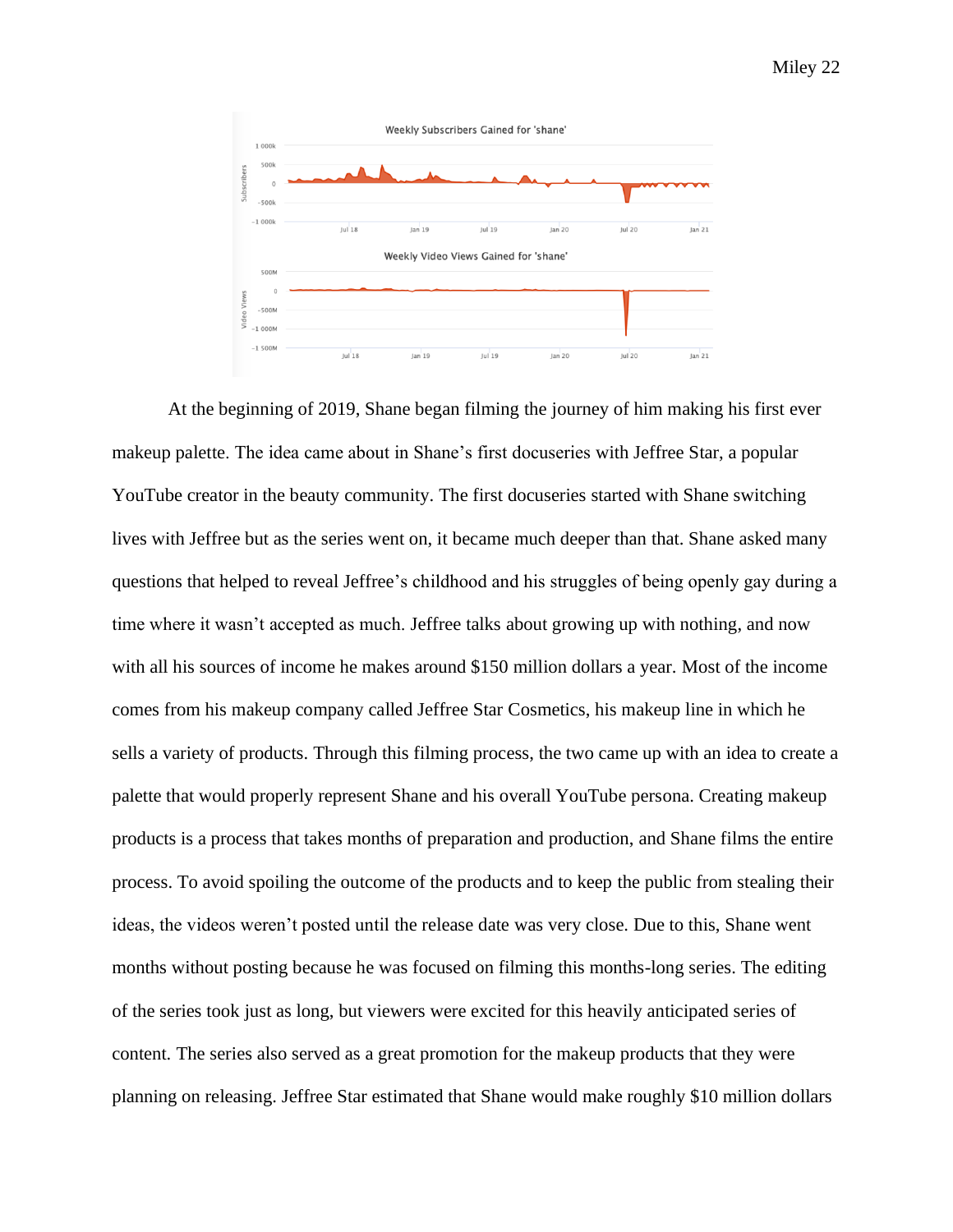if all his makeup products were to completely sell out. Surprise, he did! There were so many people active on the website when his products launched that the website actually crashed. This led to a lot of people wondering if they were going to their items. Shane's products were also being sold on Morphe's website and they were all sold out within hours.

However, one of the big downsides to being in the public's eye for a long period of time is the hate that can come with it. This hate or bad publicity can negatively affect their image, which in turn can affect their views and subscriber count. Many viewers are involved in what is known as cancel culture – which is when they try to cancel an influencer for something offensive that they said or did. Recently, Shane got cancelled due to his association with certain people and then there were some old videos and tweets that resurfaced. Due to all this drama and negativity that was surrounding his name, some companies no longer wanted to associate themselves with him. Morphe decided to stop selling his makeup products on their website as a result of all the drama, which obviously results in money lost from not only the company but Shane as well. The phrase "any publicity is good publicity" doesn't particularly work in the case of influencers since their popularity is usually based on their likability. Even through all this, Shane's estimated net worth is still at around \$12 million. His longevity on YouTube is commended, however his image will be forever tainted. As stated by Two-Face, "You either die a hero, or live long enough to see yourself become the villain."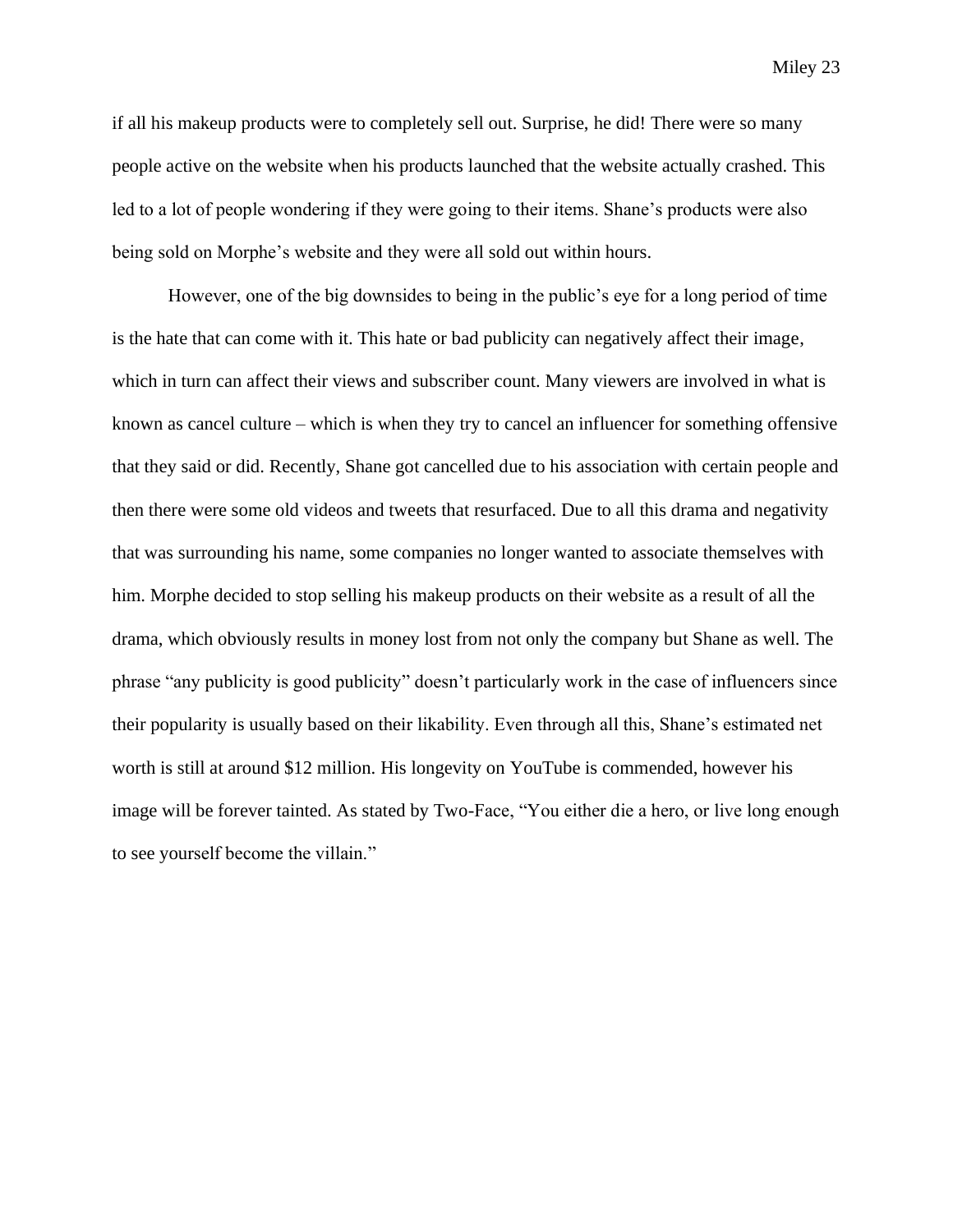#### *Liza Koshy*

Elizabeth "Liza" Koshy was born and raised in Houston, Texas with her mom, dad, and two sisters. She got her recognition from really a popular app created in 2013 known as Vine. Even though the app no longer exists, the following that she amassed during her time on the app continues to live on. She began her career on YouTube before the "death" of Vine, an app that allowed people to record quick six-second videos. Seeing as how the average person has an attention span of about 8 seconds, this was the perfect app for those to consume content. She started her YouTube channel in 2015, which at first consisted of her doing everyday things with added humor. Later, there were also skits that allowed her to create these other personas or characters that would expand her comedic creativity. In late 2015, she began dating a fellow Vine star and YouTube creator by the name of David Dobrik. The two appeared in several of each other's videos and became one of the most beloved couples on YouTube. The couple later split posting a video called "we broke up" in the summer of 2018. To get an idea of how invested people were in their relationship, the breakup video amassed 17 million views after just one day and was trending number one in America.

Liza somehow smoothly transitioned her following from Vine over to YouTube. She was able to expand her humor from six second clips to full on YouTube skits with ease. The career she has built for herself on YouTube is one to be admired since she was able to accumulate 10 million subscribers in under 2 years. According to Tubefilter, Liza was one of only 105 channels that was able to reach 10 million subscribers in such a short amount of time (Weiss). She hit all three of the YouTube milestones and received all three plaques faster than most people on the platform. This quick growth is mainly due to her fame that came from Vine, but she is still considered self-made due to her having no fame in the media beforehand. However, now the list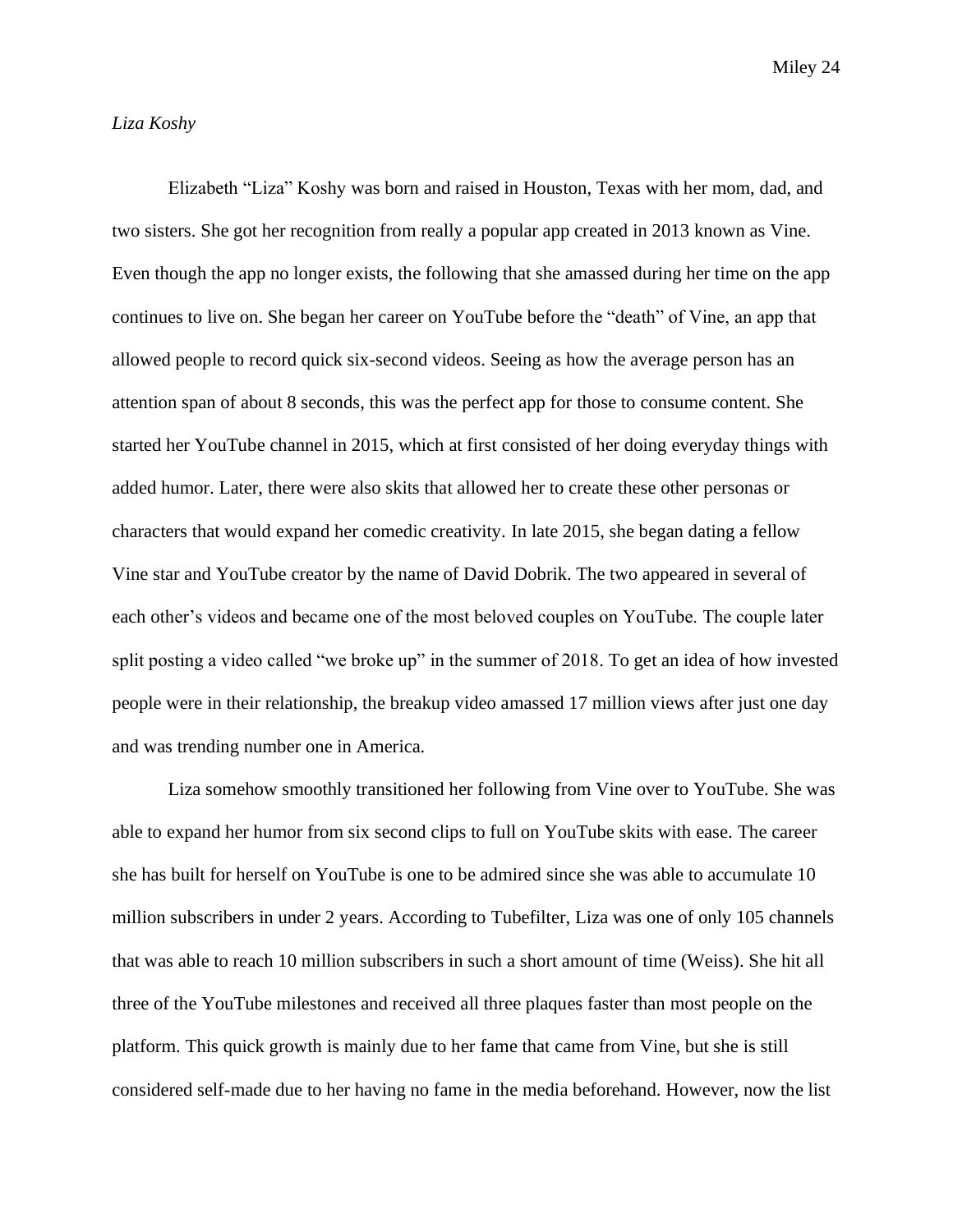of influencers and celebrities she knows has grown to be something enviable by her peers. In 2016, her second year on the platform, she had the opportunity to interview President Barack Obama for the get-out-the-vote initiative. Since her main platform consists of comedic content, she would post videos that strayed from that path on her second channel. She started her second channel *Liza Koshy Too* in late 2016, which was just two months shy of her interview with President Obama. Having such a big platform is a huge responsibility and she chose to use it to influence her audience to be more active in politics. Most of her audience are Generation Z just like herself, which is why her voice matters.

Even though Liza began creating YouTube videos much later than most other creators, her success isn't shocking due to her ability to relate with viewers. She has the ability to make people laugh with her crazy puns, physical gags, and parodies of very popular trends and videos. Each year Liza's career expanded even further with her getting bigger and bigger opportunities. In 2016, she was booked for a part on a show called *Freakish*, a Hulu Original that lasted for two seasons. This show was created by AwesomenessTV and it is essentially about a bunch of teenagers locked in a high school during a zombie apocalypse with no adults. Around this time, a movie also came out in theaters starring Liza and a list of other YouTube creators. The movie that was released was called *Boo! A Madea Halloween,* which was directed by Tyler Perry. Liza seems to be making significant strides since her career began on Vine back in 2013. By joining YouTube, she was able to truly showcase her comedic talent, which led to many opportunities for her to expand her career. Around this same time, Liza's YouTube channel was blowing up. As of late 2016, her channel was receiving over 150 million monthly views.

Her quick growth could be due to her infectious personality and ability to relate with her audience, but it also could be due to the fact that she uses her platform for good. Not only is Liza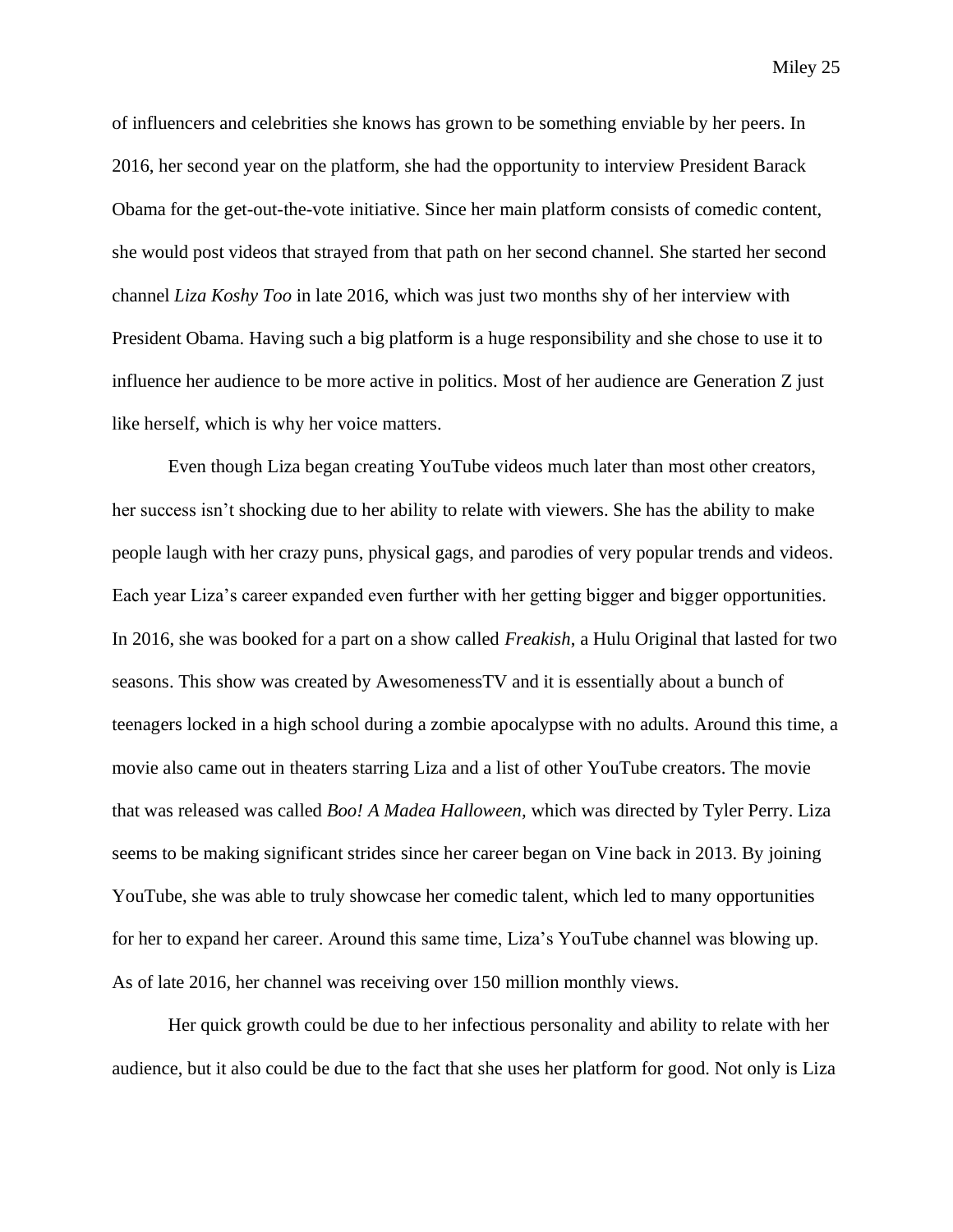pushing her audience to be more involved in politics, but she partners herself alongside companies with a great message. She was a brand ambassador for The Giving Keys back in 2017. The Giving Keys is a jewelry company with a mission of paying it forward. It is a company working to end homelessness by hiring people transitioning out of it. It offers them a paying job in which they make necklaces with a key that has a message of positivity on it. Each key has one inspirational word like "love" or "brave" and you're supposed to pay it forward by the giving the key away when someone needs it more than you. Liza discovered this company back in high school when her mother bought her a key. Now along with being an ambassador, Liza also released a limited-edition collection. This collection consisted of four different necklace/choker styles with two words to choose from. The two words Liza chose was "trust" and "laugh" because they are her favorite words of positivity.

In September of 2017, Liza broke a billion views on her main channel alone after posting consecutively on YouTube for about 2 years. At this time, she set a record for being a YouTube creator to hit 10 million subscribers in the shortest amount of time. By analyzing the graphs presented by SocialBlade, it shows that Liza hit some pretty big milestones on her YouTube channel. She has accomplished quite a lot for someone who has only been posting on their channel for two years. At the peak of her career, Liza would get about 10 million views in a week. Her views have significantly declined since she's moved to mainstream media because she isn't posting consistently like she used to. As of recently, Liza's getting 1-3 million views a week and her subscriber count hasn't moved in about a year.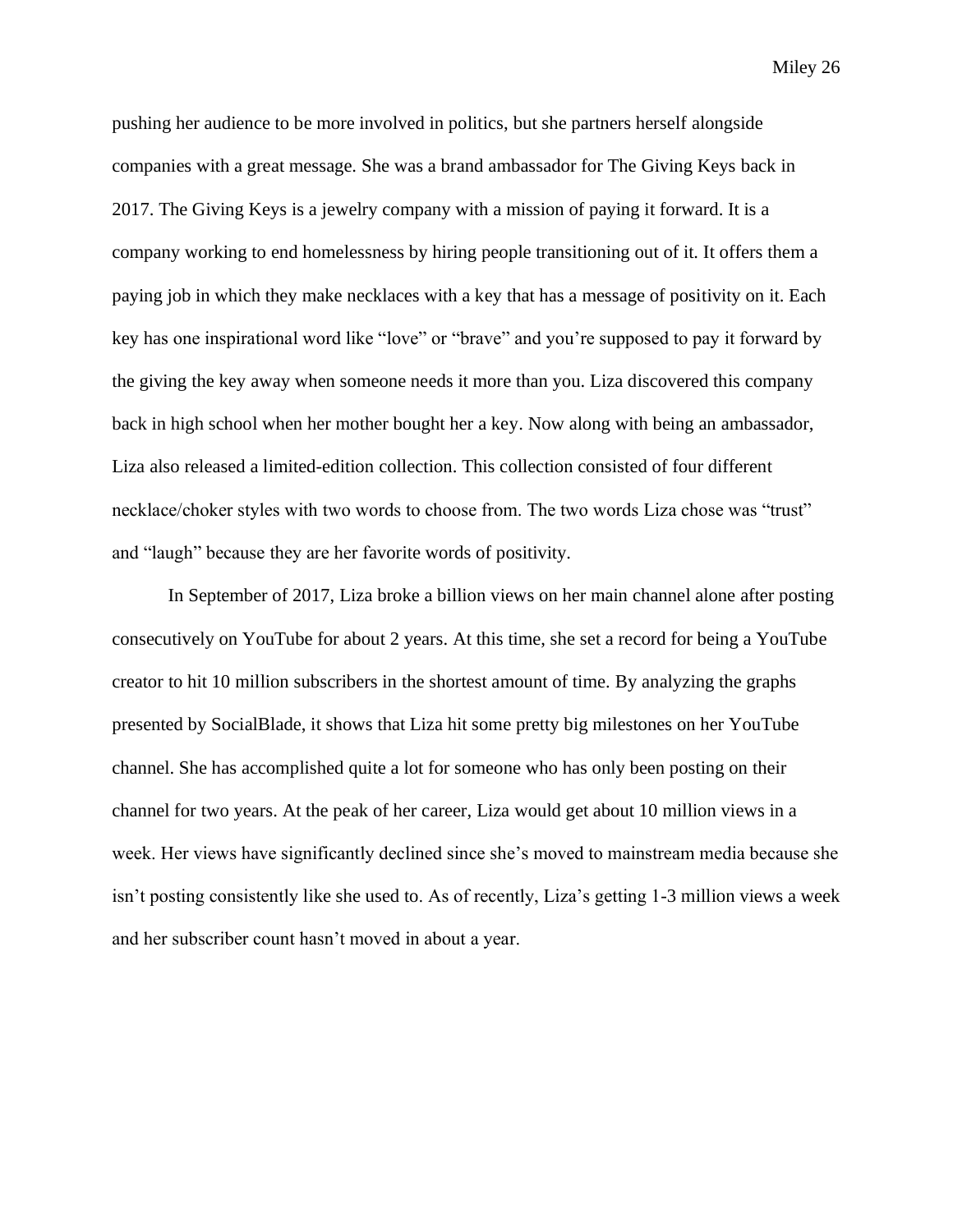

On the other hand, she paved her own path and never stayed in the realm of just being an influencer. For example, she was the first digital/social media star to partake in *Vogue's 73 Questions* series that they post on their YouTube channel. This series consists of a videographer asking celebrities 73 questions as they give a brief tour of their house. In her house holds the awards she's received such as the Streamys Award for Comedy and Teen Choice Award for Female Web Star. She has earned many more awards recognizing her talent in later years as well. The year 2017 had a lot firsts for Liza including her first merch drop, which was released in November. The collection consisted of black and white shirts and hoodies with the word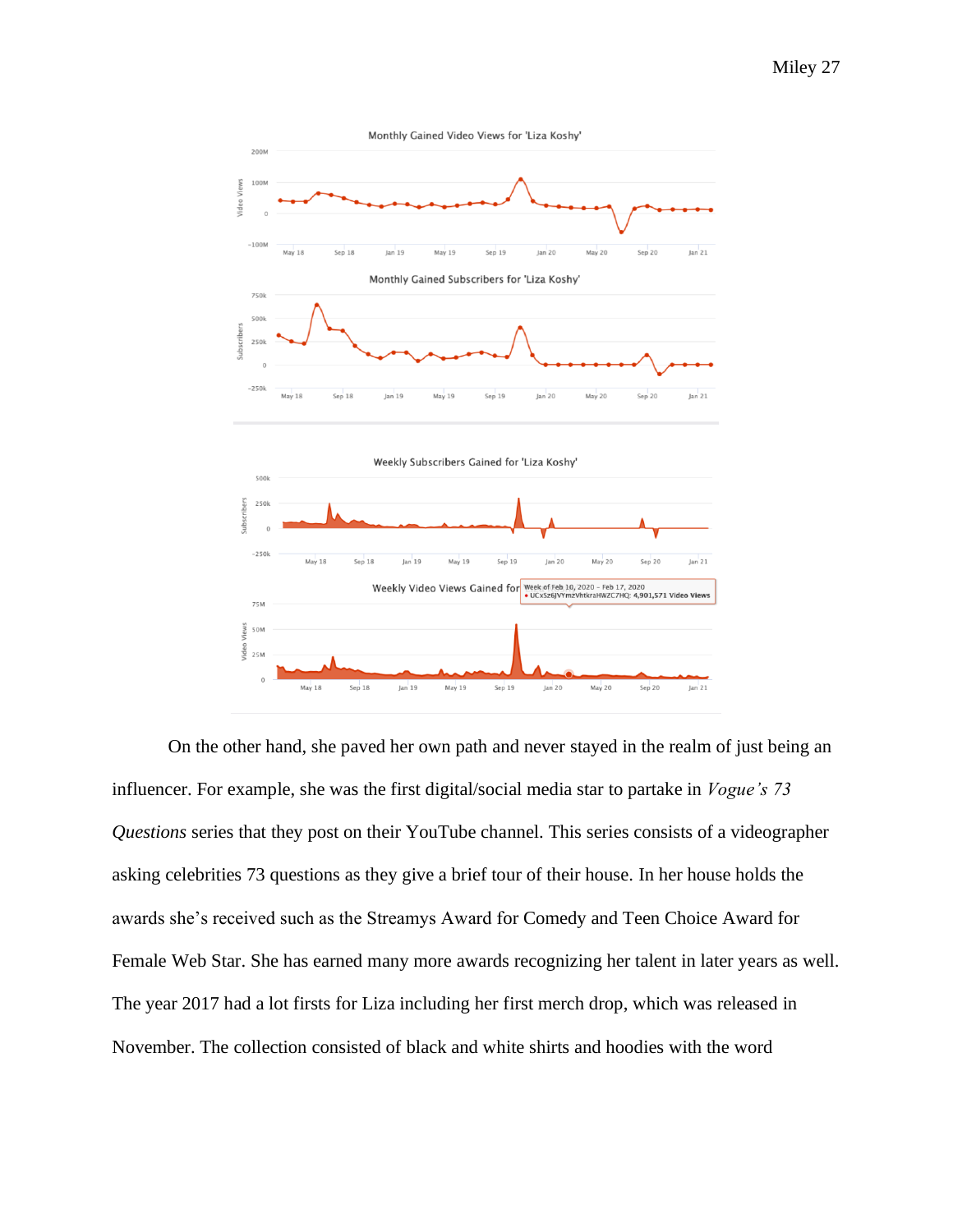"introvert" written across it along with hats that read "offline." The pieces were very simplistic, and they were not out very long.

In 2018, at the early age of 22, she was put on the Forbes 30 under 30 list. This is an amazing accomplishment to have been achieved by an internet personality, or influencer. This was also the year where many of her viewers had to adjust to the changes that were happening in her life. Liza sat down with her boyfriend of two years, David Dobrik to discuss their split, which they had kept secret for six months. This video left the internet quite shaken with almost all blog and gossip sites reporting on the news immediately. The video also went trending number one in America and reached over 13 million views within the first 24 hours. Her break up with David was for similar reasons as her break from YouTube, which was due to her mental health. Liza's YouTube channel was very uneventful for most of 2018 because she decided to take a break since she was starting to burnout. YouTube creators use the word "burnout" as a way of saying they are at a creative block and fresh out of ideas for new videos. However, she did have new content being posted on her main channel because of her YouTube Red called *Liza on Demand.* These videos are free to watch on her main channel with the show having two seasons and recently renewed for a third. Liza already had experience being in a YouTube Red show from being on season two of *Escape the Night,* which was released in 2017. The program creator for *Escape the Night* is a fellow YouTube creator by the name of Joey Graceffa. The show is essentially a murder mystery featuring various YouTube creators who have to help solve it, but this involves most of them dying along the way. Due to this, the creators are different every season which gives viewers the chance to see their favorite influencer.

Liza was invited by Vogue to attend the 2018 Met Gala to interview the guests before they enter the venue. This event is very high class and only a select few celebrities are invited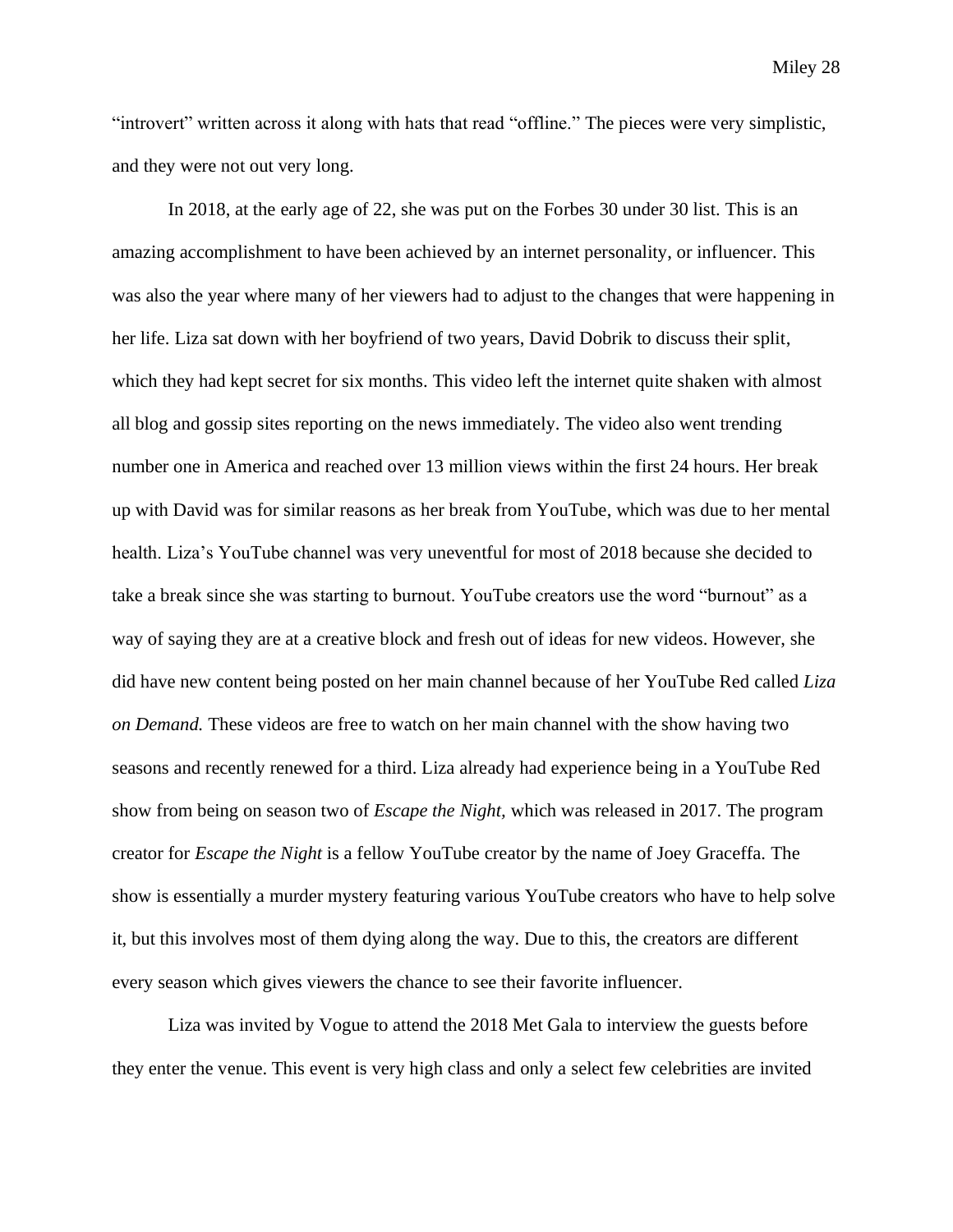each year. She got the chance to interview celebrities such as Rihanna, Harry Styles, Cardi B, and Michael B. Jordan. According to *Vogue*, Liza was completely starstruck while interviewing most of the celebrities she came across (Allaire). Somehow, she was still able to use her vivacious personality to create small conversations with each person while also asking them about their look. The Met Gala is known for its themes and since the people who attend are of a higher social class, the designers they are wearing are also something that they are asked about. Vogue loved Liza as their host, so they brought her back again for the 2019 Met Gala. Vogue wasn't the only hosting gig that Liza landed because she was also brought in to be the host of the revived show "Double Dare" on Nickelodeon. The show made its comeback in the summer of 2018 and came to an end once again at the end of 2019. Double Dare is a game show that involves two teams, red and blue, competing to win prizes by getting through obstacle courses and answering trivia questions. Her hosting experience is far beyond her years since she was also a co-host for the MTV reboot of Total Request Live. This was a show that focused on current artists, music and pop culture.

Not only is Liza the perfect candidate when casting an influencer as a host, but she also is a great pick as a brand ambassador. In 2019, Liza became the first brand ambassador for a company called C'est Moi. The company specializes in making affordable skincare and cosmetic products. Liza has used her YouTube platform to explain all the benefits the company has to offer. People may be more likely to purchase after seeing the product in a video versus an online ad. This year Liza partnered with YouTube to do a congratulations video for the graduating class of 2020 that unfortunately didn't have a proper ceremony. It may be a nice to gift to them to hear a message from one of their favorite creators acknowledging their accomplishment. Some people may consider Liza to be far more than an influencer because of the many things she has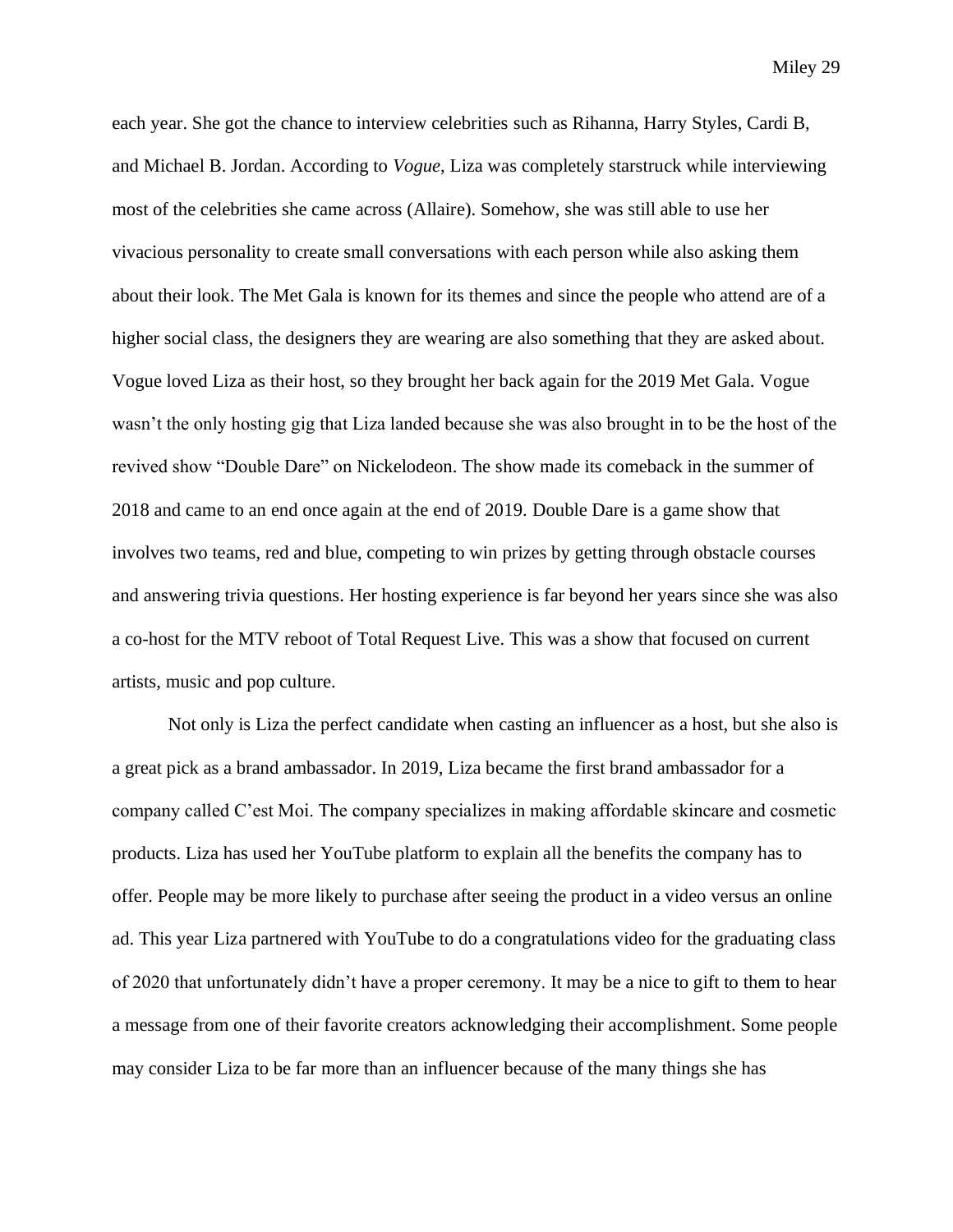accomplished outside of the YouTube community. Not many YouTube creators have branched over to acting world successfully, but Liza has managed to do that several times throughout her career. She is going to be starring in an up-and-coming Netflix movie called WORK IT, which will be released in the beginning of August 2020. The movie will also have actors Sabrina Carpenter and Jordan Fisher as the leads alongside Liza. Through all of these endeavors, Liza has never talked about the amount of money she makes. However, according to Moneyinc.com, Liza was estimated to be worth about \$4.4 million as of 2018 (Parker). Her net worth has definitely increased since then as her channel continues to grow and she books more gigs.

#### *Ryan Kaji*

Ryan Kaji started his YouTube journey back in March of 2015 at the very young age of three. His father helped to start this channel that he called Ryan ToysReview, but it is now called Ryan's World. Like most other kids, Ryan enjoys picking out toys at the store and he also enjoys playing with them. Even though he is much younger than most other creators on the platform, he has built quite the name for himself. By the age of six, he had already gained 10 million subscribers on his channel and would get millions of views on his videos. He has blown up to become one of most popular child influencers. Ryan is the highest paid YouTube creator in America, which is surprising for many since he is so young. He makes more than people twice his age and those that have been creating content for twice as long.

It is easy to make money on YouTube once you've built a following, but only if the person monetizes the videos on their channel. It turns out that Ryan's family didn't know this until his mother was searching for tips on video quality and discovered monetization. The videos weren't getting as many views back then, so his mom decided to set a few dollars aside to buy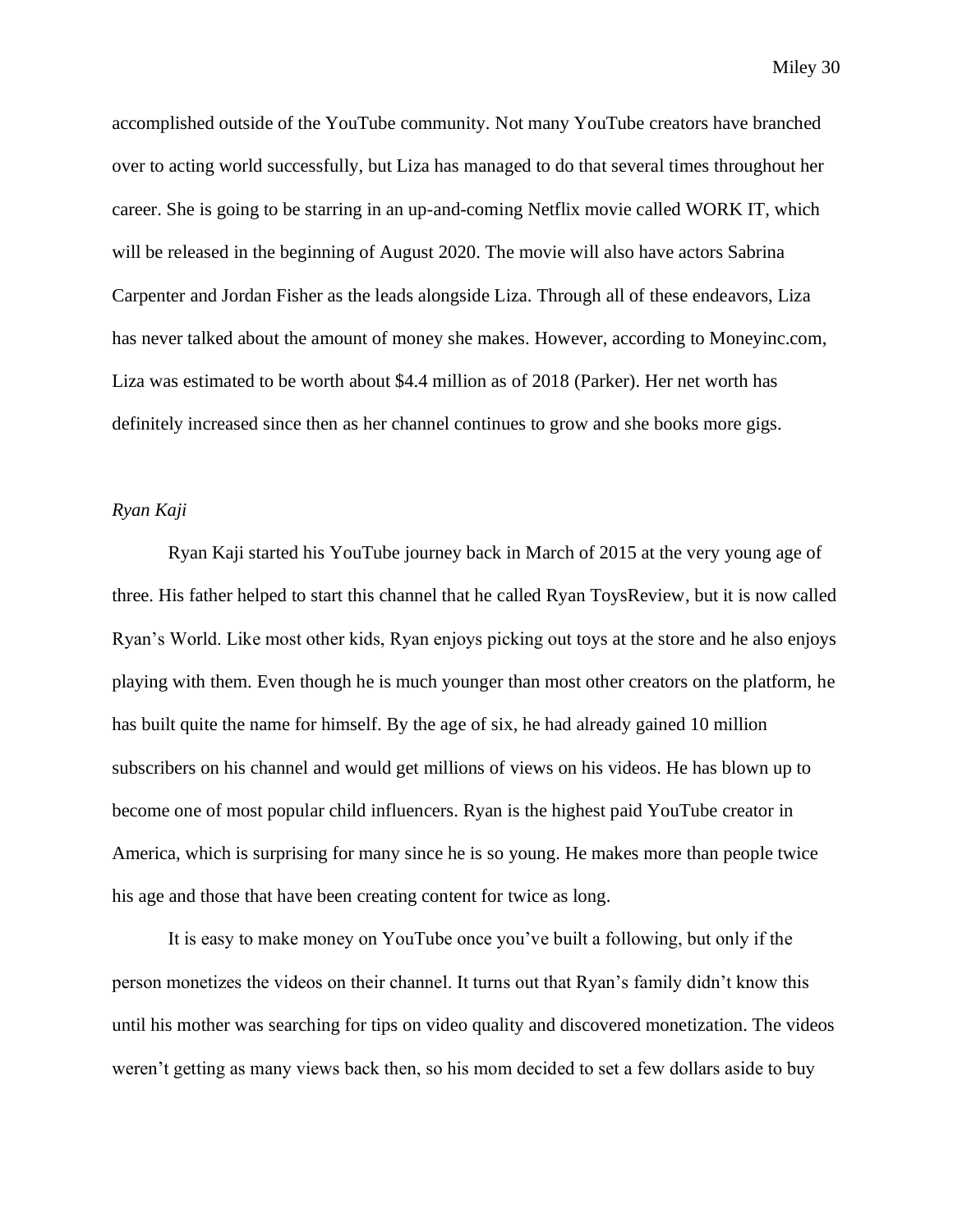new toys for Ryan to unbox on camera. The first check that they received was about \$100, which is much different from the paychecks they receive today. Seeing as how the most popular way for YouTube creators to make money is through views and AdSense, Ryan is thriving on the platform. The most viewed video on his channel has two billion views, which is similar to the amount of views that music videos by famous artists get. The titles for his most popular videos are wordy because it seems his parents were trying to squeeze in a bunch of keywords that might get searched. For example, the video with 2 billion views was titled "HUGE EGGS Surprise Toys Challenge with Inflatable water slide." This is completely different from creators who make content for older audiences, where the titles are more for clickbait than search keywords.

The very first video on his channel is Ryan in the toy aisle of a store picking out a new toy take home and play with. The video also shows Ryan unboxing and playing with the toy for everyone to see. Seeing as how his channel was called was Ryan ToysReview in the beginning, the concept of this channel was for Ryan to give his feedback on any toy he decided to open on camera. The channel has grown from just toy reviews to making videos that pertain to education. Even though his channel is very successful now, it wasn't doing too well in earlier postings. The growth of his channel has led to many opportunities for him and his family. According to SocialBlade, Ryan's videos financially make him (and his family) roughly six to a hundred thousand dollars a video. In January 2020 alone, Ryan's YouTube channel contracted one billion views. It seems that he averages about 700 million views a month and SocialBlade estimates that to be between \$200k and \$3.2 million in monthly earnings. The average number of subscribers that Ryan has gained each month from May 2019 to May 2020 is roughly 460,000. His channel seems to be growing at a fast rate and has been overall consistent in the past two years.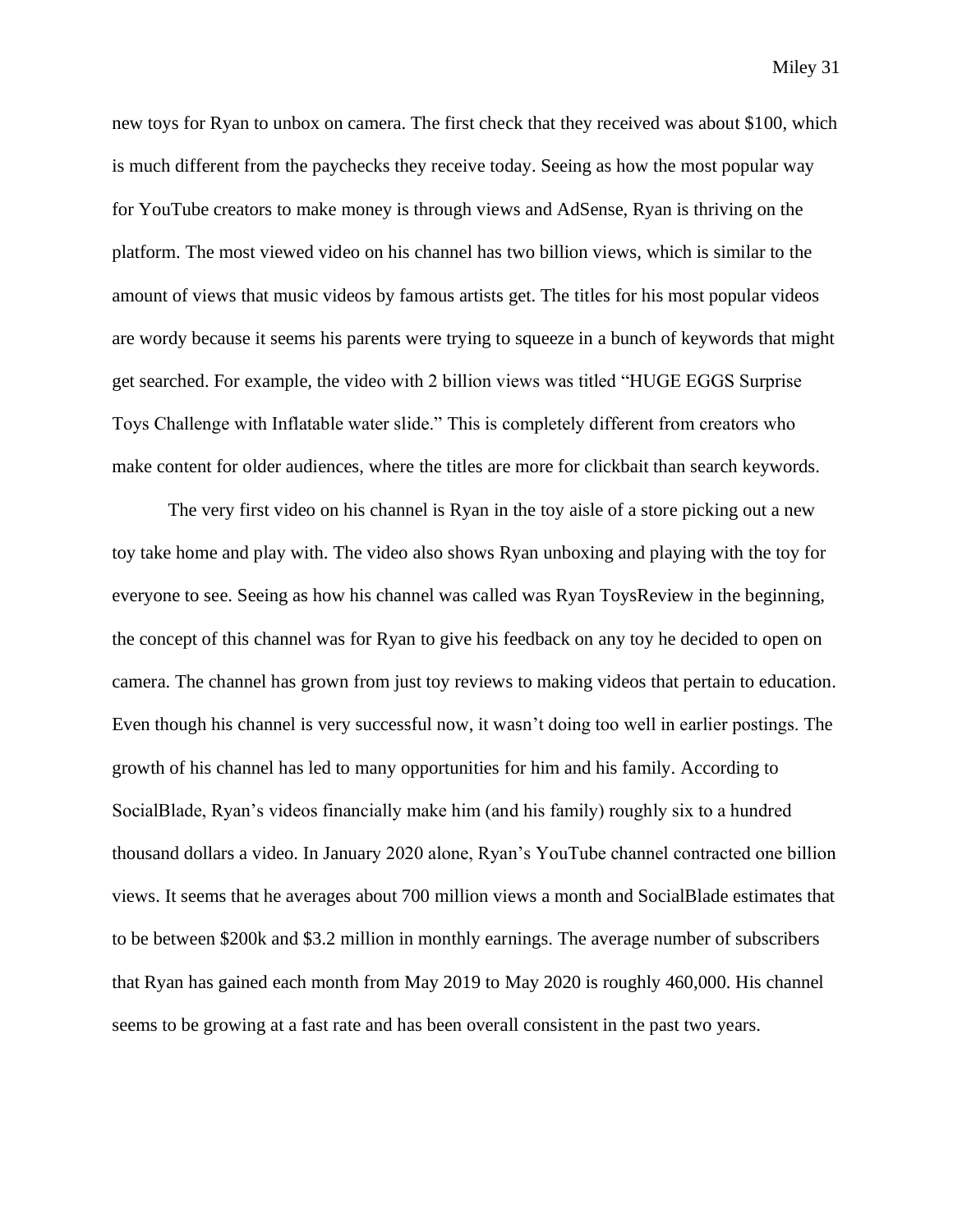This channel has allowed the family to move into a much bigger house in Texas worth a little over a million dollars. It has also allowed for the parents to quit their day job to put all their effort into helping Ryan's channel thrive. The parents also decided to create a second channel called the Kaji Family, which was created in late 2016. The Kaji Family consists of the parents, Shion and Loann Kaji, Ryan, and his younger twin sisters Emma and Kate. This channel has acquired about 6 million subscribers and 7.4 billion total channel views. Therefore, the family is also receiving money from this channel as well.



Channels like Ryan's World and the Kaji Family do well because they are also allowed to be on YouTube Kids. YouTube Kids is a platform that was founded in 2015, which happens to be the same year that Ryan's channel was made. The platform was created to provide a family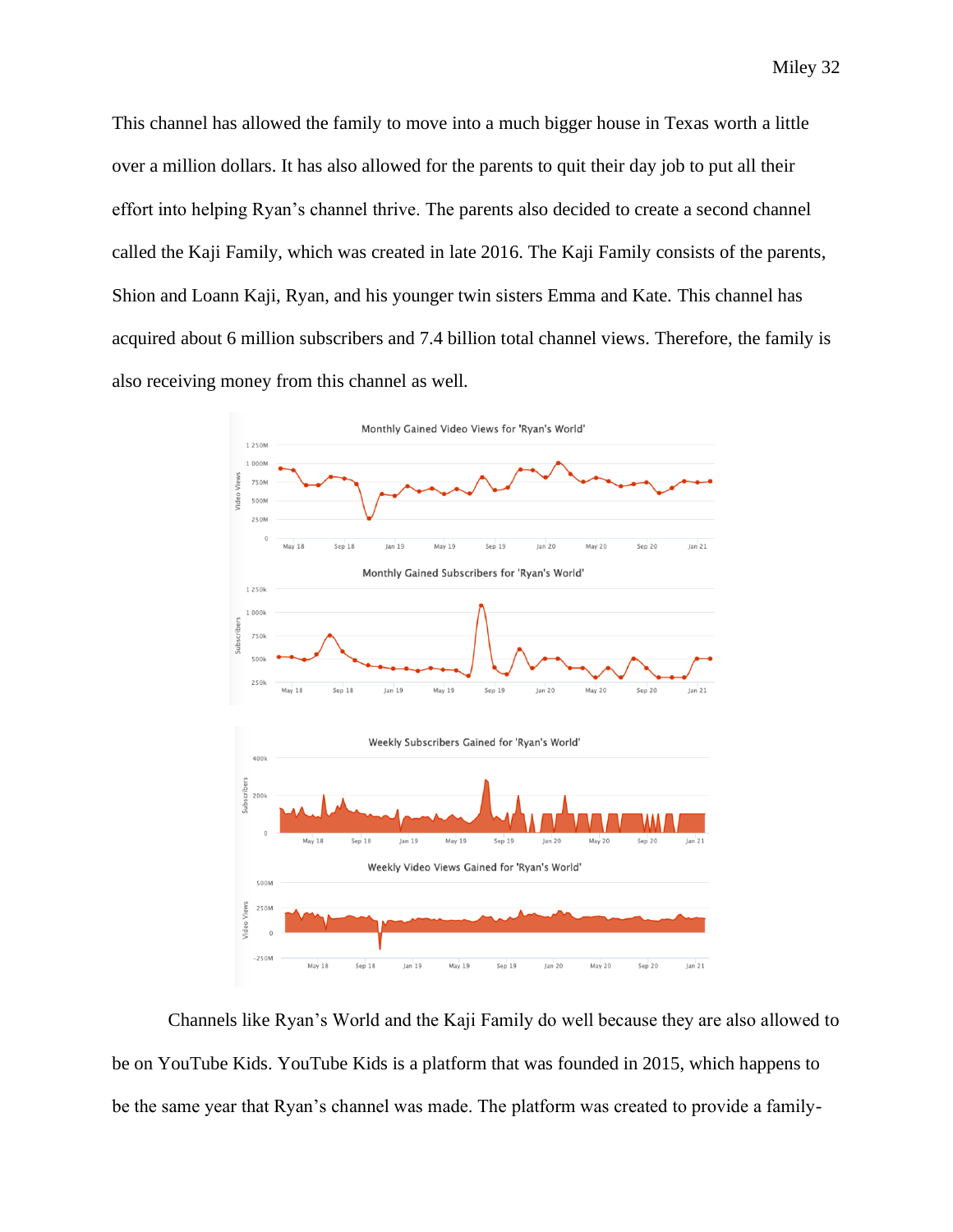friendly outlet for the surge of internet videos that are being posted to YouTube every day. It allows parents to put a sort of parental control over the videos their kids are consuming on YouTube. The kid's version is easy to navigate, and the content is chosen based on the selected age of the child. Ryan's videos are meet the criteria to be allowed on the platform, especially because he falls into age range for YouTube Kids. The ages are broken out into three main categories: preschool (4 and under), younger (ages 5-7), and older (8-12). Even though Ryan is only eight, his content has resonated with children of all ages. According to an article written by *The Washington Post*, the amount of screen time for younger kids has doubled to about an hour each day (Siegel). Generation Alpha (born after 2010) is so accustomed to technology that many of them can't go without it and spend most of their time on it.

Ryan became a part of the Nickelodeon family in April 2019 with his show called *Ryan's Mystery Playdate*. The show has a total of three seasons and 52 episodes. The show features his parents and some animated characters named Gus the Gummy Gator and Combo Panda. Ryan's Mystery Playdate deals with imagination, challenges, and solving mysteries. He must solve a puzzle in order to find out who his playdate will be. In 2019, the show was announced to be the number one preschool show on television. In the summer of 2019, Ryan partnered with Colgate, a dental hygiene company, to release some products of his own. There is a video on his YouTube channel that shows Ryan and his family going on a trip to the facility in New Jersey. This is where Ryan got to choose the design for his products while also getting a walkthrough on how the products are made. Fans can see Ryan choosing everything from the color of the toothbrush to the flavor of the toothpaste and mouthwash, which is bubble fruit by the way. The people who watch his videos are typically young kids like himself so by making these kinds of videos, he is promoting the importance of dental hygiene to his viewers. It can be hard for some parents to get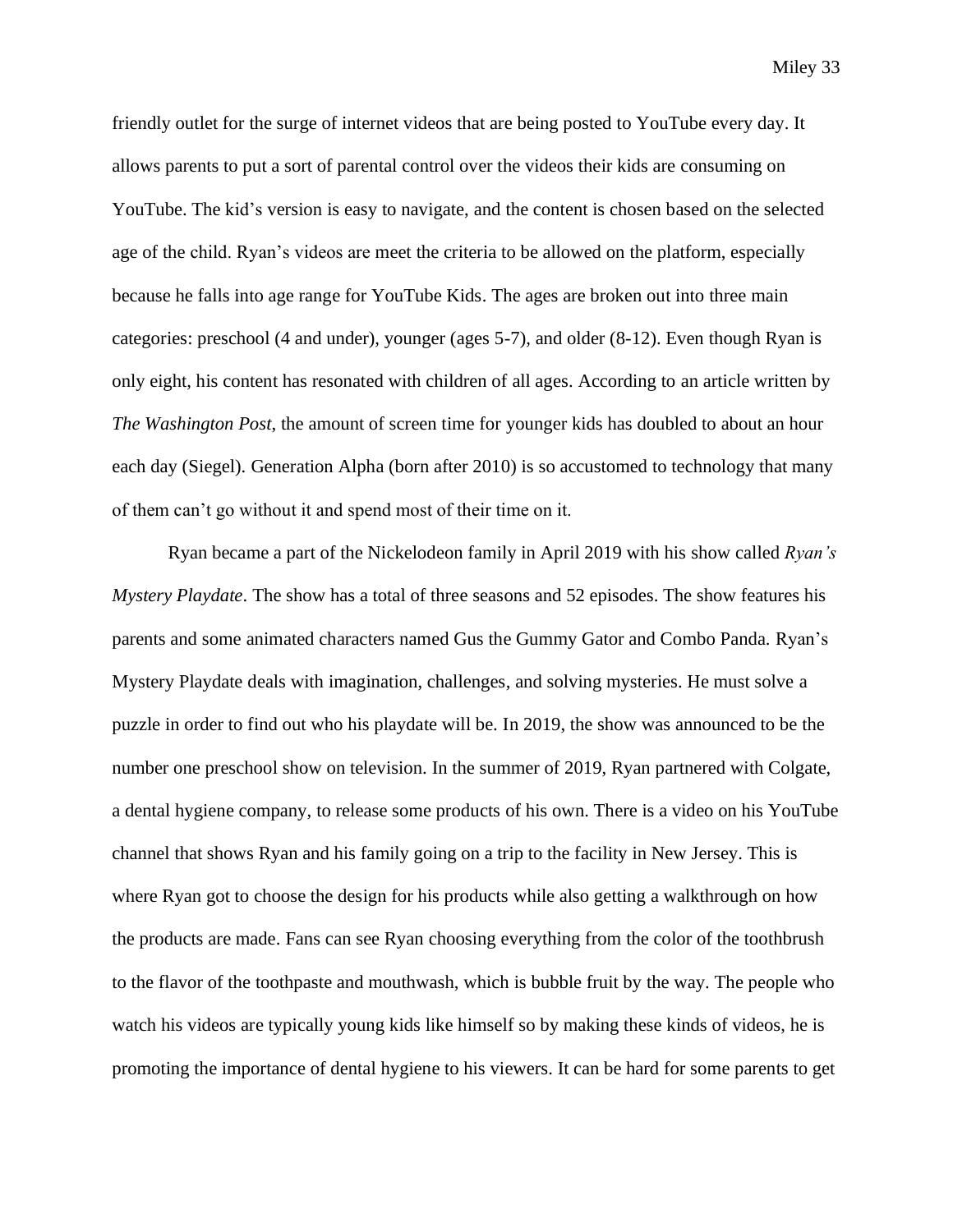their kids to brush their teeth, but if they had one of Ryan's products it might get them excited. The video also had a lot of educational aspects in which the workers assisted Ryan in creating toothpaste while showing the name of the ingredients.

Along with the dental products, Ryan also has a massive merch empire with his name all over it. The merch consists of toys, clothes, bikes, video games, and so much more. These products once again are sold at major retailers and there is a wide variety to choose from. To list some of the items in the Ryan World's franchise, there are bean bags, ATVs, bikes, surprise eggs, headphones, action figures, doll, PS4 game, and pajamas. All of those items could be easily bought by visiting the Walmart website. His channel has built him a platform that has expanded to a business It is said that in 2019, Ryan's YouTube channel brought in about \$26 million dollars in income, making him the highest paid creator in America. This doesn't include the money he is making through other endeavors. This year, Ryan was nominated for the Kids' Choice Awards for the category Favorite Male Social Star. Ryan has a large following with about 26 million subscribers and over 40 billion channel views. These numbers are unbelievable for a channel that has only been active for five years. Ryan also has an estimated net worth of \$40 million at the young age of eight.

#### *David Dobrik*

David Dobrik was born in Slovakia but moved to America when he was around 6 years old. He was raised in what he considers to be his hometown, Vernon Hills, Illinois. Even though he has lived in America most his life, he is not a legal citizen but a recipient of DACA (Deferred Action for Childhood Arrivals). Unlike David, his three siblings Ester, Sara, and Toby were all born in America. Similar to Liza and most other YouTube creators, David's career in social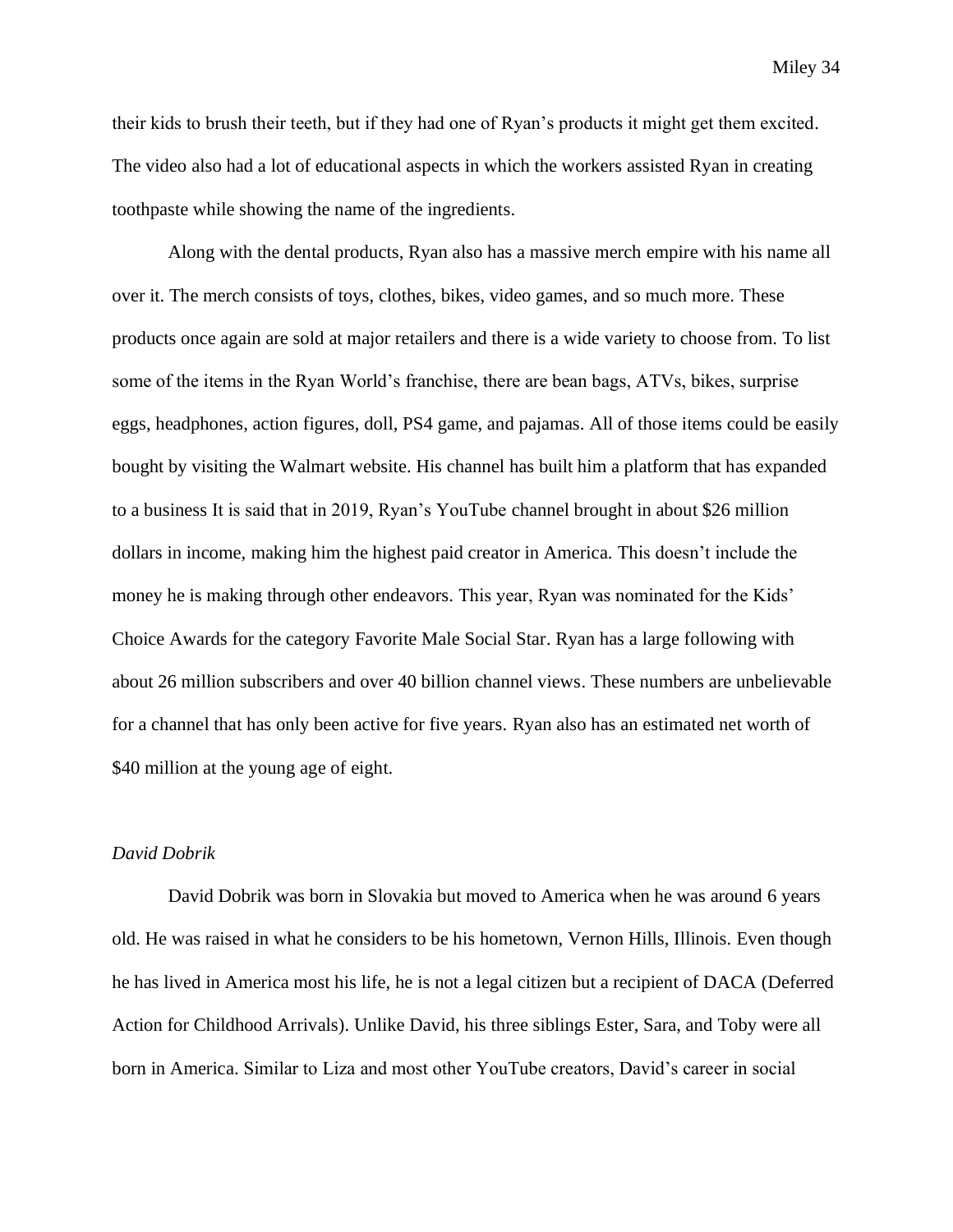media began when he became big on an app known as Vine. He attempted to go to college, but quickly found out it wasn't for him, so he decided to drive across the country to Los Angeles, California. However, he didn't make the move alone because he decided to make the drive with a few of his hometown friends. Due to his popularity on Vine, he was able to connect with some other internet stars that are still his friends to this day. This made the transition easier since he had other influencers to make videos with and was surrounded by those in the same circumstance as him. Since David wanted to make something long-term out of this fame, he decided to join YouTube in 2015. It was long journey to his current success where he has 18 million subscribers and about 7.5 billion overall channel views.

He started his YouTube channel by making vlogs and he has been doing that ever since. Vlogging is when an influencer brings their camera around with them to give people a sneak peek into their lives. This is a very low-budget form of content since all you need is a camera and a program to help edit the videos down to a reasonable amount of time. David wasn't making a lot of money at the time, so this was the best bet for him. The vlogs that he was making mainly consisted of conversations and outings with the friends that he made from doing Vine. Some of his friends were Zane Hijazi, Heath Hussar, Gabbie Hanna, Scotty Smith, and Todd Smith, all of which are YouTube creators at the moment. Another person who made regular appearance in his videos was girlfriend at the time, Liza Koshy, as previously stated. Around this time, hlis vlogs were starting to take off and people were really enjoying the content he was putting out. The content was easily digestible due to them remaining under 7 minutes. Sooner or later, David discovered what worked for him which was clickbait titles and making every video he posted exactly four minutes and twenty seconds (get it). Also, all of his friends partied and did crazy things, and David would put all these funny and crazy clips together. When asked to describe his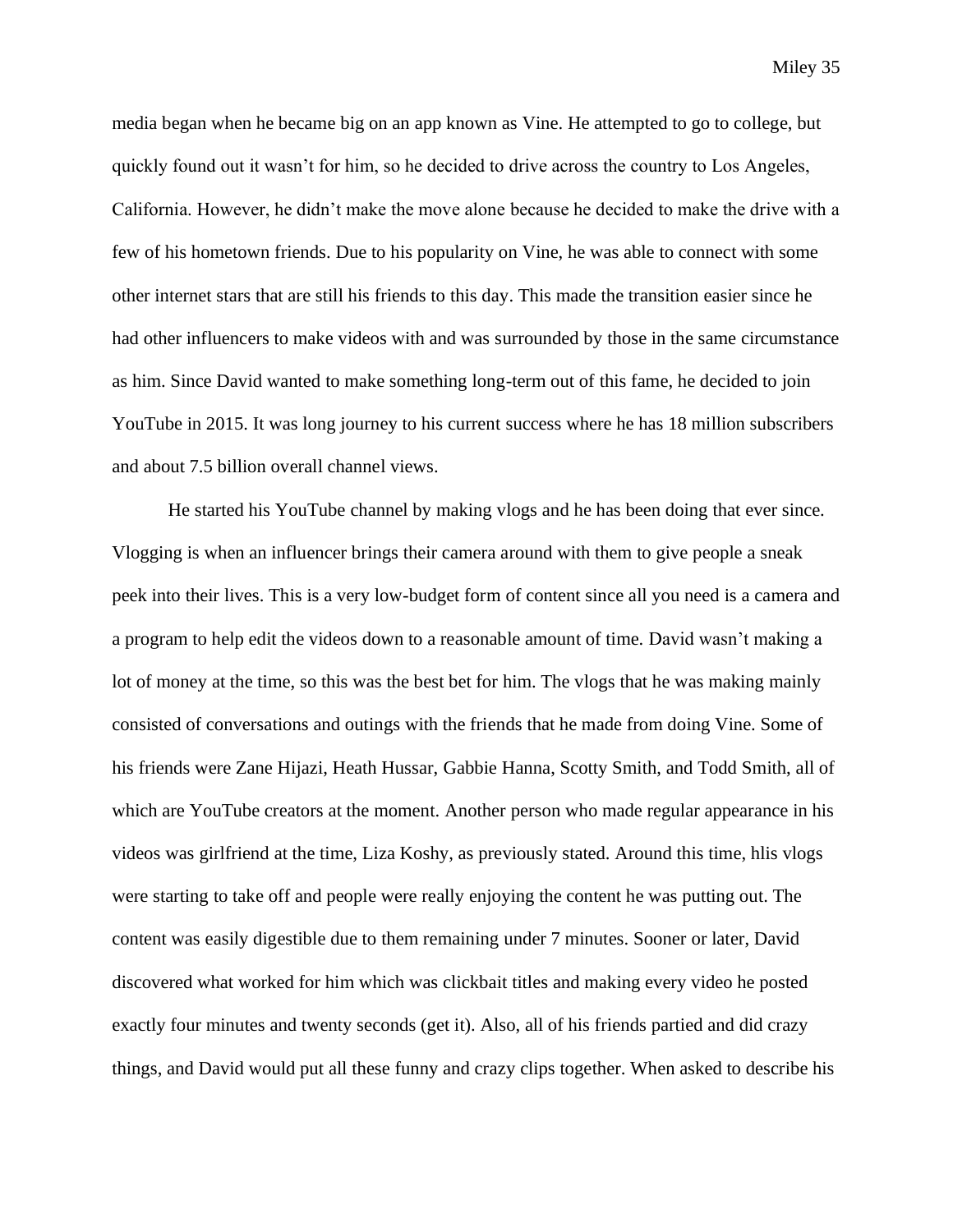content, he responds by comparing it to a movie trailer where you simply highlight the best parts of the overall thing.

The growth of David's YouTube could be considered both slow and fast. According to SocialBlade, he only had about 4 million subscribers when he hit a billion views. With that being said, his overall channel views climbed rapidly, but his subscriber count was more of a steady growth. He was posting consistently three vlogs a week on Monday, Wednesday, and Friday. After doing YouTube for about a year, he began to make enough money off his videos to buy a Tesla Model X. The cost of this car for the make and year comes out to about be a little over \$100,000 dollars. This car is very expensive because Tesla is known for having some special features like self-driving mode, a15-inch touchscreen, and falcon wing doors. This was his first big purchase, which says a lot in comparison to the purchases he's made in recent years. Recently, David was able to surprise one of his closest friends, Jason Nash, with the same car but in black. The reason David gifted him such an expensive car is because Jason has offered and brought so much into making the vlogs comical and entertaining for viewers. He has done this for a few of his other friends who have also contributed their personality and humor into making his short vlogs an amusing four minutes. For example, David has done things like shoot them with paintballs, put animals/insects on them while they are blindfolded, and chase them around with a blowtorch. He is known for doing light-hearted pranks that causes his friends to give him a big reaction to catch on camera. SocialBlade estimates that the yearly earning for David's channel this year is between \$240k and \$3.8 million. Even though David hasn't posted many videos in 2020, he has somehow managed to get about 100 million views each month. On the other hand, the number of subscribers he gains each month has decreased and it seems to be getting lower each month.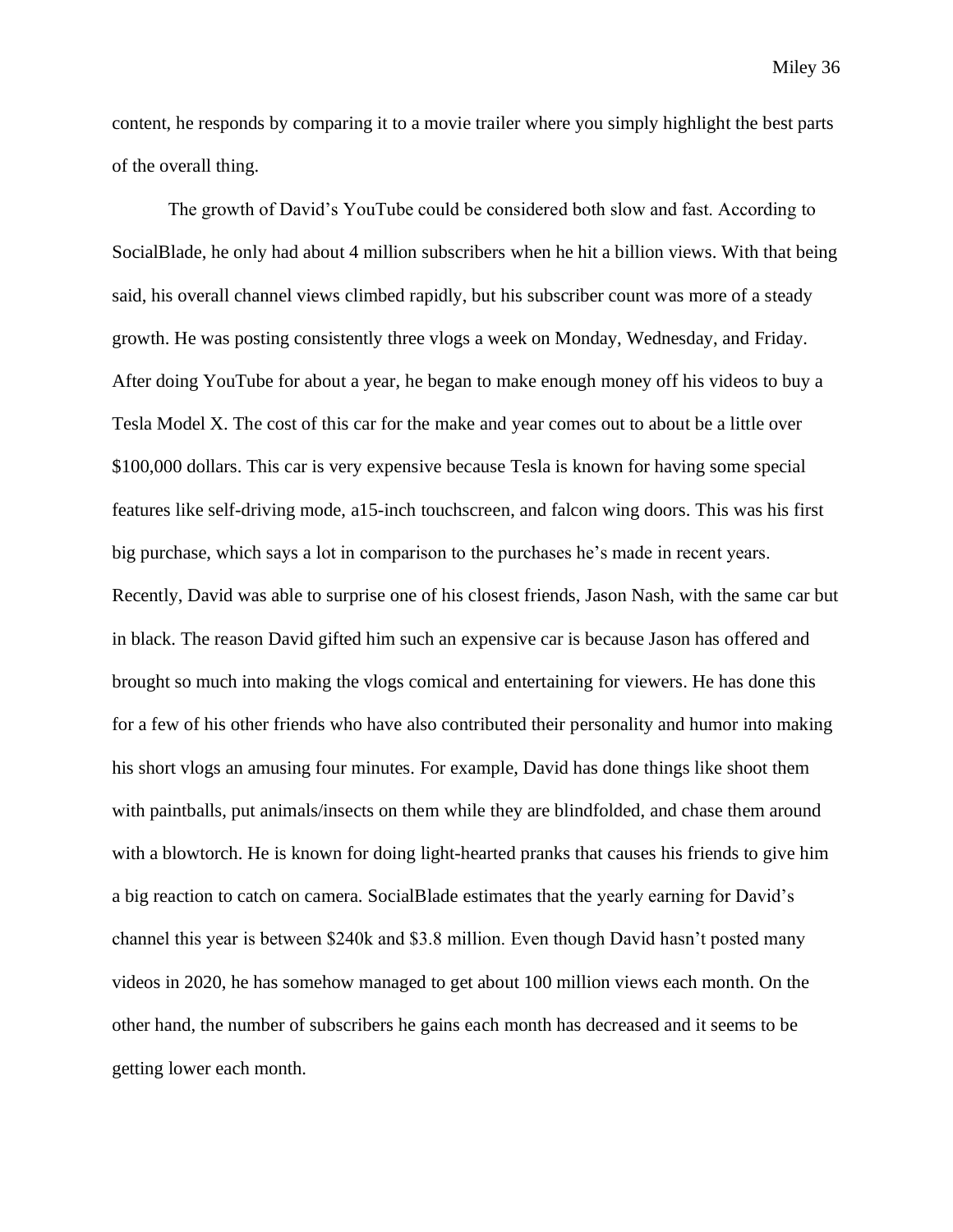

David became known for his outrageous vlogs, so he decided to create a second channel for videos that don't fit with the theme of his main. The second YouTube channel is called David Dobrik Too, which is where he does mainstream trendy videos and some of his branded videos. He started this channel about year after his main and this allowed him to be more intimate with his fans. Soon, like most other creators, David created merch using a company called Fanjoy. The theme for his merch was the word "clickbait" since that is how David got people to click on his video for many years. At the beginning of 2019, David had finally hit the 10 million subscriber mark and received the third of the YouTube plaque rewards. He soon decided to branch In May of 2017, he started a podcast with Jason called Views, where they sit down and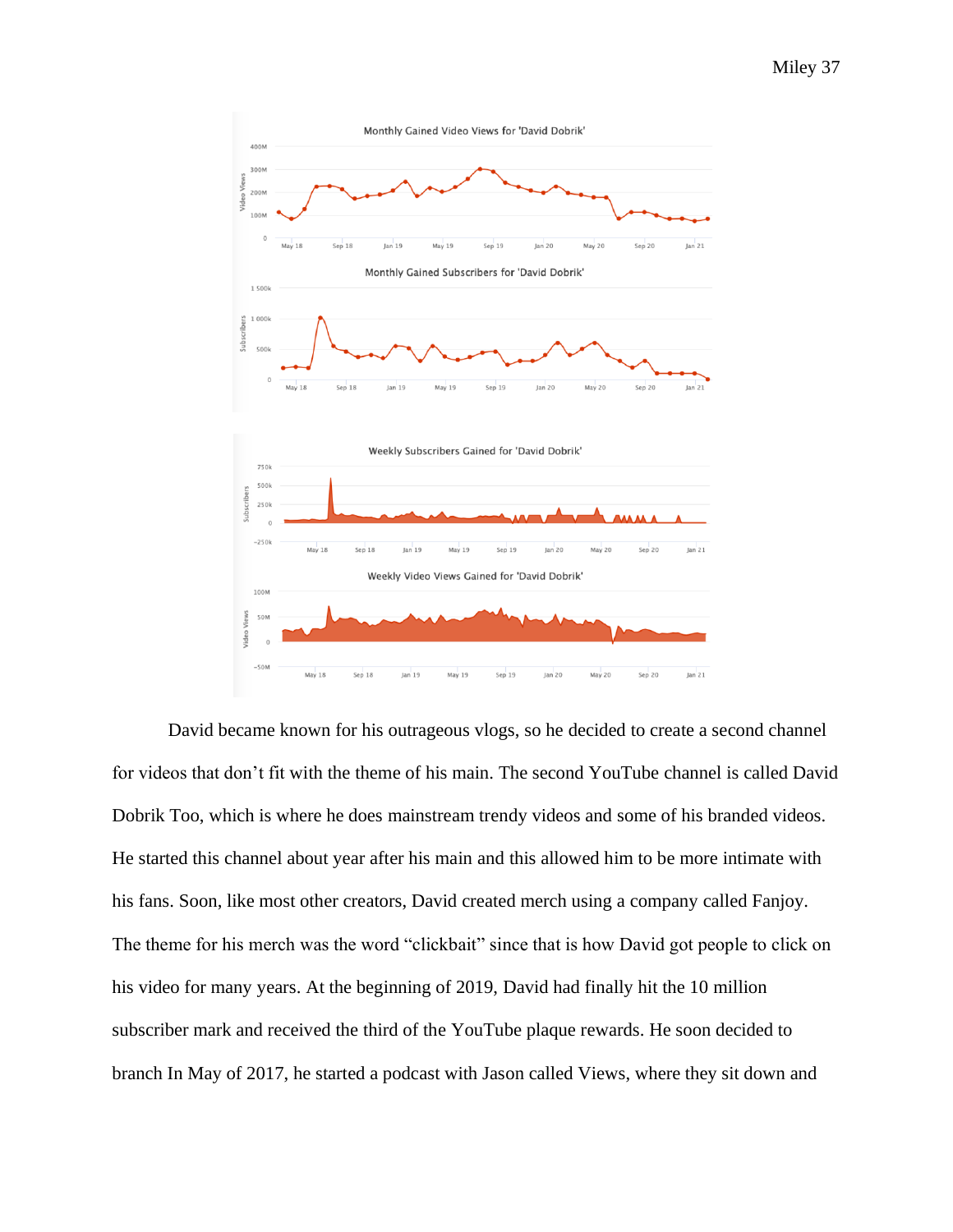discuss the things everyone doesn't get to see on their channels. The two haven't had any official guests on the platform because it is a very informal one where they chat with whoever is around when they are recording. They decided to have a tour for the Views podcast in which they went to a select few locations in the country. For the tour, they chose to bring as many people from their friend group as possible. Since all of his vlogs always feature his friends, fans soon came up with a name for this rowdy group, the Vlog Squad. The name stemmed from the fact that majority of the friend group were also vloggers.

Besides all the humor that the Vlog Squad brings to David's videos, SeatGeek has also played a really vital role in his growth as well. SeatGeek is a platform where people can book tickets to events like concerts, sports games, and theater shows. David has somehow formed a really good relationship with the people at SeatGeek and has been sponsored by them on several occasions. Most companies have realized that setting money aside for influencer marketing can be beneficial in reaching a younger audience. The difference with David is that he uses these opportunities in a much more unique way than other influencers. As stated in an article from TubeFilter, David decided early in his career that if he were to get a brand deal, he would use that check for his video. What this means is that David uses the money to give to someone and records their reaction for his vlog. The first time one of his videos was sponsored by SeatGeek, he bought tickets for two of his friends to go to the World Series. They are both really big fans of baseball so one of them reacted by crying and the other one wasn't completely sure the tickets were real. David has continued to use his SeatGeek brand deals to give back to others. He has bought over 20 cars on his channel and most of them were paid for with money given to him by SeatGeek. The cars include both regular and luxury, he's bought everything from a Toyota to a Tesla. With the help of SeatGeek, he has also given money to help pay for his friend's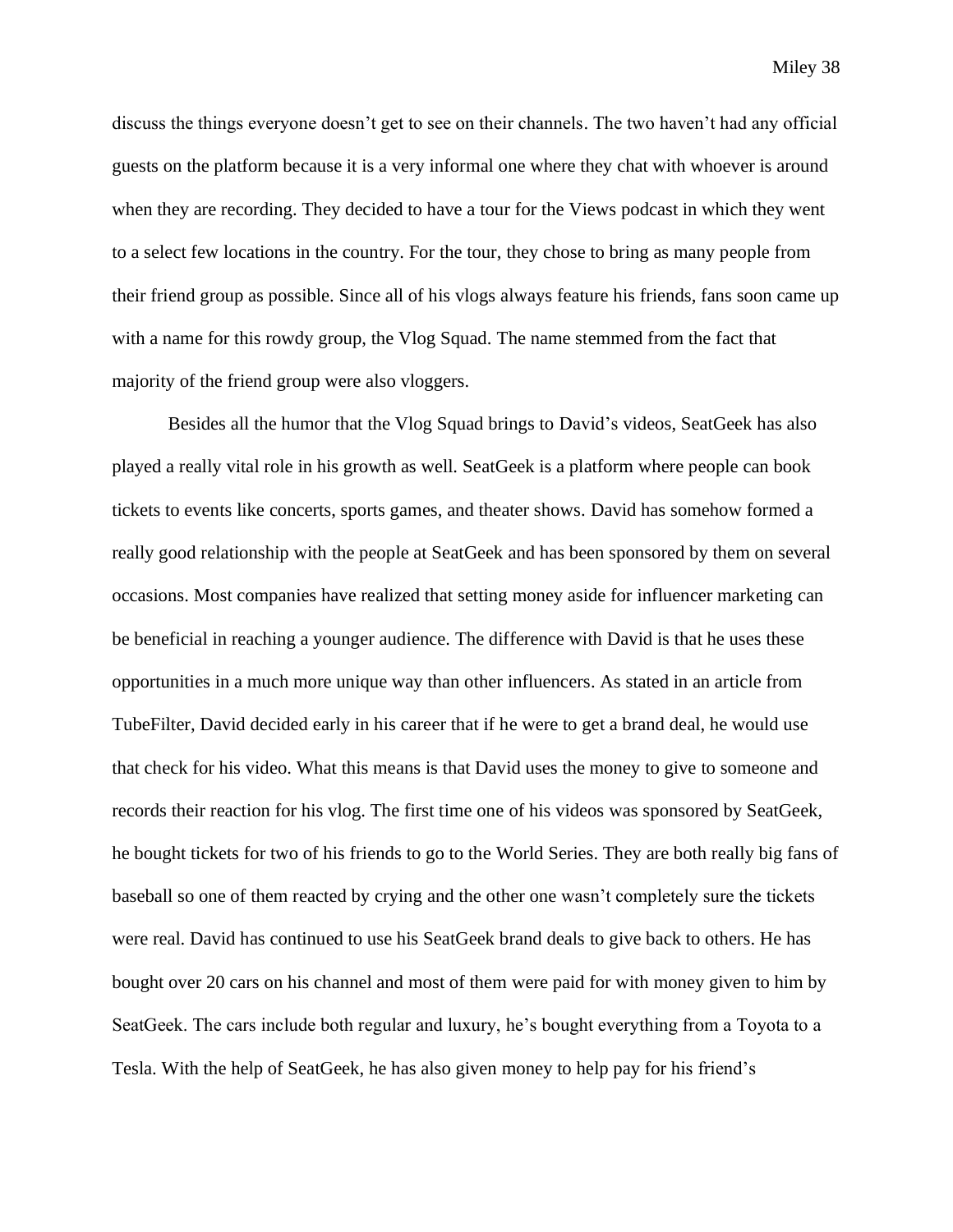honeymoon and wedding. David has even used the money to giveaway Tesla Model 3 cars to his fans. His most recent giveaway was in July of 2020, in which he would give a fan with the most likes on TikTok a brand-new Tesla. The fact that he is always willing to give to others helps not only helps his brand but SeatGeek's as well.

David has a reputation that precedes himself and has shown this on national television plenty of times. He has been on talk shows like The Tonight Show Starring Jimmy Fallon and The Kelly Clarkson Show. David has also been in the position of a host from when he was asked to co-host the Teen Choice Awards with Lucy Hale in 2019. His experience on TV is not that of an actor, but he has done some projects. Nickelodeon reached out to David to be one of the judges for their new competition show called America's Most Musical Family. The show was hosted by Nick Lachey and David got to sit next to the two other judges, Ciara and Debbie Gibson. As a social media influencer, this was a huge opportunity for him because he got to work alongside some major celebrities. David has also managed to get plenty of other celebrities just as big to be in his vlogs. He has a video on his channel where he surprises his friend with Kendall Jenner and another video where he surprises his fans with Kylie Jenner. David decided to do a special vlog for his 420<sup>th</sup> where he got Snoop Dogg to be in the intro of the video. This video was also the first time David bought cars to giveaway to his friends, so it started a new trend for him. Most celebrities like Justin Bieber, Kevin Hart, Courtney Cox, David Blane, and Wayne Brady have made special appearances in his vlogs. However, there are others who have really enjoyed being around David and his friends who have made several appearances like Charlie Puth, Howie Mandel, Josh Peck, and John Stamos.

Through all of this, David is seen by his fanbase as not letting the fame get to his head and trying to stay grounded. A part of this was offering one of his hometown best friends,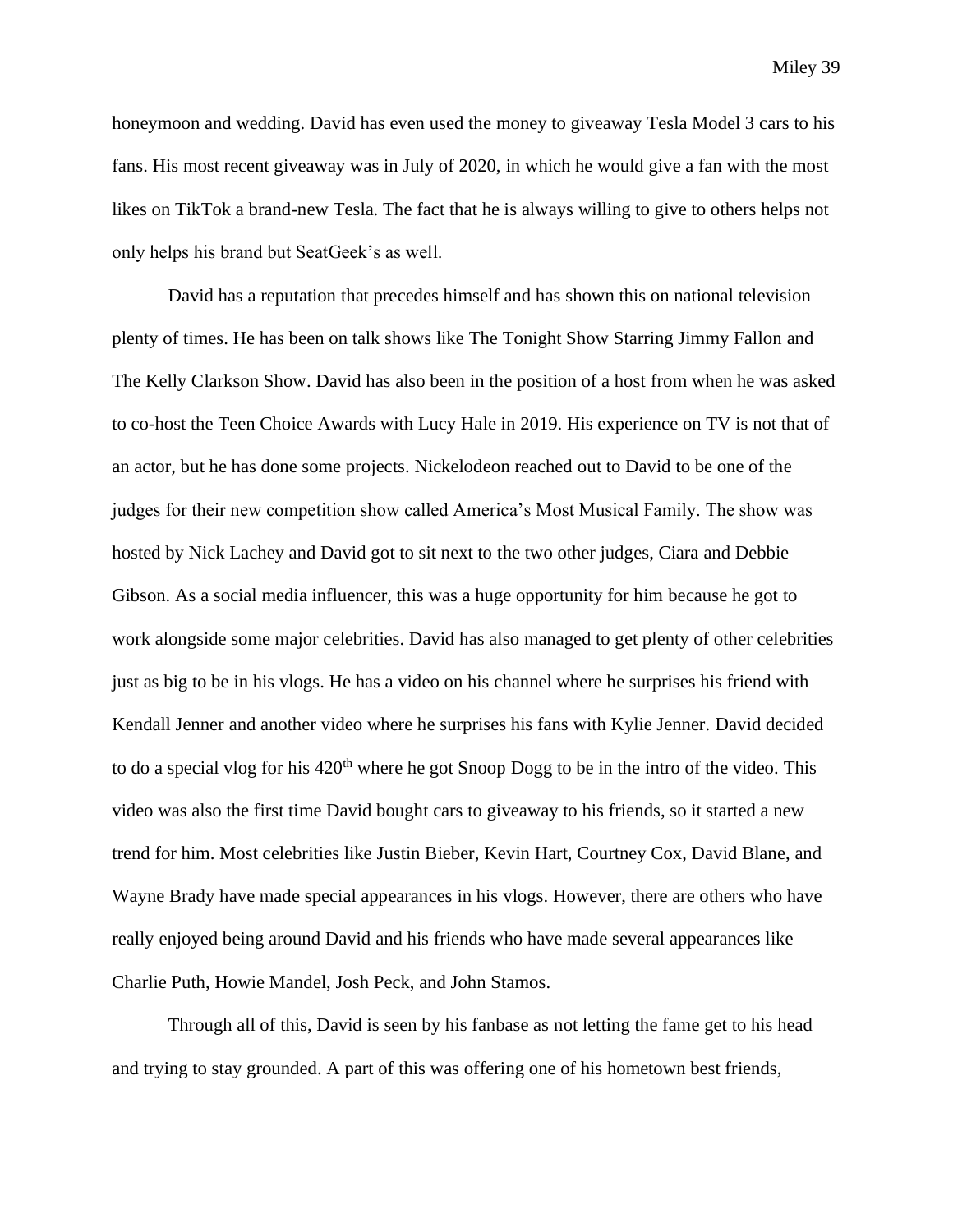Natalie Mariduena, the opportunity to live with him and be his assistant. She gets to be a part of everything he does and meets a bunch of celebrities along the way. David and Natalie are super close friends which sparked fans and certain media outlets into thinking they were in a relationship. The two have never dated but that won't stop fans from shipping them together. Nevertheless, their completely platonic bond led to them being invited to be on Glamour's YouTube channel to take a friendship test. Her camera time in his vlogs steadily increased over time as she got used to the influencer and vlogger lifestyle. She is now a prominent part of his videos and is considered to be a part of the Vlog Squad even though she doesn't make YouTube videos. David has also recently invited another one of his hometown friends, Ilya, to stay with him but he isn't employed by David. Even though David already had Natalie as an assistant, he decided to hire two more down the line as his brand was expanding. As he is becoming more popular, more and more opportunities are being thrown his way. His growth in popularity can be shown through his accomplishments and many awards. He has been awarded a Teen Choice Award, a Streamy Award, a Shorty Award, and two Kids' Choice Awards.

David has been doing YouTube for about five years, but this has never deterred his vision of how his channel should look. This began to cause trouble with him when YouTube started cracking down on community guidelines. David tends to post content that this not intended for people of all ages to watch. His videos include his friends drinking, throwing up, and sometimes naked with only a censor bar to cover the private parts. YouTube has guidelines that could cause a channel to get demonetized if they promote alcohol, drugs, and explicit language. David breaks all of these guidelines in majority of his vlogs, which is why his checks from YouTube have decreased over time. According to *Insider*, David did an interview with *Men's Health* where he revealed that he used to make around \$275,000 a month but now he only makes about \$2000. By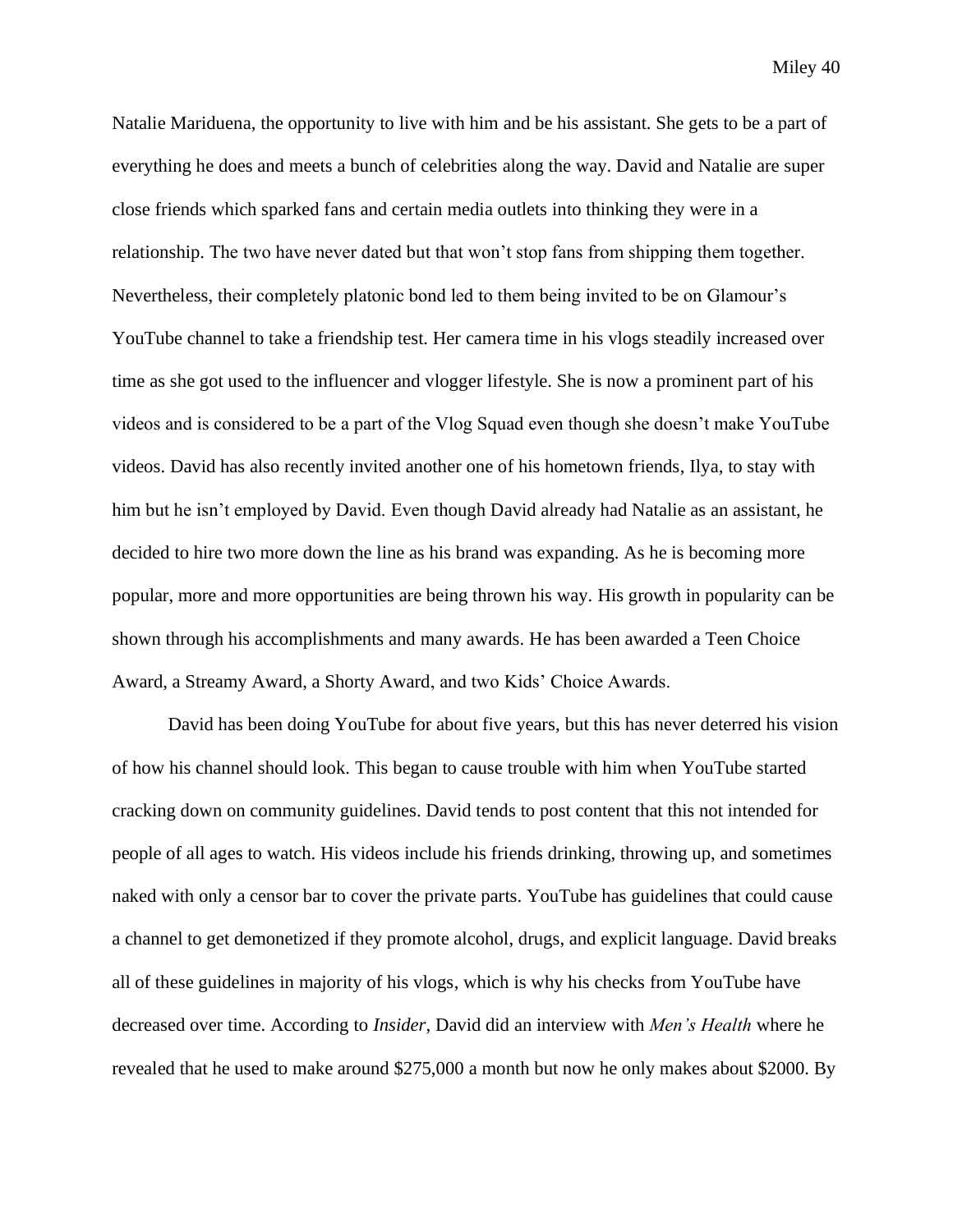this, he means the revenue he is earning from his YouTube channel. Luckily, he has his podcast and merch line as other sources of income. David also made an investment when he decided to buy a \$2.4 million-dollar house at the age of 20 back in 2017. He is currently looking to sell that house now for \$3 million so he can move into a neighborhood with more privacy and better security.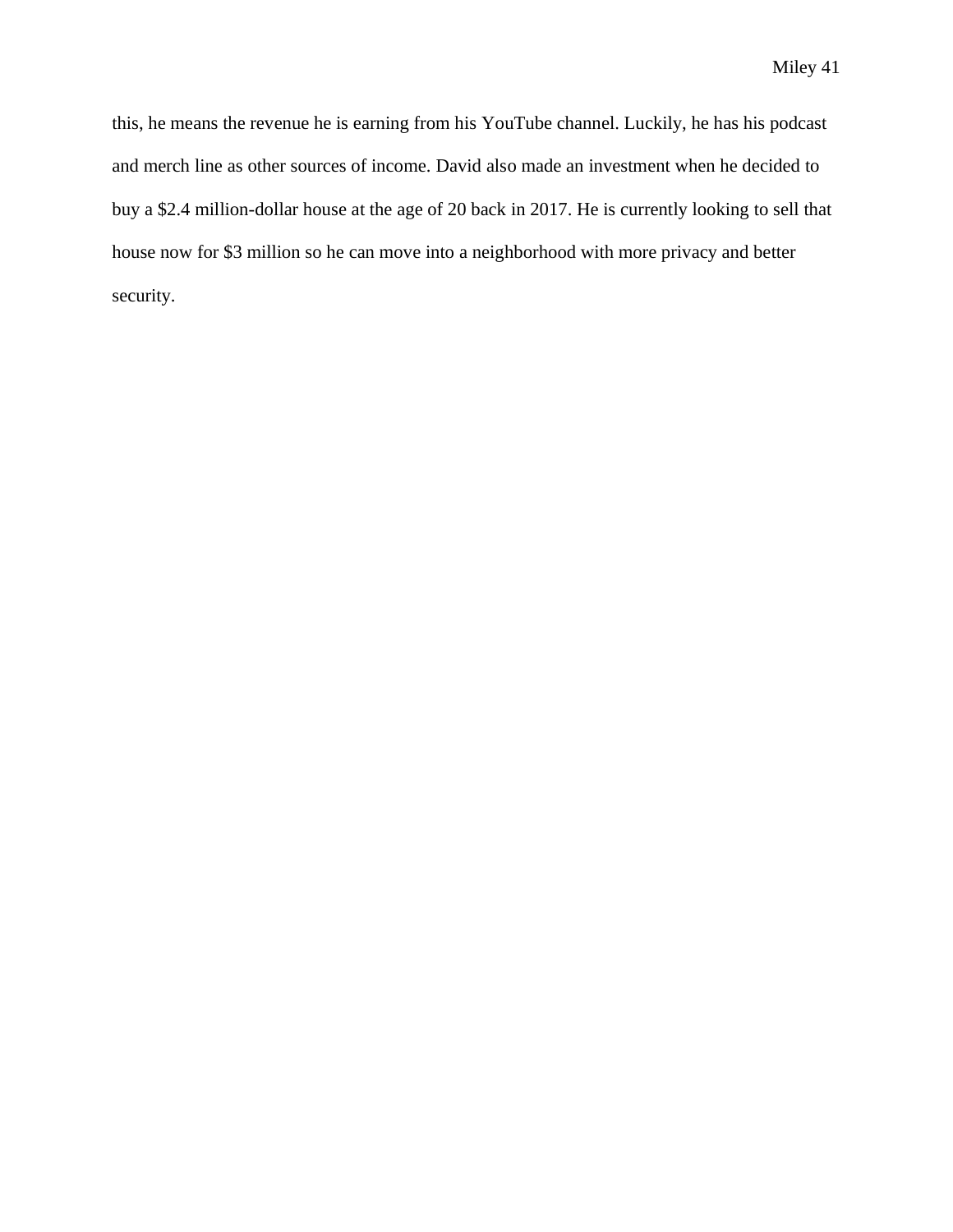#### **Findings**

Over the past few years, there has been a rise in the number of influencers due to it progressively becoming a common career choice. It also helps that there are many platforms in which people can express themselves freely to gain a following. Through my research, the most popular social media influencers have developed their fanbase on their own with no prior connections to the media. They had no social presence or understanding of how the media works beforehand, so they had to pave their own way in this industry and learn day by day. Also, with there being so many different types of influencers, there is no direct guide on how to navigate in this industry. For example, not every influencer grows their audience at the same rate and not every influencer creates the same content. Yet, a common theme amongst influencers is that they have relatable personalities and honest opinions that make them feel trustworthy to their audience. This helps them for when they decide to start commercializing their platform by accepting offers like brand deals or sponsorships. In order for them to do this, their platform must have a certain amount of clout, or followers, for the brand or company to want to work with them.

Another commonality that I noticed in the case study is that none of the influencers expected the following and life that they have today. All four started posting videos as a hobby simply because it was something fun for them to do in their free time. However, a major difference is that not all influencers started by creating content on YouTube. Due to the growth of social media platforms, it is possible for anyone to get famous through one of the various channels. Popular influencers have come from social media platforms like Vine, Instagram, and YouTube. With new platforms constantly emerging, it allows for a wave of new influencers to take the spotlight. Whether they started on YouTube or moved there from Vine, it shows that as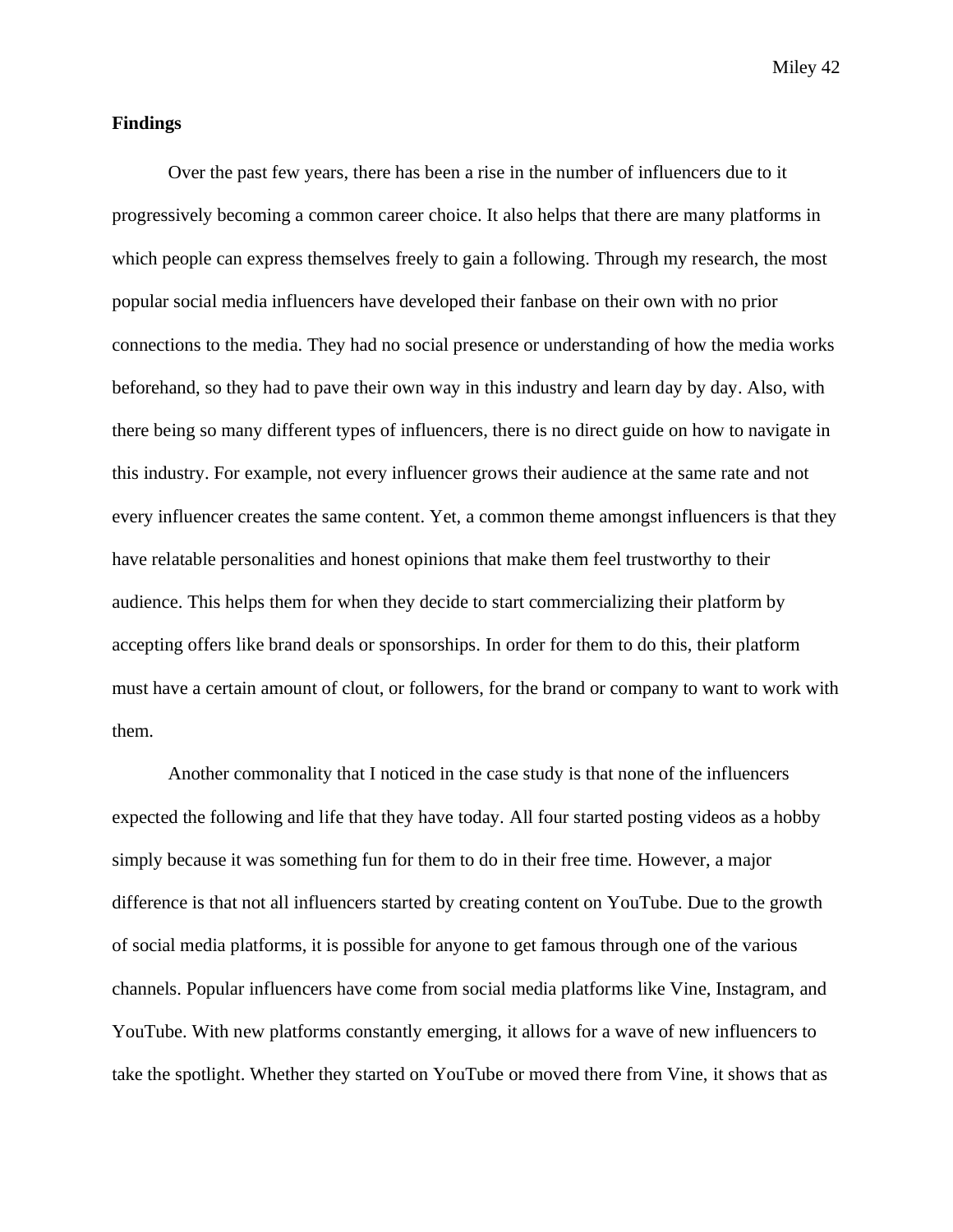long as an influencer creates good content, their audience will follow them anywhere. It seems that a big part of being an influencer is that your following and influence will go beyond the platform you started on.

According to *Forbes*, a platform called MuseFind composed data that showed 92% of consumers trust the opinion of an influencer over a celebrity endorsement or traditional advertisement (Weinswig). It seems that consumers feel that influencers, unlike celebrities, will be more honest and upfront on what they truly think about a product or service. For this very reason, it is important that influencers remain honest and genuine in the eyes of their audience. Being a social media influencer is fleeting for some due to the many things that come with being a part of it. If their reputation is damaged, then people will no longer want to associate themselves with the influencer. The trust and admiration that was once held for them is now gone. This would lead to decrease in their views and overall lack of engagement with their content across all platforms. The influencer will be surrounded by so much negativity and bad publicity that even brands will be looking to dissociate from them. Another reason for a drop in views could be inconsistent posting, especially because YouTube is a large platform with thousands of creators to choose from.

These influencers, or creators, who post on YouTube are able to monetize their videos, and if they have a large enough platform, they could potentially make millions in the span of a year. Through the analysis of graphs presented on SocialBlade, most of the top creators make around six figures a month, if not more. That is only the amount being made directly from YouTube, not including sponsorships, merch sales, and paid appearances. A paid appearance could consist of hosting award shows or interviewing celebrities at events. To be offered an opportunity that big is only possible for big influencers who have stepped out the world of social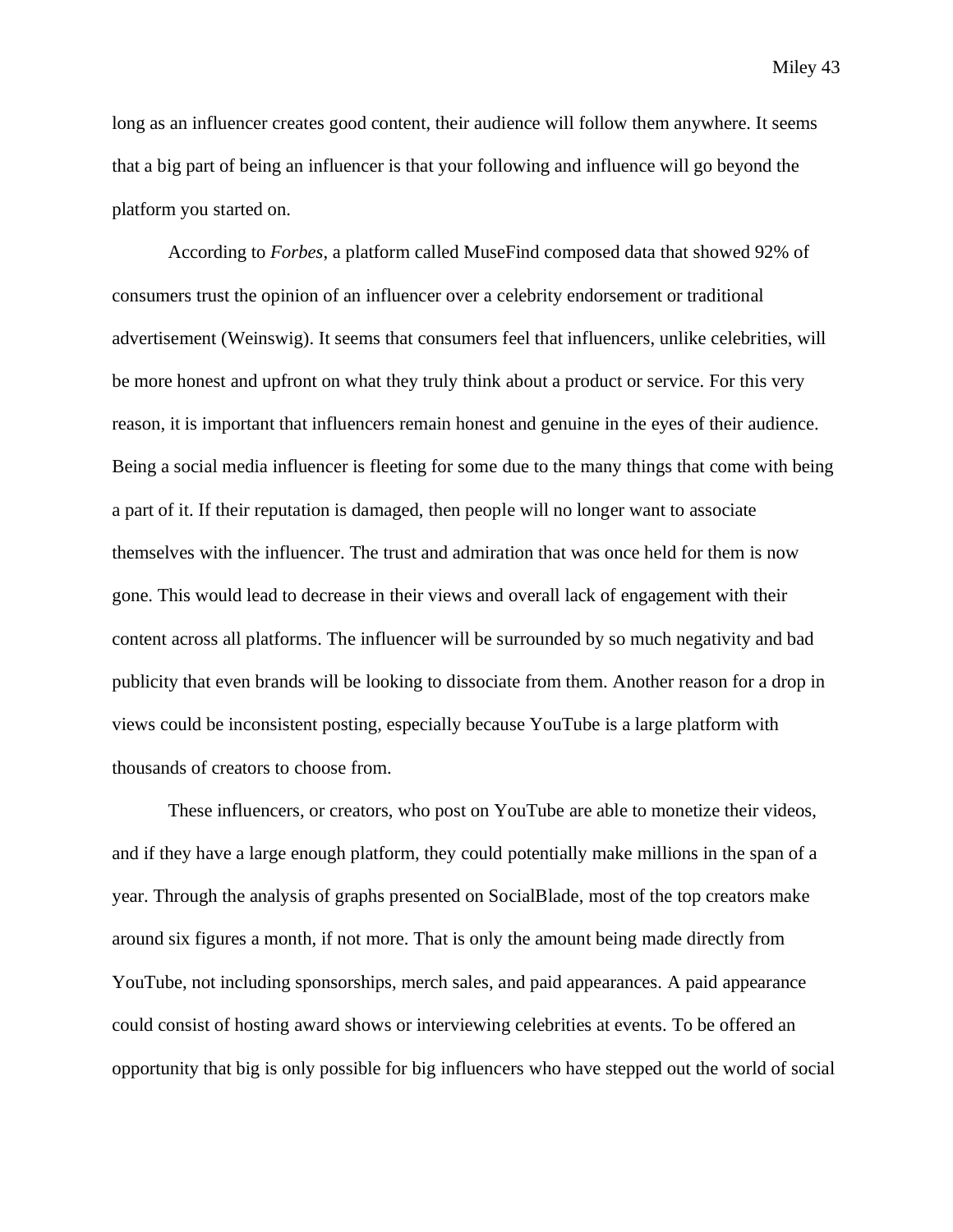media to gain popularity in the eyes of traditional media. Even though they have amassed millions of followers, influencers are still working towards building a name for themselves outside of their YouTube channels. It seems that a few of them have been successful at making their way towards celebrity status. Some have been casted into shows or movies released on streaming services like Hulu, Netflix, and YouTube Red. A select few have also been casted into movies that were released in theaters. With their dedicated fanbase, they are able to do a variety of different projects in mainstream media, and still have that continual support.

#### **Conclusions**

With the way society is moving today, it seems that technology will continue to be apart of our everyday lives. This is good for the career of a social media influencer who can prove to be successful for years to come. They are extremely influential to their audience, which makes them something for people and businesses to watch out for. The influencers' genuine nature makes consumers feel good when purchasing their product recommendations. Their accessibility also makes them seem more personable than a celebrity, since their job is to engage with their audience. The social media industry continues to grow as it becomes more common for people to become influencers. In turn, this also provides more jobs in big businesses and corporations. More and more businesses are setting money aside for Influencer Marketing, and with that, they need to hire someone to handle that portion of the business. Being a social media influencer is a developing career, but so are all the jobs that are being created that are associated with them.

Looking at the analysis of the case study, I am not surprised by most of the findings. In earlier years, becoming an influencer seemed like a game of luck because it was a job title that was just unheard of. With that being said, it does make sense how some of the biggest creators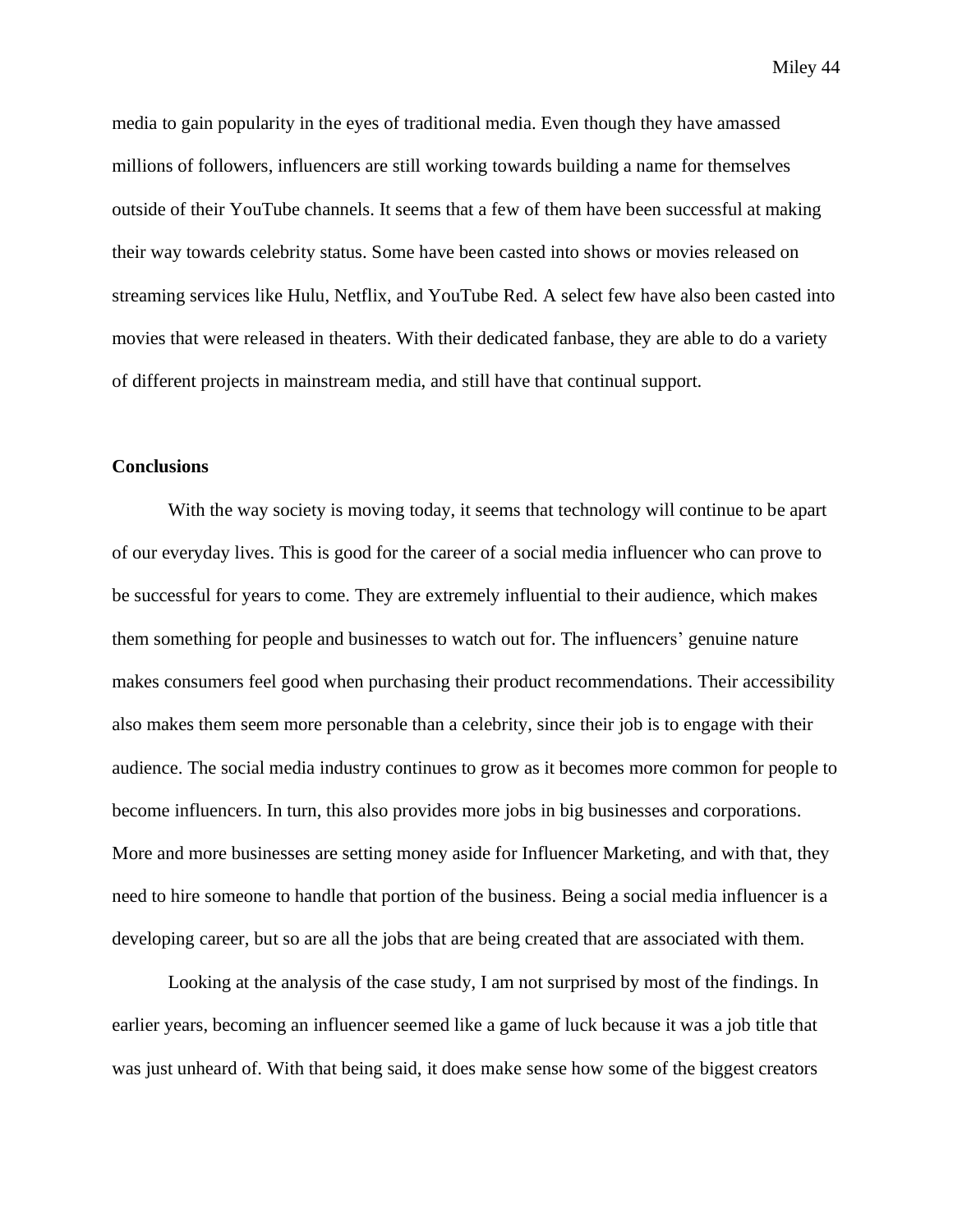on YouTube never expected to become famous or make money from it. However, something that did surprise me was the amount of money that an influencer could make just from YouTube alone. It is also astonishing to see how many opportunities are available for them once they have gathered a huge following. Just like most things in life, these opportunities are only available to those who are willing to put themselves out there. Amy Jo Martin once said, "Social media is the ultimate equalizer. It gives a voice and a platform to anyone willing to engage."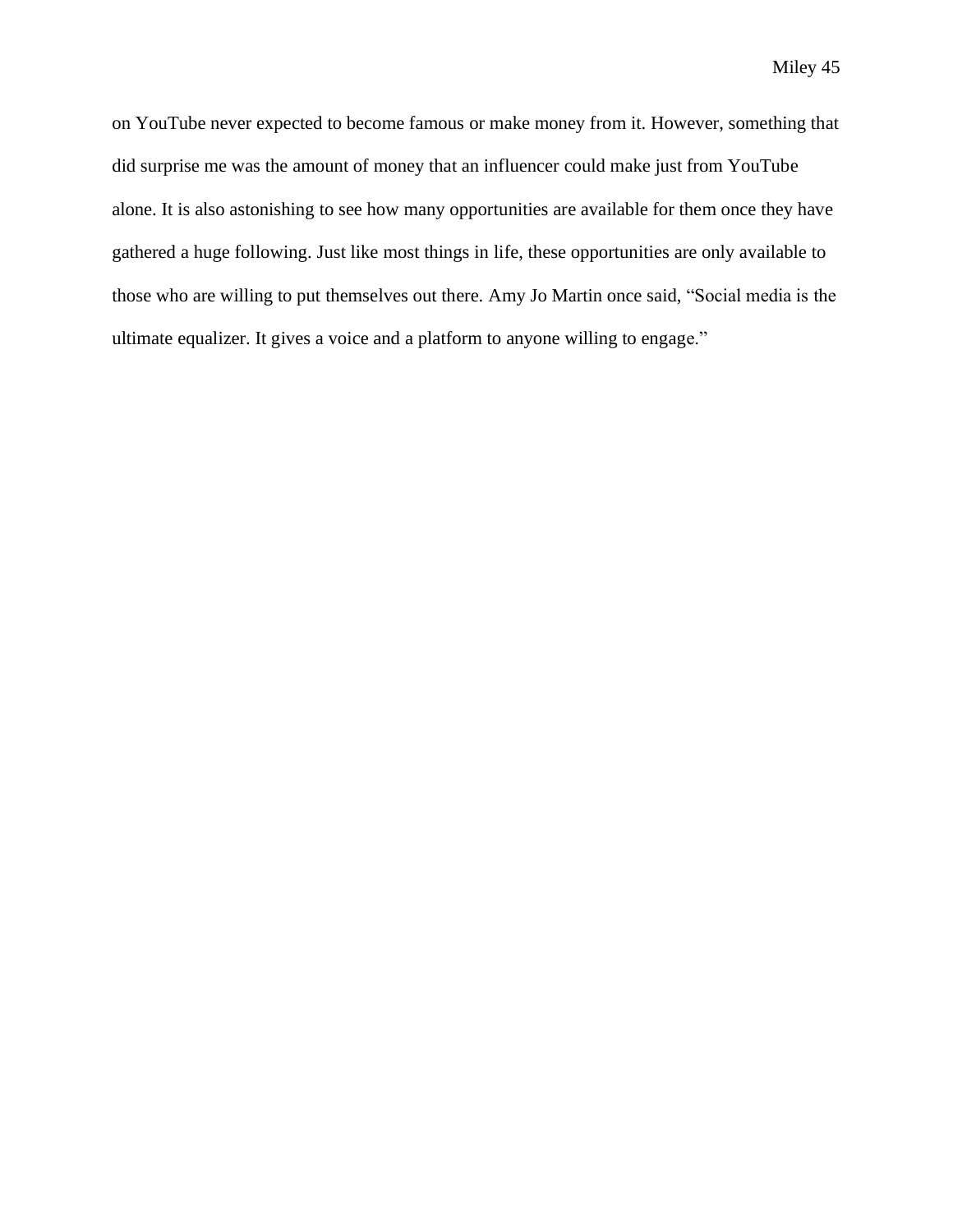#### **Works Cited**

- Adnan, Adil, et al. "Relationship between Celebrity Endorsements & Consumer Purchase Intention." *Abasyn University Journal of Social Sciences*, vol. 10, no. 2, Dec. 2017, pp. 356–372. *EBSCOhost*, search.ebscohost.com/login.aspx?direct=true&db=a9h&AN=126741476&site=ehostlive&scope=site.
- Allaire, Christian. "Liza Koshy Remembers Her Favorite Met Gala Moments." *Vogue*, Vogue, 4 May 2020, www.vogue.com/article/liza-koshy-best-met-gala-red-carpet-moments.
- Cipriani, Jason. *What You Need to Know about YouTube Premium*. 12 July 2018, www.cnet.com/how-to/what-you-need-to-know-about-youtube-premium/.
- Cooper, Paige. "23 YouTube Statistics That Matter to Marketers in 2020." *Social Media Marketing & Management Dashboard*, 13 Jan. 2020, blog.hootsuite.com/youtube-statsmarketers/.
- Dodgson, Lindsay. *David Dobrik Said His Earnings from YouTube Went from \$275,000 a Month to under \$2,000 after the 'Adpocalypse'*. 18 Nov. 2019, www.insider.com/david-dobrikreveals-massive-loss-in-youtube-earnings-2019-11.
- Dzurillay, Julia. "Jeffree Star Reveals Just How Much He and Shane Dawson Earned From the Launch of the Conspiracy Palette and Collection." *Showbiz Cheat Sheet*, 9 Nov. 2019, www.cheatsheet.com/entertainment/jeffree-star-shane-dawson-profit-conspiracycollection.html/.
- Exford, Ace. *The History of Youtube*. 10 Mar. 2020, www.engadget.com/2016-11-10-thehistory-of-youtube.html.
- García-Rapp, Florencia. "'Come Join and Let's BOND': Authenticity and Legitimacy Building on YouTube's Beauty Community." *Journal of Media Practice*, vol. 18, no. 2/3, July 2017, pp. 120–137. *EBSCOhost*, doi:10.1080/14682753.2017.1374693.
- Hernandez, Patricia. "17 Million People Have Watched a Surprisingly Uplifting Breakup on YouTube." *The Verge*, The Verge, 6 June 2018, www.theverge.com/2018/6/6/17435218/liza-koshy-david-dobrik-youtube.
- Jaffari, Seyed Ibne Ali, and Ahmed Imran Hunjra. "Mediating Impact of Celebrity Endorsement in Relationship of Celebrity Characteristics and Consumers Purchase Intention." *Abasyn University Journal of Social Sciences*, vol. 10, no. 2, Dec. 2017, pp. 329– 344. *EBSCOhost*, search.ebscohost.com/login.aspx?direct=true&db=a9h&AN=126741474&site=ehostlive&scope=site.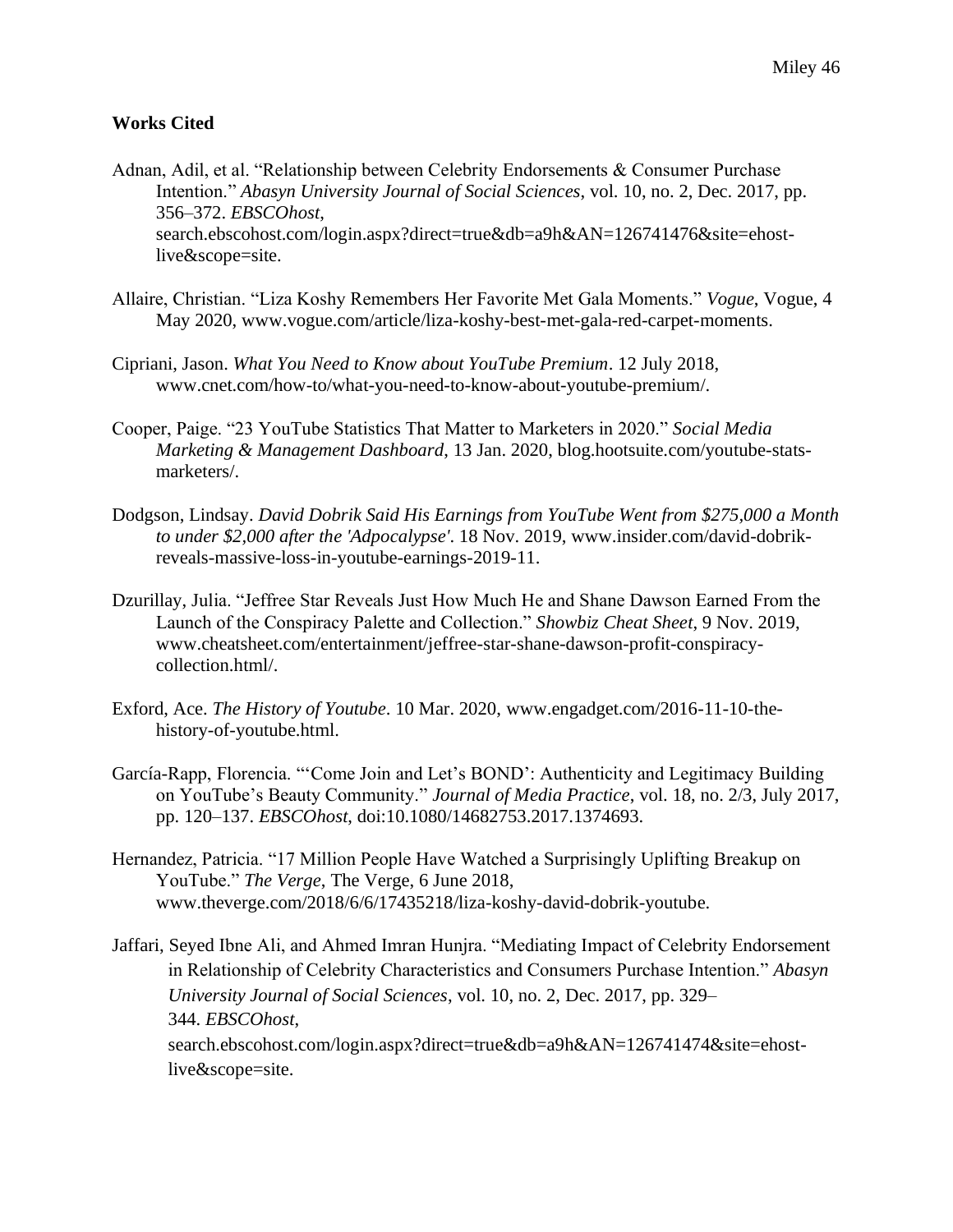- Khan, M. Laeeq. "Social media engagement: What motivates user participation and consumption on YouTube?" *Computers in human behavior* 66 (2017): 236-247.
- Lieber, Chavie. "How and Why Do Influencers Make so Much Money? The Head of an Influencer Agency Explains." *Vox*, Vox, 28 Nov. 2018, www.vox.com/thegoods/2018/11/28/18116875/influencer-marketing-social-media-engagement-instagramyoutube.
- Manifest, The. "Why Generation Z Loves YouTube." *Medium*, Medium, 22 Jan. 2019, medium.com/@the\_manifest/why-generation-z-loves-youtube-ec64643bd5b2.
- Marshall, Carla. "How YouTube Creators Make Money: A Guide to Cashing in on Success." *Search Engine Journal*, Search Engine Journal, 6 Nov. 2020, www.searchenginejournal.com/vidiq-how-youtube-creators-make-money-guide/385711/.
- Matsakis, Louise. *Inside the Strange World of YouTube Thumbnails*, VICE, 22 June 2017, www.vice.com/en\_us/article/zme97a/inside-the-strange-world-of-youtube-thumbnails.
- Mohr, Iris. "Going Viral: An Analysis of YouTube Videos." *Journal of Marketing Development Competitiveness*, vol. 8, no. 3, 2014, p. 43.
- O'Connell, Brian. "How Much Do YouTubers Make? Revenue Streams and Top Performers." *TheStreet*, 12 Oct. 2018, www.thestreet.com/technology/how-much-doyoutubers-make-14743540.
- O'Dea, S. "Smartphone Users 2020." *Statista*, 20 Aug. 2020, www.statista.com/statistics/330695/number-of-smartphone-users-worldwide/.
- Parker, Garrett, et al. *How Liza KOSHY Achieved a Net Worth of \$4.4 Million (Updated FOR 2020)*. 7 Sept. 2020, moneyinc.com/liza-koshy-net-worth/.
- Richards, Paul. "How Much Money Does YouTube Take from Super Chats?" *StreamGeeks*, 19 Mar. 2018, streamgeeks.us/much-money-youtube-take-super-chats/.
- Roema, Charlie. "The Influence of Gabrielle or How Coco Chanel Changed Fashion?" *The Eye of Jewelry*, The Eye of Jewelry, 20 Aug. 2019, theeyeofjewelry.com/chanel/chanelnews/the-influence-of-gabrielle-or-how-coco-chanel-changed-fashion/.
- Rothman, Lily. "How 1960s Fashion Trends Reflected the Decade's History." *Time*, Time, 21 Nov. 2017, time.com/4978502/mod-fashion-1960s/.
- Siegel, Rachel. "Tweens, Teens and Screens: The Average Time Kids Spend Watching Online Videos Has Doubled in 4 Years." *The Washington Post*, WP Company, 29 Oct. 2019, www.washingtonpost.com/technology/2019/10/29/survey-average-time-young-peoplespend-watching-videos-mostly-youtube-has-doubled-since/.